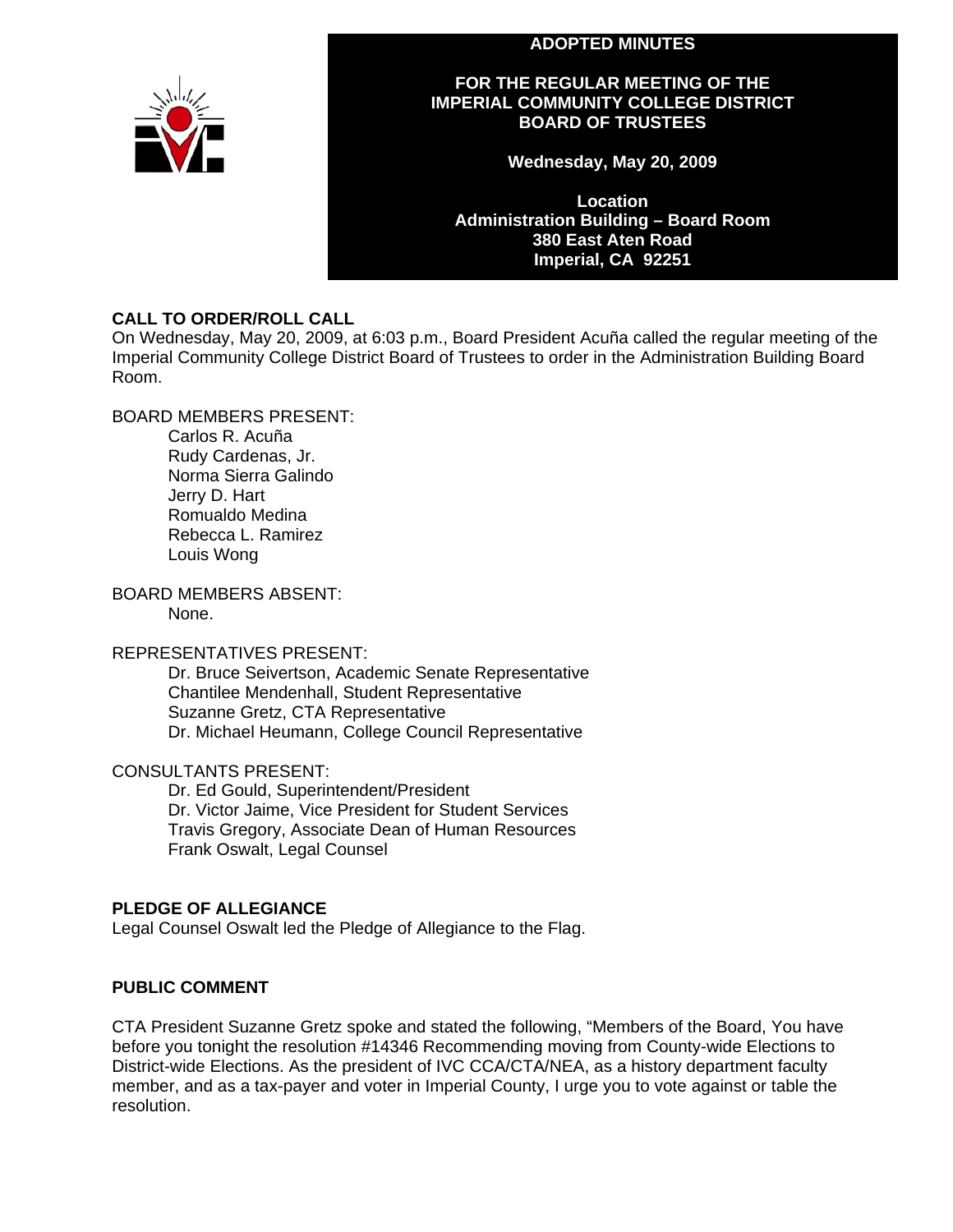While I believe that district-by-district elections are in principle a good idea, I believe that this resolution, as it is currently written, could potentially place the district in violation of state and federal voting rights legislation. I encourage you to allow further review by legal counsel of applicable provisions of California and Federal laws and regulations before moving forward with changes to electoral procedures. I believe that our Board of Trustee districts, as they currently stand, would be in violation of California Education Code, California Elections Code, the California State Constitution and the United States Constitution, particularly the equal protection clause of the 14th Amendment. The districts would be in violation of all of these because the district boundaries are not based upon population, as is required by law. The US Supreme Court's 1964 decision in the landmark case of Reynolds v. Sims ruled that electoral districts must be apportioned based upon population. Chief Justice Earl Warren said it best in his written opinion for the majority, so please indulge me as I read his words:

To the extent that a citizen's right to vote is debased, he is that much less a citizen. The fact that an individual lives here or there is not a legitimate reason for overweighting or diluting the efficacy of his vote. The complexions of societies and civilizations change, often with amazing rapidity. A nation once primarily rural in character becomes predominantly urban. Representation schemes once fair and equitable become archaic and outdated. But the basic principle of representative government remains, and must remain unchanged – the weight of a citizen's vote cannot be made to depend on where he lives. Population is, of necessity, the starting point for consideration and the controlling criterion for judgment in legislative apportionment controversies. A citizen, a qualified voter, is no more nor no less so because he lives in the city or on the farm. This is the clear and strong command of our Constitution's Equal Protections Clause…. The Equal Protection Clause demands no less than substantially equal state legislative representation for all citizens, of all places as well as of all races. [377 U.S. 533]

The Imperial Valley College Board of Trustee districts are drawn based not on population but upon high school districts. While this may have been an equitable districting scheme when the college was founded, times and the County have changed and it is no longer so. The number of registered voters per district is widely disparate. The most populous District, Area #2 has 19,935 registered voters. The least populous District, Area #7 has only 1067 registered voters. *[She stated she received the information from Dolores Provencio, Imperial County Registrar of Voters and passed out the information]*. Therefore, I urge you to vote against this resolution. Please return to your legal counsel for advice and devise a plan that will bring the District into compliance with federal and state voting rights legislation. Thank you."

Edie Harmon from Ocotillo asked that the Board consider asking Wind Zero to remove IVC's logo from its website. She had information regarding Wind Zero for any Trustee interested. Trustee Galindo requested the information be sent to her.

Dean of Instruction Frank Rapp spoke and praised Angie Ruiz from the Business Division on her presentation on how she is using Student Learning Outcomes (SLOs) in her class. He stated she is an extremely hard worker and commented her master's degree is in ESL which is a bridge between business and ESL. He stated that she does tremendous work for the students.

#### **WRITTEN COMMUNICATION**

Board President Acuña announced that the Board received sixteen written communications.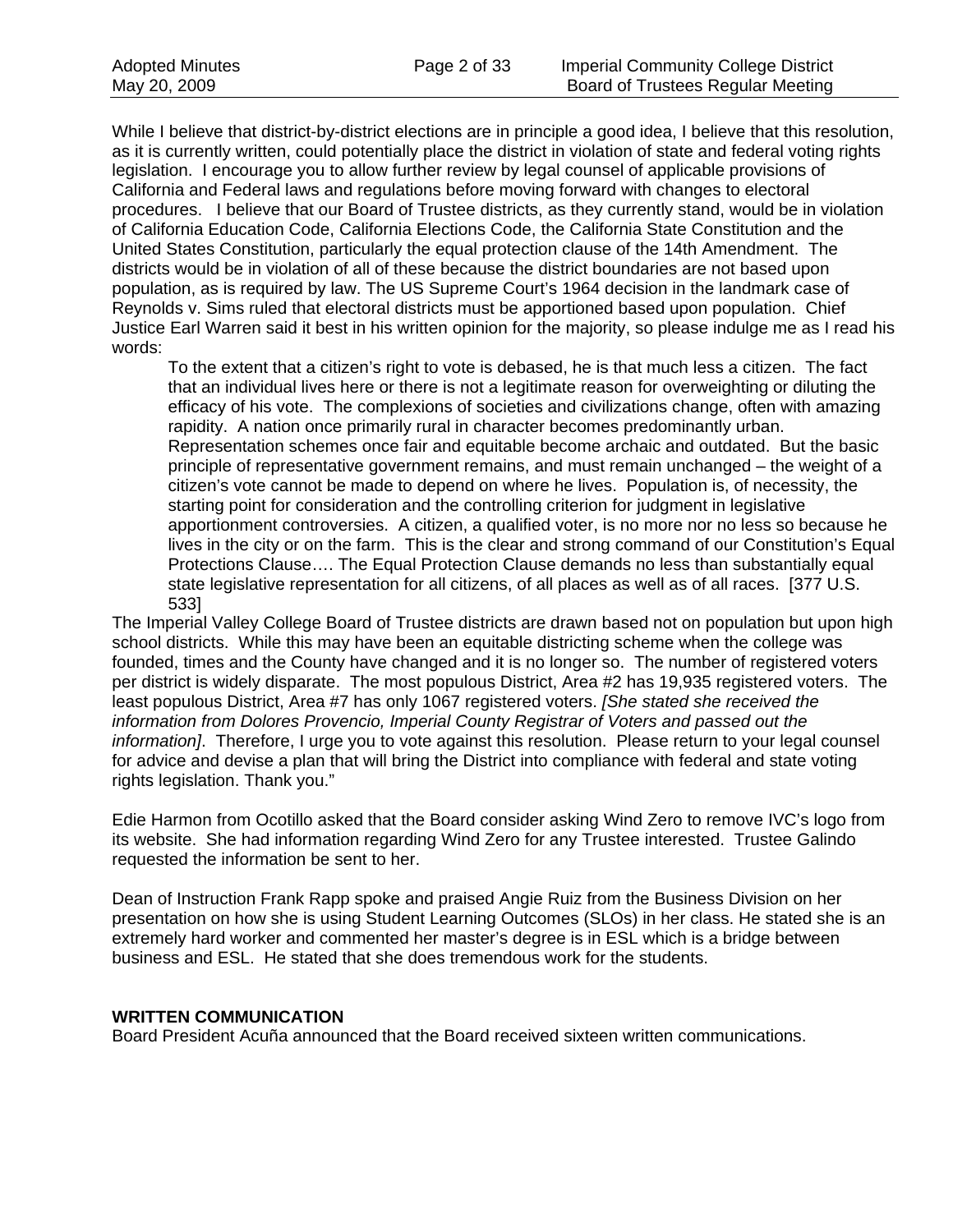#### **INFORMATION REPORTS**

#### **Employee of the Month (May 2009)**

Associate Dean of Human Resources Gregory announced Student Services Assistant Miriam Trejo as the May Employee of the Month. He stated some of the nominations noted Miriam's ability to handle emergencies.

Miriam thanked her crew and stated she could not do her job without them.

#### **Student Learning Outcomes (SLOs) Update – Dr. Toni Pfister, SLO Coordinator**

President Gould stated that there was a presentation by Dr. Pfister on May  $19<sup>th</sup>$  and the District is moving forward with 86% completion of SLOs.

Dr. Toni Pfister presented a PowerPoint on *Student Learning Outcomes & The Assessment Cycle*. She stated that the Student Learning Outcomes (SLOs) were a work in progress. She discussed the efforts she has made for the school year 2008-2009 and the improvement plans for 2009-2010. She stated that SLOs are identified for 83% of courses and she commended faculty for the work they had done. She presented the rubric for evaluating institutional effectiveness which consists of the following:

- Level 1 "Awareness"
- Level 2 "Development"
- Level 3 "Proficiency"
- Level 4 "Sustainable Continuous

Trustee Galindo asked how she planned to promote involvement of part time faculty. Dr. Pfister stated that part time faculty were invited to come to a workshop or write their SLOs and receive payment for the work.

Trustee Acuña asked the reasons non instructional staff would be involved in Student Learning Outcomes. Dr. Pfister stated that the name could be changed to reflect a broader name but stated that the focus is still on education. Associate Dean Gregory gave an example of his department's SLOs.

Trustee Medina asked for the timeframe to reach Level 4. Dr. Pfister stated that the Level 3 timeframe is set for 2012. Trustee Medina asked if there was a level recommended by the Accreditation Commission that IVC should be at before the next visit. President Gould stated IVC was at the appropriate level, Level 2.

Board President Acuña asked how the Trustees could help. Dr. Pfister stated it would be helpful if the Board could write their own SLO.

#### **Board Member Reports**

Trustee Hart reported the following:

• Attended the conference in Sonoma. Announced the CCCT members and reported he was not elected. He thanked the members for their support on his nomination. He stated the main topic at the conference was the instability of budget. He stated that most people realize that the propositions were hopeful of their passage but will now wait to hear the effects on our District.

Board President Acuña reported the following:

• Traveled to Washington, D.C. to meet with different representatives. He stated there was a positive discussion regarding the amount of money that is available in the amount of \$500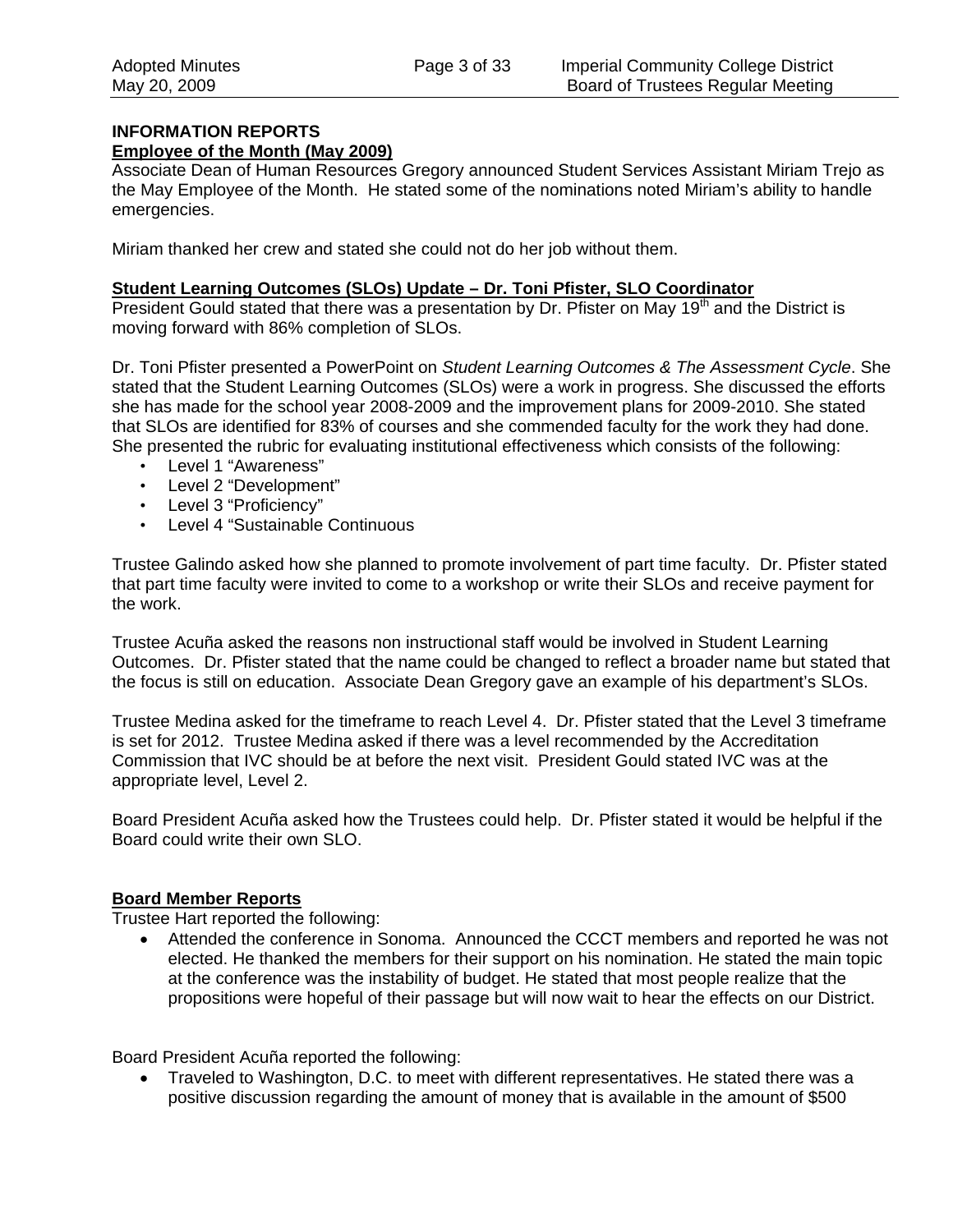million. He stated that through President Obama's administration, green projects would be funded. He stated that as the different representatives discussed grants, the targeted areas appeared to be describing Imperial Valley.

Trustee Galindo reported the following:

- Attended the Greening Energy Summit and stated it was exceptionally well planned event where issues are addressed on a round table basis. She stated she came away with the general consensus is that Imperial County is going to be the green energy capitol of the world. She stated that the workforce needs to be highly educated. She stated that representatives from the summit stated they would like to see the college gear itself towards the professional and certificate programs. She urges the college to continue with the articulation process.
- Reported that when IVC starts to provide the sound training and program, IVC will see prospective employers for the college and the foundation. She stated this is a key element.
- Publicly thanked Cardenas Market for providing \$45,000 in scholarship monies over three years to IVC.

#### **Associated Student Government Senate Update – Chantilee Mendenhall**

ASG President Mendenhall reported the following:

- Announced ASG presidential and senator elections are taking place.
- Introduced Steven Sciaky as the new ASG President and Myra Martinez as a new senator.
- Announced there was a good turnout for the ASG presidential debate with over 300 people.
- Announced that today was "Life's a Beach" and there were fun activities.
- Announced the Spring Awards would take place on June  $5<sup>th</sup>$  at the Old Eucalyptus and invited the Trustees to attend.
- Announced it was her last meeting and stated it was a pleasure to work with everyone.

Trustee Galindo thanked her for the work and growth she had achieved over the year and stated she was proud of her.

#### **Academic Senate Update – Dr. Bruce Seivertson**

Academic Senate Secretary Dr. Bruce Seivertson reported the following:

- Attended the Plenary Session in San Francisco and stated the most important session was on online books and the cost of books. He distributed a website link.
- Reported that the Academic Senate Scholarship Fundraiser was held on April 30<sup>th</sup>, at Dr. Victor Jaime's house and stated that was incredibly generous of him. He stated last year was successful with \$3,000 raised and stated this year, \$4,000 was raised.
- Passed out a new Senate Rostrum (Academic Senate for California Community Colleges Newsletter).

### **College Council Update – Dr. Michael Heumann**

College Council Chair Heumann reported the following:

- Reported this was his first Board meeting as College Council chair.
- Commented that Edie Harmon brought up some questions at the Academic Senate and were answered by President Gould.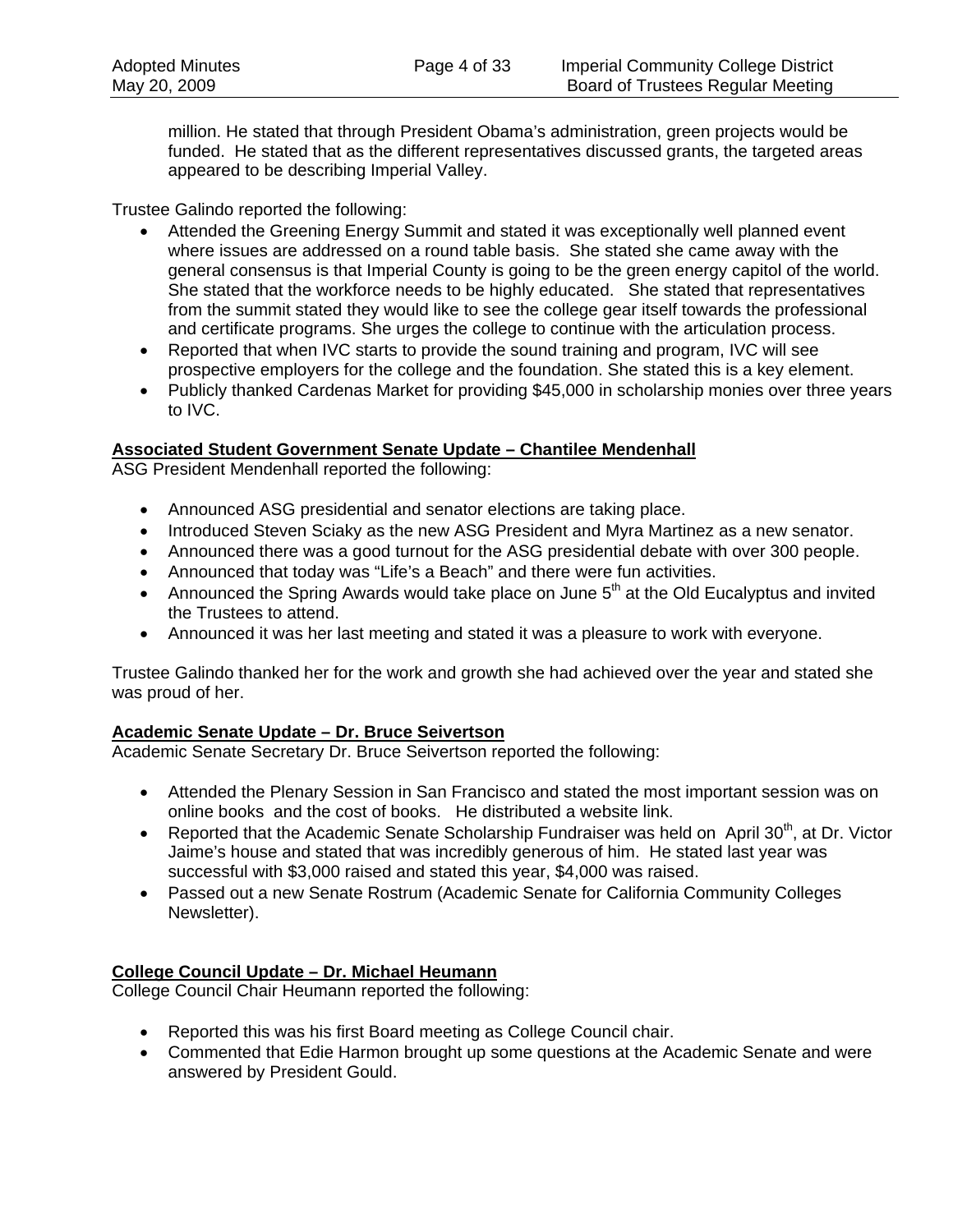- Received an update on Course Schedules and stated the schedules were being distributed differently and stated that Council did not see a problem. He stated he appreciated the cost savings to the college with the new schedule distribution.
- Announced the Council approved the new Computer Network Policy.
- Announced the appointment of the new Vice Chair as Jessica Waddell.
- Announced the Vice Presidents gave Council presentations on reorganizations.

#### **President's Update – Dr. Ed Gould**

President Gould reported the following:

- Thanked Chantilee Mendenhall for her work and stated she had done a great job as ASG President.
- Commented to newly elected ASG President Sciaky and Senator Martinez that IVC was for the students.
- Introduced Martha O. Garcia as a doctoral student at San Diego State University. He stated she is currently an Assessment Counselor for CalWORKs.

Martha Garcia thanked President Gould for the recognition. She stated that she was selected for a fellowship in Washington D.C. to seek funding sources for IVC. She stated her dissertation is on Spanish speaking adult learners and how she could help them.

President Gould presented a PowerPoint presentation and reported the following:

- Commented on Resolution No. 14346, recommending moving from county-wide Elections to District-wide Elections. He recommended a no vote or tabling the item stating that in working with Brent Watson of the Imperial County Office of Education and legal counsel there have been recent findings on the procedures for redistricting which would require new district boundaries. He stated that the District should wait until there is a better plan.
- Discussed the impact of the failure to pass the propositions. He discussed the proposed state budget and IVC. He reviewed the apportionments and categorical cuts proposed stating there was an almost \$1 billion impact. He reviewed the State Chancellor's Advice which recommended reducing course sections for the next year; and in most cases, not replacing resignations or retirements; and reduce administrative costs by having fewer administrators oversee larger areas. He discussed the consequences of not having a balanced budget.

Trustee Galindo stated that last year the District had an 18% reserve and asked how it was reduced. She stated she would like to see the amount of money totaling the administrative salaries and positions.

- Presented an overview of the Washington, D.C. trip and the follow up activities. He stated the group met with the Department of Education, Department of Labor, National Science Foundation, Senators Feinstein and Boxer's staff, and Congressman Filner and staff. He stated there are two teams already formed to go through National Science Foundation (NSF) Funding Team and the DOL Funding Team.
- Reviewed the results of the CCCT Elections. He stated there were no local or regional candidates that received enough votes to be seated on the CCCT Board of Directors.
- Announced he held a Town Hall meeting on May 19<sup>th</sup> and the meeting served to clarify issues, dispel rumors, and had a frank talk about the budget that included reorganizations. He stated that any reorganization that would take place would be cost neutral or with cost savings in order to move forward. He discussed accreditation, a CSEA memo that had circulated, and clarified First Amendment Rights versus IVC's Policy.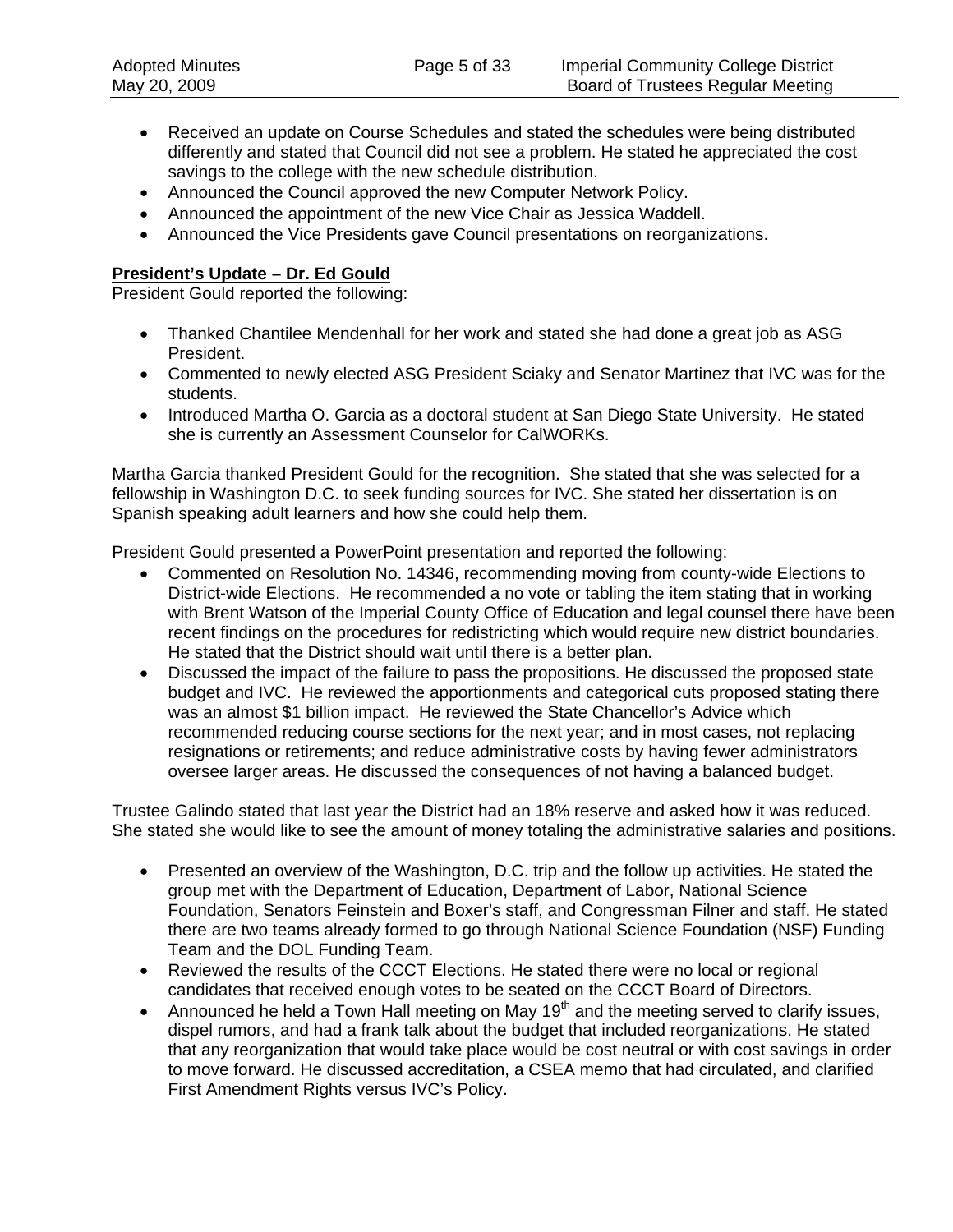- Announced he was elected as the SDICCCA President for 2009-2010.
- Announced he was elected as Vice President for the Brawley Chamber of Commerce.
- Announced commencement is Saturday, June 13, 2009, and stated that everyone needs to remember the reason everyone is here – the students.

Trustee Ramirez stated to keep in mind that every school district is going through similar financial situations and possible layoffs and this has affected a lot of people. She stated this is statewide, county-wide issue, and is a learning experience and the District as a whole needs to think outside the box.

#### **DISCUSSION**

#### **M/S/C Ramirez/Medina to discuss the item. M/S/C Cardenas moved to TABLE. The item was TABLED unanimously. Resolution No. 14346: Recommending moving from County-wide Elections to District-wide Elections**

#### **Discussion**

Legal Counsel Oswalt spoke and commended CTA President Suzanne Gretz for her work on the redistricting issues. He stated that if IVC would move forward with the resolution it would clearly violate the rights of people to vote, stating it would not meet the one man, one vote criterion. He stated the district would have to hire a demographer to redraw the geographic boundaries so that there are seven districts with roughly the same amount of population. He further stated that the District should expect to spend millions on lawsuits that would arise from this resolution. He stated that as a single member district there would have to have boundaries redrawn every 10 years when there is a census. He stated that he has spoken to others familiar with this issue and they have learned that single member districts are not less expensive and there are fewer turnovers.

Legal Counsel recommended TABLING this item.

Trustee Ramirez stated the intent was to save money if the District went to single member election.

Trustee Galindo stated that given the financial situation the District is in, along with the ultimate cost of moving on with this, she would not want to move forward with this resolution.

Trustee Cardenas moved to table.

#### **Resolution**

WHEREAS, the Board of Trustees of the Imperial Community College District within the County of Imperial, is authorized to order elections within the District and to designate the specifications thereof, pursuant to Sections 5304 and 5322 of the Education Code of the State of California; and

WHEREAS Section 89925 of the Education Code on Election of Officers and Board Members states in part, "Each auxiliary organization shall establish, by constitution, statute, bylaws, or resolution, provisions for elections of officers and board members"; and

WHEREAS, prospective Board Members bear the expenses of elections, and those expenses are higher for County-wide elections versus District-wide elections;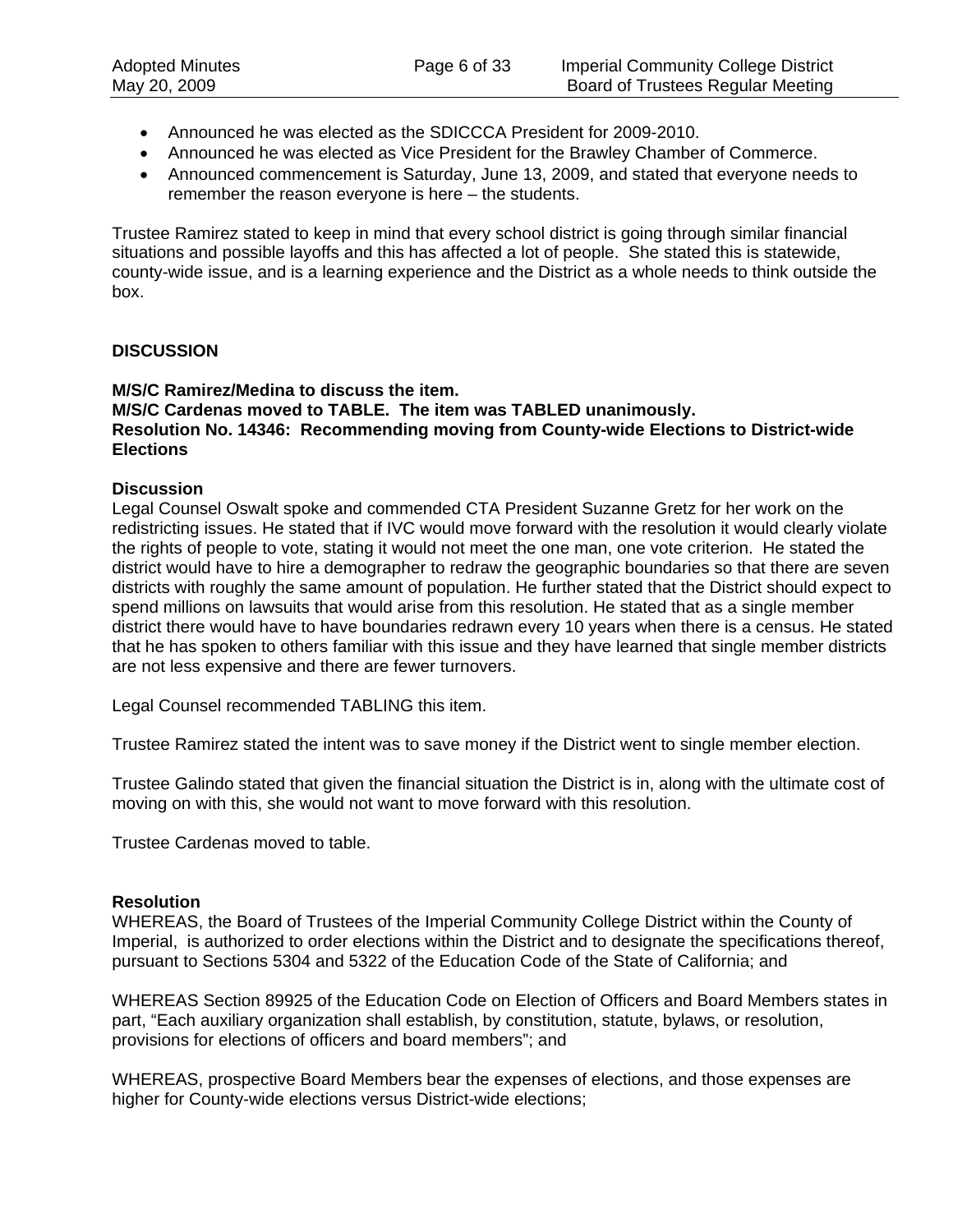WHEREAS, the Board of Trustees, represent a school district and not the county; and

WHEREAS, the Governing Board of the Imperial Community College District desires to make every effort within its power to increase participation in elections for Board Members, and it wishes to reduce expenses whenever possible; and

WHEREAS, the Governing Board of Imperial Community College District request that the School Board of Education waive the requirement that an election be held to establish the trustee areas;

NOW, THEREFORE, BE IT RESOLVED that the Governing Board of the Imperial Community College District requests that the Imperial County Board of Supervisors move all future elections for Imperial Community College District Board Members from County-wide to District-wide elections, beginning on November 3, 2009, or any approved future date.

#### **CONSENT AGENDA – BUSINESS**

**Trustee Acuña pulled the following Resolutions: 14352, 14354, and 14356.** 

**Approval of Minutes dated April 8, 2009, Regular Board Meeting M/S/C Galindo/Cardenas and the Board approved the minutes as presented.** 

#### **M/S/C Galindo/Cardenas Resolution No. 14347: Purchase Orders**

BE IT RESOLVED that upon the recommendation of the Superintendent/President the following Purchase Orders and Direct Payments are hereby approved:

April 2009 Purchase Orders \$3,020,789.51 Direct Payments 64,687.84 \$3,085,477.35

#### **M/S/C Galindo/Cardenas Resolution No. 14348: Payroll Warrant Orders**

BE IT RESOLVED that the Board approves the recommendation of the Superintendent/President to approve the issuance of the following payroll warrants for the month of April 2009.

| 2008-   |    |                                 |         |         |              |
|---------|----|---------------------------------|---------|---------|--------------|
| 09      |    | Fund 10                         | Fund 45 | Fund 80 |              |
| Payroll |    | General                         | Child   | Bond    | Warrant      |
| Warrant | #  | Fund                            | Dev.    | Fund    | Total        |
| 4/9/09  | 20 | 292,621.95                      |         |         | 292,621.95   |
| 4/30/09 | 21 | 2,740,981.84 41,270.20 9,417.43 |         |         | 2,791,669.47 |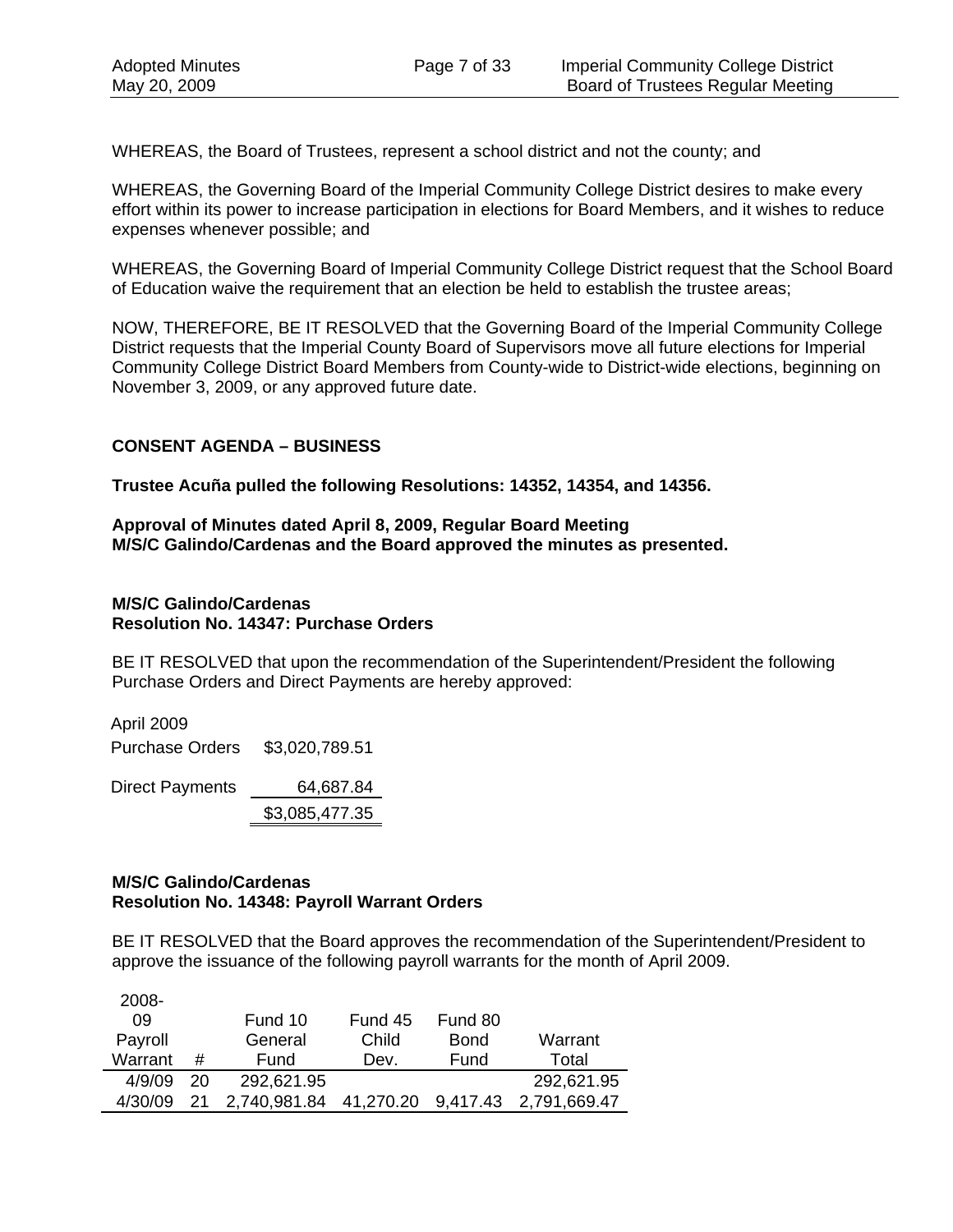3,033,603.79 41,270.20 9,417.43 3,084,291.42

#### **M/S/C Galindo/Cardenas Resolution No. 14349: Commercial Warrant Orders**

BE IT RESOLVED that the Board approves the recommendation of the Superintendent/President to approve the issuance of the following commercial warrant orders for the month of April 2009:

| 2008-09    |    | Fund 10      |                  | Fund 20         | Fund 40   | Fund 45  | Fund 80      |              |
|------------|----|--------------|------------------|-----------------|-----------|----------|--------------|--------------|
| Commercial |    | General      | <b>Financial</b> | <b>Building</b> | Lease     | Child    | <b>Bond</b>  | Warrant      |
| Warrant    | #  | <b>Fund</b>  | Aid              | <b>Fund</b>     | Rev. Bond | Dev.     | <b>Fund</b>  | <b>Total</b> |
| 4/2/09     | 37 | 274.131.88   |                  |                 |           | 1.800.41 | 1.247.152.84 | 1,523,085.13 |
| 4/9/09     | 38 | 817.694.92   | 238.913.77       | 540.00          |           |          | 212.830.67   | 1.269.979.36 |
| 4/23/09    | 39 | 117.705.69   | 834.009.33       |                 |           | 1.277.45 | 14.025.00    | 967,017.47   |
| 4/30/09    | 40 | 235.455.13   |                  |                 | 4.592.34  |          | 1.575.30     | 241.622.77   |
|            |    | 1.444.987.62 | 1.072.923.10     | 540.00          | 4.592.34  | 3.077.86 | 1.475.583.81 | 4.001.704.73 |

#### **M/S/C Galindo/Cardenas Resolution No. 14350: Quarterly Report**

BE IT RESOLVED that upon the recommendation of the Superintendent/President, the Board of Trustees accepts the Quarterly Financial Status Report (CCFS 311Q) for the quarter ended March 31, 2009, and directs that it be filed with the Chancellor's Office of the California Community Colleges.

#### **M/S/C Galindo/Cardenas Resolution No. 14351: Budget Transfers**

BE IT RESOLVED that the Board approves the recommendation of the Superintendent/President to approve the following budget transfer(s) between major object codes (within the same cost center budget): J4058184, J4058267 and J4058268.

#### **M/S/C Cardenas/Medina**

**Resolution No. 14352: Redeposit Payroll – Internal Revenue Code (IRC) Section 414(h)(2)** 

#### **Discussion**

Board President Acuña asked what the implications of the resolution were.

CTA President Gretz spoke and stated this is mandated by STRS. She stated this is normally for people that want additional buy in. She stated it was standard broiler plate language for approval.

#### **Resolution**

WHEREAS, the following resolution reaffirms section 21.9 Additional Voluntary Receivable Payments to CalSTRS of the Agreement between the Imperial Community College District and the Imperial Valley College Chapter of the Community College Association/ California Teachers Association/ National Education Association for Academic Years 2007-2010 dated June 4, 2007; and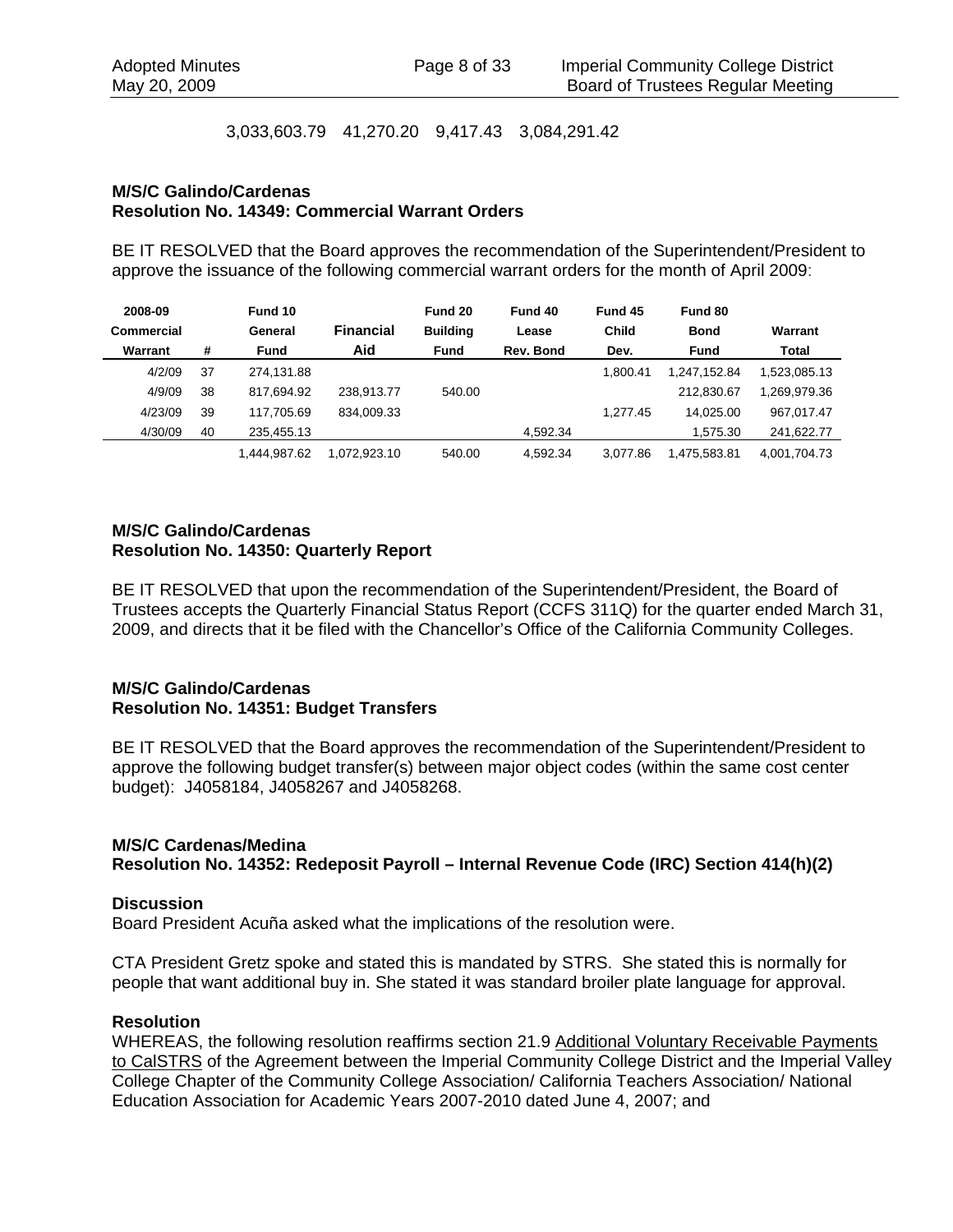WHEREAS, Internal Revenue Code (IRC) Section 414(h)(2) permits employer "pickup" of the employee portion of contribution to a retirement plan, thereby resulting in tax deferral of employee contributions; and

WHEREAS, under the California State Teachers' Retirement System (STRS) plan conditions, members may be allowed to redeposit contributions previously withdrawn plus interest and/or purchase permissive service credit;

NOW THEREFORE, BE IT RESOLVED, that in order to permit tax deferral for these additional amounts, an employee shall enter into a binding irrevocable payroll deduction authorization and such employee shall not have the option of choosing to receive the amounts directly instead of having them paid by the employer to STRS;

BE IT FURTHER RESOLVED, that additional amounts herein specific, through payroll deduction from salary, are designated as being picked up by the employer and paid by the employer in accordance with STRS retirement plan requirements.

#### **M/S/C Galindo/Cardenas Resolution No. 14353: Notice of Completion for Primary Electrical Service**

WHEREAS a contract was awarded on January 21, 2009 to Tom Watson, Inc. for Primary Electrical Service project in the amount of \$269,483; and

WHEREAS the work has been completed;

NOW, THEREFORE, BE IT RESOLVED that the Board directs the Vice President for Business Services to file a Notice of Completion for the Fire Alarm System Improvements project with the County Recorder's Office, with a completion date of May 20, 2009.

#### **M/S/C Ramirez/Cardenas to recommend Executive Landscape for the landscaping and Shelburne Services Inc. for the final clean up. Resolution No. 14354: Award of Bids**

WHEREAS, the District has advertised for bids and a bid opening was held on May 7, 2009 for the following projects:

Landscaping – Science Building Final Clean up – Science Building

WHEREAS, in accordance with the provisions of California Business and Professions Code Section 7028.15 and Public Contract Code Section 3300, the District requires that the bidder possess applicable classification(s) of contractor's license(s) at the time the bid is submitted. Any bidder not so licensed at the time of the bid opening will be rejected as non-responsive; and

WHEREAS, there will be one base bid on each bid package and all work in the base bid must be completed within the time specified on the Notice to Proceed issued by the District. Failure to complete the work within the time specified will result in the imposition of liquidated damages for each day of delay, in the amount set forth in the bid documents.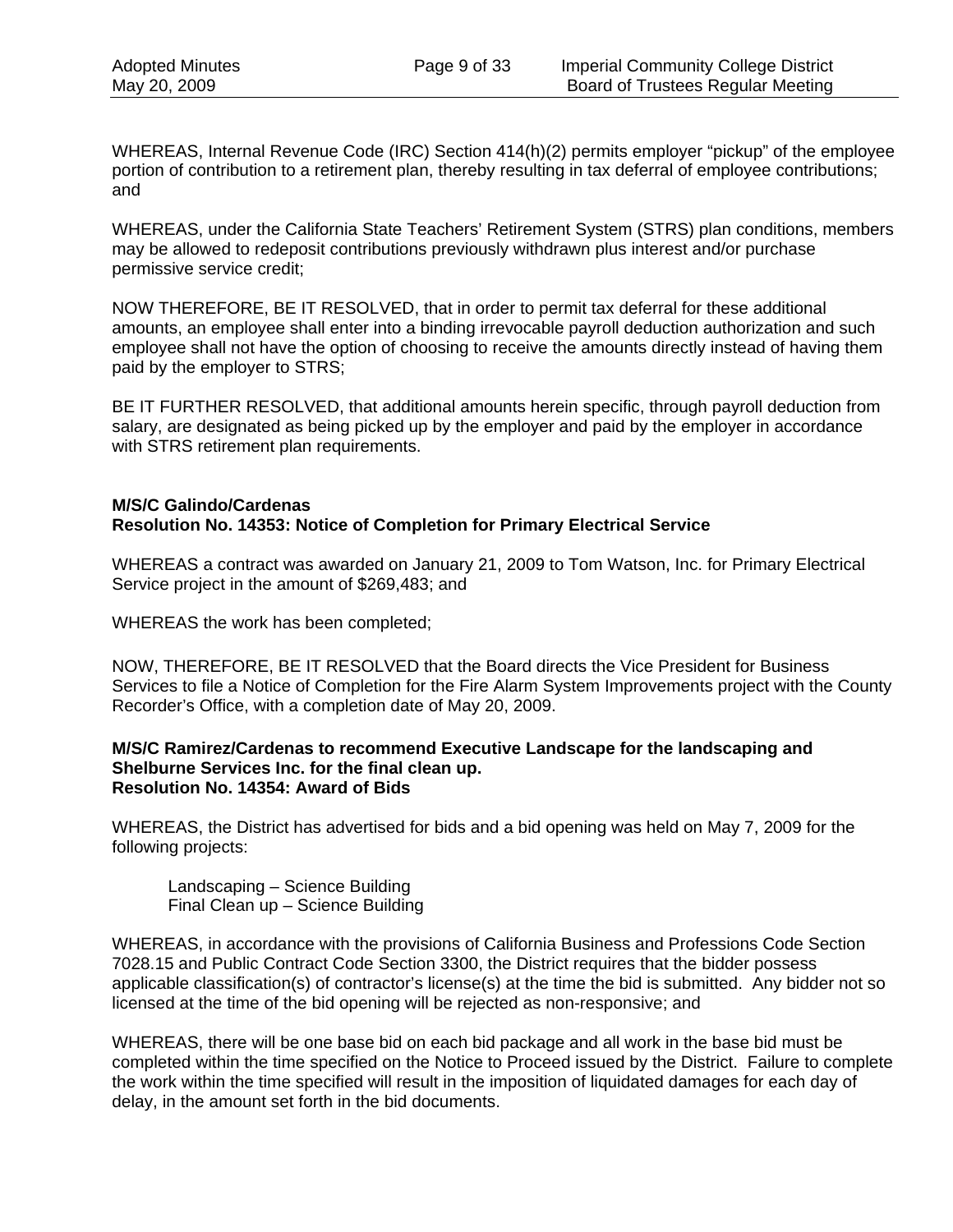WHEREAS, the District reserves the right to reject any or all bids or to waive any irregularities or informalities in any bids or in the bidding process.

NOW, THEREFORE, BE IT RESOLVED, that the following contracts be awarded, per the plans and specifications:

|                          |                                         | Contract     |
|--------------------------|-----------------------------------------|--------------|
| <b>Bid Package Title</b> | Contract Awarded to:                    | Amount:      |
| Landscaping - Science    | Executive Landscape, Inc., El Centro,   |              |
| <b>Building</b>          | CА                                      | \$557,712.00 |
| Final Clean up - Science |                                         |              |
| <b>Building</b>          | Shelburne Services, Inc., El Centro, CA | \$84,477.00  |

BE IT FURTHER RESOLVED, that the Superintendent/President and/or the Vice President for Business Services be authorized to sign all notices, contracts, change-orders, and other necessary documents related to these contracts on behalf of the District.

Fiscal Impact: All contracts to be paid from Measure L Bond Funds

#### **M/S/C Galindo/Cardenas Resolution No. 14355: Citizens Oversight Committee for Measure L**

BE IT RESOLVED that upon the recommendation of the Superintendent/President, the Board appoints the following member to the Citizens Oversight Committee for Measure L:

| Name:           | Membership category:        | Term: l           | <b>Replacing:</b> |
|-----------------|-----------------------------|-------------------|-------------------|
| Anne J. Mallory | Member at-large (Deputy     | July 1, 2009 -    | John Anderson     |
|                 | Superintendent, Imperial    | December 31, 2010 |                   |
|                 | County Office of Education) |                   |                   |

Be it further resolved that the Board expresses its thanks to John Anderson for his service to the District as a member of the Citizens Oversight Committee for Measure L.

#### **M/S/C Cardenas/Hart Resolution No. 14356: Day Pass Fee**

#### **Discussion**

Board President Acuña asked if there is evidence that a semester pass would reduce congestion.

President Gould stated there is a traffic congestion to the point where the District has to shut off left turns because of the backup caused by the day pass machines. He stated the purpose was to encourage the purchase of semester passes. He stated that the District is not recommending an increase on semester passes.

Associate Dean of Human Resources Gregory stated that with a semester pass, the District has information on the vehicle that would otherwise not occur with a day pass. He stated the information is helpful when there is an emergency, towing, or accident.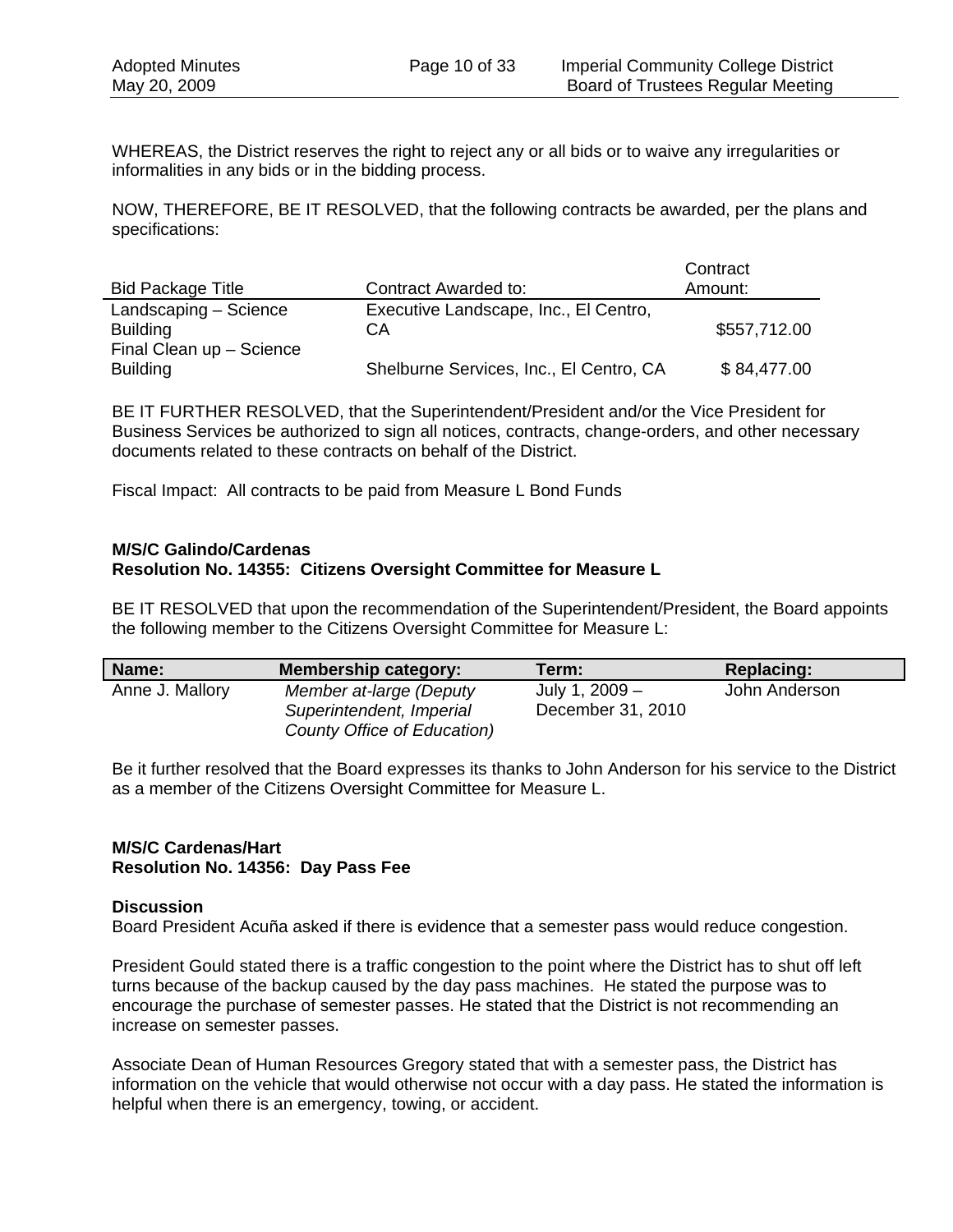Trustee Medina asked that records be kept for future use and review and so there would be statistics to compare to in the future.

President Gould stated that every car receives a warning for the first offense. He stated the decision to do one-time warnings reduced the fine/citation budget by half.

#### **Resolution**

WHEREAS currently the cost of a day pass for parking is \$1.00 and that fee has not been increased within the past 15 years;

WHEREAS day pass fees range from \$2.00 to \$5.00 at other community colleges in the San Diego area;

WHEREAS students who purchase day passes are not required to provide vehicle or contact information; and

WHEREAS in cases of emergency (i.e. vehicle fire, hit and run), the Parking Control Office is unable to locate the owner of a vehicle if the vehicle has a day pass instead of a semester parking permit; and

WHEREAS increasing the day pass fees from \$1.00 to \$2.00 would encourage students to purchase semester parking permits and decrease congestion in the parking lots due to the reduced number of student purchasing day passes.

WHEREAS the Student Affairs Committee at its May 4, 2009 meeting supported the proposed increase.

NOW, THEREFORE BE IT RESOLVED that the Board approves increasing the cost of day parking passes from \$1.00 to \$2.00 effective Summer 2009 semester.

#### **M/S/C Galindo/Cardenas Resolution No. 14357: Certificated 2+2 Retirement Incentive**

BE IT RESOLVED that the Board accepts the Notices of Intent to Retire received from the following certificated employees in accordance with Resolution 13168 (filed between January 10 and March 10, 2009), and retiring within the window period established in Resolution No. 13168 (May 10 – August 31, 2009):

Dr. Dennis W. Carnes **End of Spring 2009** semester Dr. Fred H. Fischer **End of Spring 2009 semester**<br>Armand Orensztein **End of Spring 2009 semester** 

 Retirement Date End of Spring 2009 semester

BE IT FURTHER RESOLVED that the Board directs the District to file the appropriate paperwork with STRS and the State Chancellor's Office for participation in the 2+2 Retirement Incentive Program.

BE IT FURTHER RESOLVED that for those members ages 63 and older, or ages 61.5 and older with 30 or more years of service, no additional years will be added to their age factor because those members have reached the maximum age factor per STRS regulations.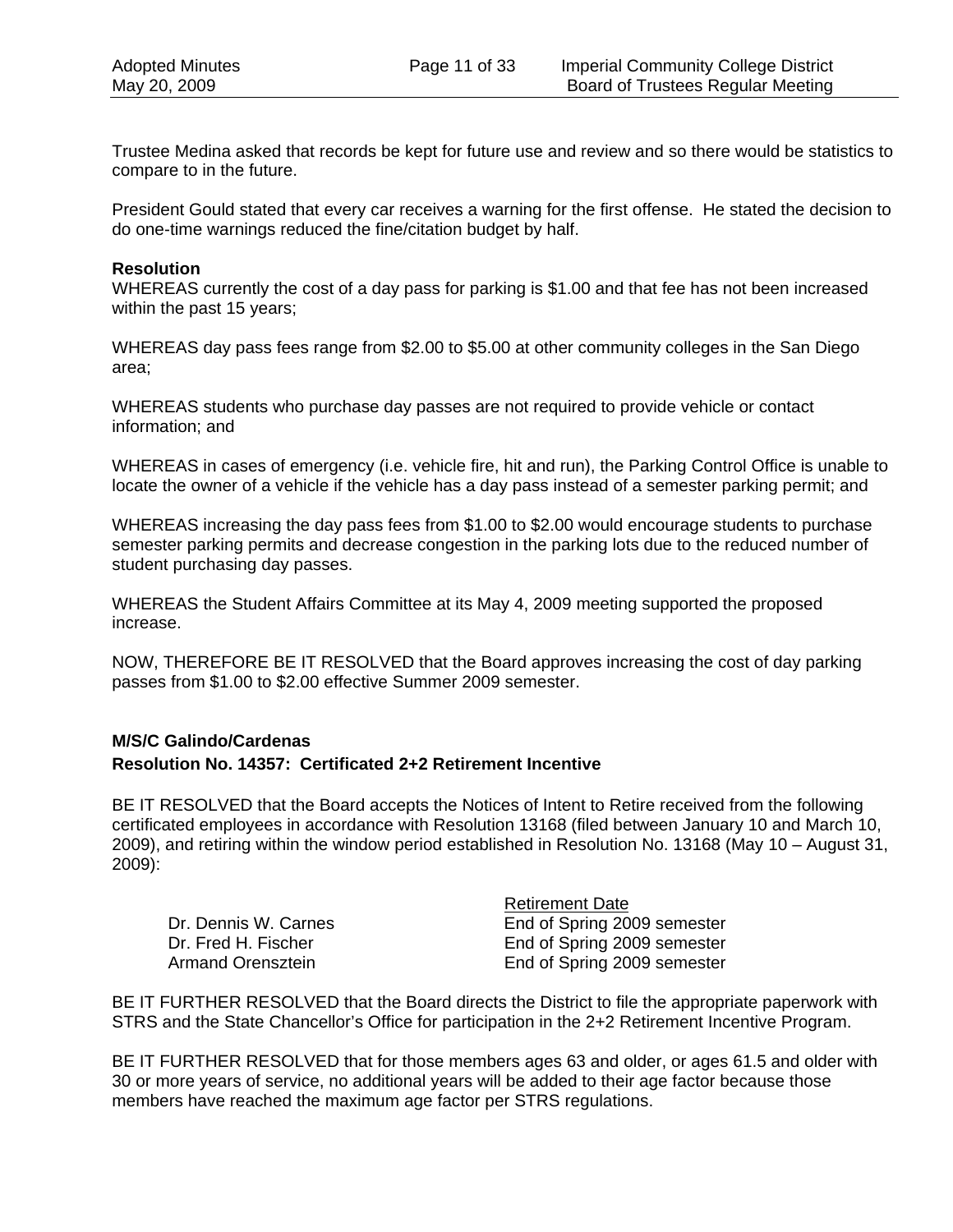#### **M/S/C Galindo/Cardenas Resolution No. 14358: Acceptance of Donation**

BE IT RESOLVED that the Board of Trustees accepts the art piece created by Refugio Bravo of El Centro and donated to the Science Department; and

BE IT FURTHER RESOLVED that thanks be hereby extended to Refugio Bravo for his generosity and contribution to Imperial Community College District.

#### **CONSENT AGENDA – EDUCATIONAL SERVICES**

#### **M/S/C Ramirez/Medina Resolution No. 14359: Major, Certificate, Course Additions, and Deletions**

WHEREAS, new programs, deleted programs, and new courses within the programs have been approved by the Curriculum and Instruction Committee and instructional administration, and satisfy all applicable requirements of Title 5 regulations. All factors, taken as a whole, support the establishment and maintenance of the proposed instructional programs and courses.

BE IT RESOLVED that the Board approves the recommendation of the Curriculum and Instruction Committee (3/5/09, 3/19/09, 4/9/09) and the Academic Senate (5/6/09), with the consent of the Superintendent/President, as follows:

#### **MARCH 5, 2009 C & I COMMITTEE MEETING**

#### **New Credit Courses**

CDEV 020 – Selected Topics or Special Projects in Child Development

#### **MARCH 19, 2009 C & I COMMITTEE MEETING**

#### **New Disciplines/Department Rubrics**

English as a Second Language (ESL)

#### **New Credit Courses**

ESL 005 – Grammar and Composition for ESL 5 (5.0) ESL 011 – Speaking and Listening for ESL 1 (5.0) ESL 012 – Speaking and Listening for ESL 2 (5.0) ESL 013 – Speaking and Listening for ESL 3 (5.0) ESL 014 – Speaking and Listening for ESL 4 (5.0) ESL 015 – Speaking and Listening for ESL 5 (5.0) ESL 025 – ESL Reading 3 (3.0) ESL 029 – News and Current Events for ESL (1.0) ESL 031 – Verb Review 1 (1.0) ESL 032 – Verb Review 2 (1.0) ESL 033 – Verb Review 3 (1.0) ESL 034 – Verb Review 4 (1.0) ESL 035 – Verb Review 5 (1.0) ESL 036 – Verb Review 6 (1.0) ESL 037 – Verb Review 7 (1.0)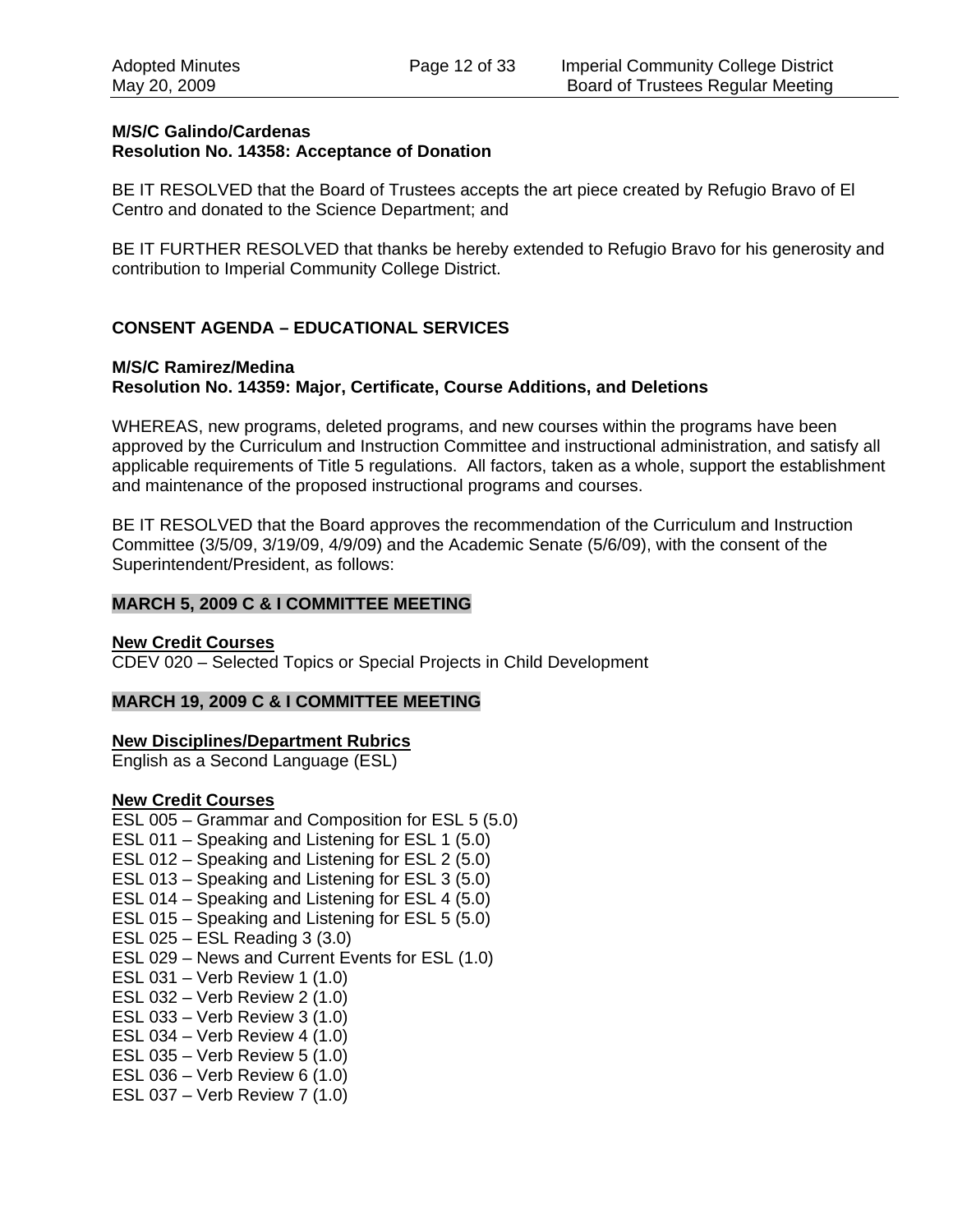ESL 038 – Verb Review 8 (1.0) ESL 041 – Conversation 1 (1.0) ESL 042 – Conversation 2 (1.0) ESL 043 – Conversation 3 (1.0) ESL 044 – Conversation 4 (1.0) ESL 045 – Conversation 5 (1.0) ESL 051 – Pronunciation 1 (1.0) ESL 052 – Pronunciation 2(1.0) ESL 053 – Pronunciation 3 (1.0) ESL 054 – Pronunciation 4 (1.0) ESL 055 – Pronunciation 5 (1.0) ESL 060 – Vocabulary 1 (1.0) ESL 061 – Vocabulary 2 (1.0) ESL 062 – Vocabulary 3 (1.0) ESL 063 – Vocabulary 4 (1.0) ESL  $064 - Vocabulary 5 (1.0)$ ESL  $065 - Vocabularv 6 (1.0)$ ESL 066 – Vocabulary 7 (1.0) ESL 067 – Vocabulary 8 (1.0) ESL 068 – Vocabulary 9 (1.0) ESL 069 – Vocabulary 10 (1.0) PD 120 – College Success Skills (3.0) WELD 103 – Arc Welding on Pipe (3.0) WELD 104 – Gas Tungsten Arc Welding on Pipe (3.0) WELD 105 – Flux Core Arc Welding Techniques (3.0)

#### **APRIL 9, 2009 C & I COMMITTTEE MEETING**

#### **New Disciplines/Department Rubrics**

Arabic (ARAB)

#### **New Credit Courses**

AJ 146 – Basic Traffic Accident Investigation (3.0) ARAB 100 – Beginning Arabic (5.0) BLDC 135 – Residential Plumbing Applications (3.0) BLDC 170 – Essentials of Efficient Green Construction (3.0) CIS 137 – Dreamweaver (3.0) CIS 149 – Photoshop (3.0) CIS 155 – Flash (3.0) CIS 212 – XHTML, CSS, and JavaScript (3.0) CIS 214 – PHP and MySQL (3.0) ENGL 054 – Mentored Reading Skills (.5) FIRE 108 – Fire and Emergency Services Safety/Survival (3.0) FIRE 109 – Hazardous Materials for First Responder (2.0) FIRE 220 – Fire Apparatus 1A – Driver (2.5) FIRE 221 – Fire Apparatus 1B – Pump (2.5) FIRE 222 – Fire Investigation 1A (2.5) FIRE 223 – Fire Investigation 1B (2.5) FIRE 224 – Fire Management 1 (2.5) FIRE 225 – Fire Prevention 1A (2.5)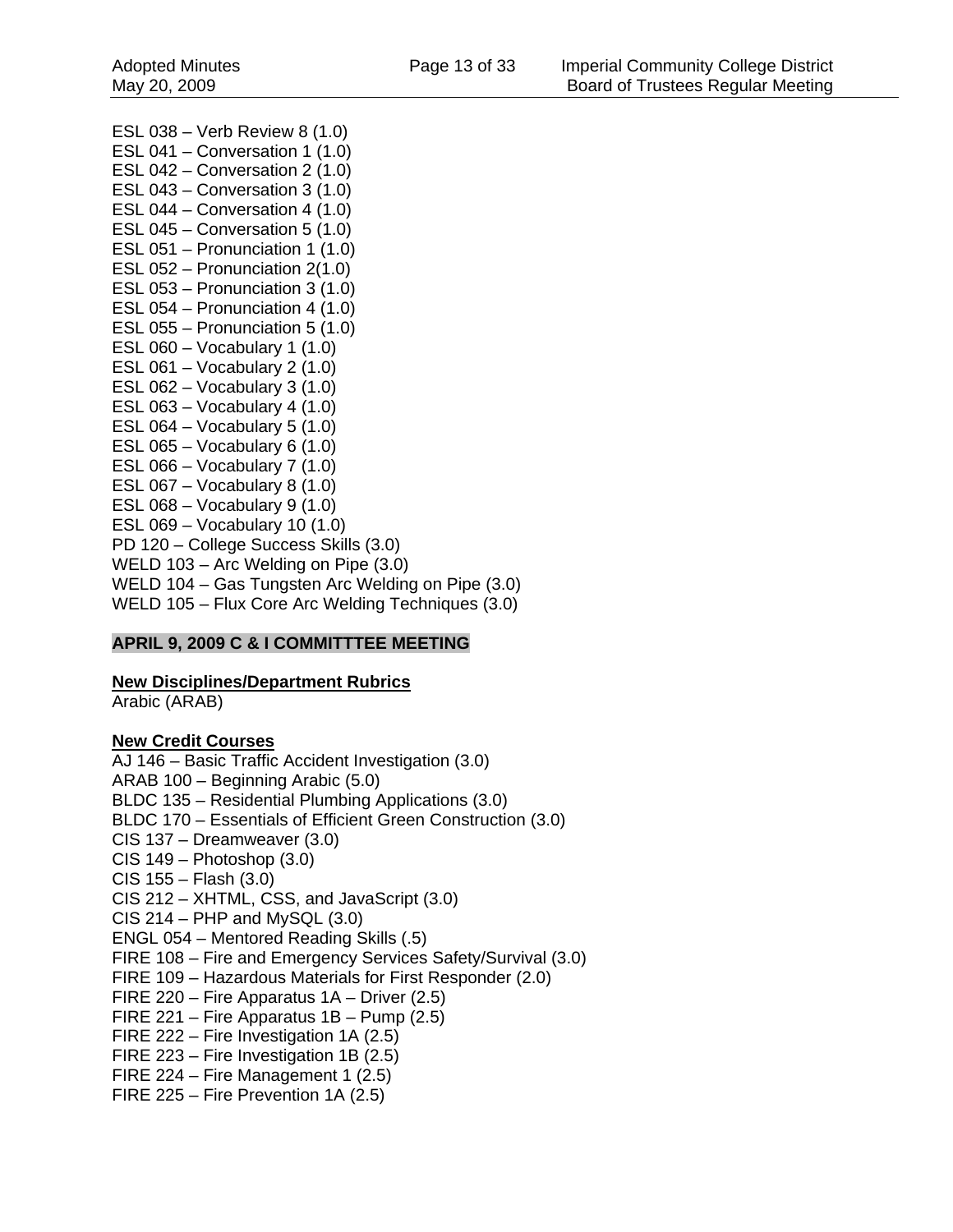FIRE 226 – Fire Prevention 1B (2.5) FIRE 227 – Fire Instructor 1A (2.5) FIRE 228 – Fire Instructor 1B (2.5) FIRE 229 – Fire Command 1A (2.5) FIRE 230 – Fire Command 1B (2.5) FIRE 231 – Incident Command System (ICS) 300 (1.5) FIRE 232 – Public Education 1 (2.5) FIRE 233 – Fire Command 1C (2.5) FIRE 234 – Fire Prevention 1C (2.5) FIRE 235 – Fire Instructor 2A (2.5) NURS 113 – Pharmacology I (1.5) NURS 123 – Pharmacology II (1.5) NURS 220 – Psychiatric and Mental Health Nursing (2.0) NURS 222 – Psychiatric and Mental Health Nursing Application (1.0) PD 066 – Contemporary College Affairs (2.0) PE 156 – Intercollegiate Cross Country and PE (2.0) SPCH 120 – Interpersonal Communication (3.0)

#### **Deleted Majors and Certificates**

Medical Office Assistant Pharmacy Technician Certificate

#### **New Majors and Certificates**

Air Conditioning and Refrigeration Technology Major Multimedia and Web Development Major and Certificate

#### **M/S/C Ramirez/Medina Resolution No. 14360: 2008-2009 Candidates for Graduation**

BE IT RESOLVED that the Board accepts the following candidates for graduation:

| Last            | First               | Degree    | Arellano         | <b>Brenda</b>    | AA  |
|-----------------|---------------------|-----------|------------------|------------------|-----|
| Acosta          | Sergio Arturo       | <b>AS</b> | Arenas           | Alfredo M.       | AS. |
| Aguayo          | Rocio               | AS        | Arvizu           | MaryLouise       | AA  |
| Aguilar         | Amy                 | AA        | Ayala            | Rocio            | AA  |
| Aguilar Acevedo | Monica              | AS        | Ayon             | <b>Beatriz</b>   | AA  |
| Aguirre         | Elizabeth           | AA        | Ayon             | <b>Beatriz</b>   | AA  |
| Aguirre         | Gabriela Rosario    | AA        | Ayon             | Mariana Cristina | AA  |
| Aldape          | Luz Olivia          | AA        | Bejarano         | Carmen           | AS  |
| Almanza         | <b>Berenice</b>     | AA        | Beltran          | Alejandro        | AA  |
| Alvarez         | <b>Ashley Marie</b> | AS        | Beltran          | Alejandro        | AA  |
| Amaya           | Olivia              | AA        | <b>Beltran</b>   | Alejandro        | AA  |
| Amidon Jr.      | William Lynn        | AS        | <b>Beltran</b>   | Elvira           | AA  |
| Anaya           | Veronica            | AA        | <b>Beltran</b>   | Maria M.         | AA  |
| Andrade-Moreno  | Vanessa Patricia    | AA        | <b>Beltran</b>   | Michelle         | AA  |
| Anguiano        | Karla D.            | AS        | <b>Benavides</b> | Cruz C.          | AA  |
| Angulo          | Carlos S.           | AS        | Bermudez         | Laura            | AA  |
| Antunez         | Brenda Adriana      | AS        | Berrelleza       | Gabriela         | AA  |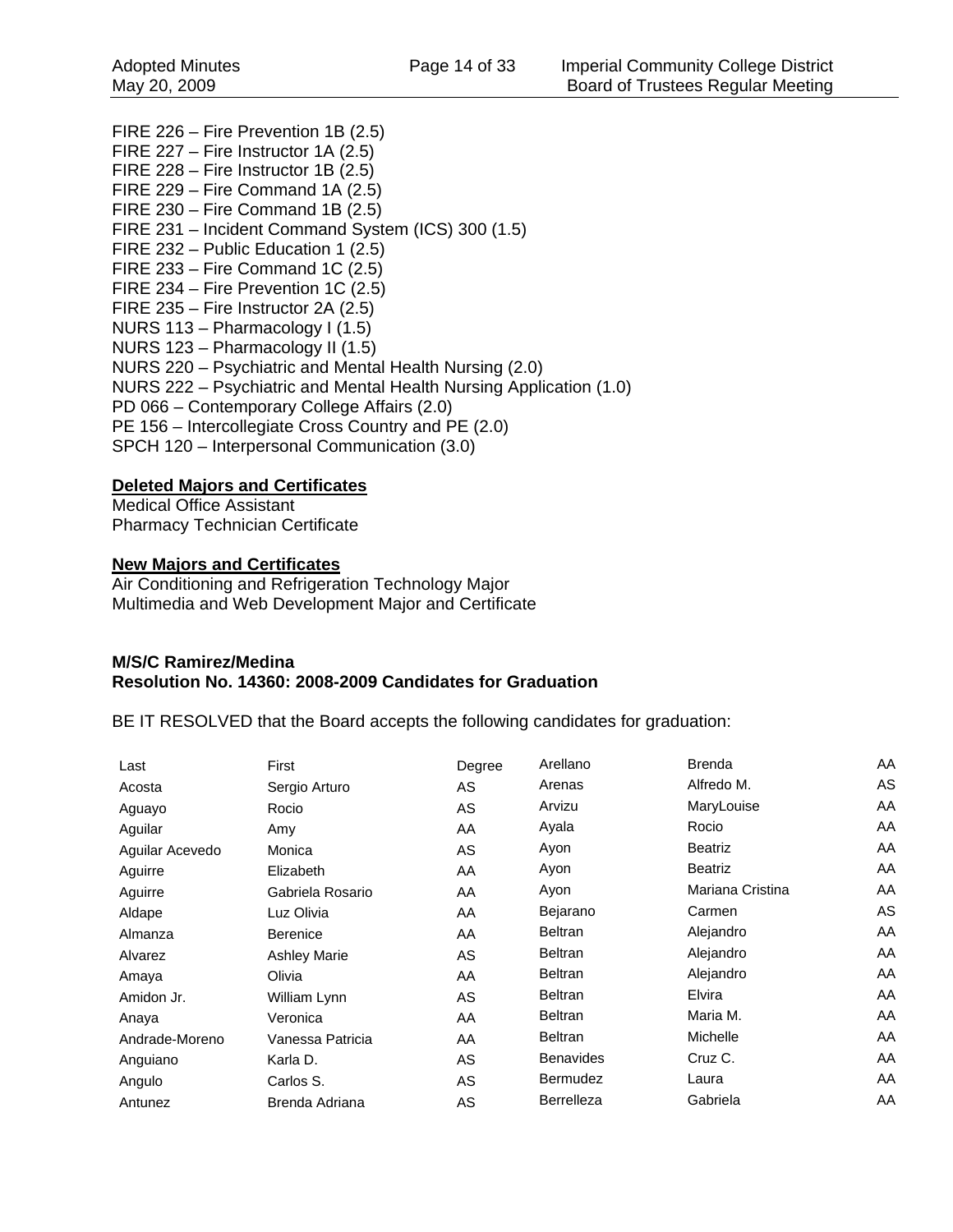#### Adopted Minutes **Page 15 of 33** Imperial Community College District May 20, 2009 **Board of Trustees Regular Meeting**

| Binggeli          | Ashley R.<br>Brisa E. | AS<br>AS | Coronado<br>Corral      | Arthur R.               | AS       |
|-------------------|-----------------------|----------|-------------------------|-------------------------|----------|
| <b>Blevins</b>    | Brisa E.              | AS       |                         | Reyna I.                | AA       |
| <b>Blevins</b>    |                       | AS       | Corral<br>Corral        | Reyna I.                | AA<br>AS |
| <b>Blevins</b>    | Brisa E.              | AS       | Corral Acevedo          | Vanessa Delilah Cajigas | AS       |
| <b>Burt</b>       | Jeffrey David         |          |                         | Gregorio                |          |
| <b>Bustamante</b> | Fernando              | AA       | Corral Acevedo          | Gregorio                | AS       |
| Cabrera           | Marycruz              | AS       | <b>Cortez Contreras</b> | Juan H.                 | AS       |
| Cadena            | Myrna                 | AS       | Couture                 | Jessica Jean            | AA       |
| Calderon          | Norma Ivon            | AA       | Couture                 | Jessica Jean            | AA       |
| Campos            | Abigail               | AS       | Crepso                  | Adriana                 | AA       |
| Canela            | Laura                 | AA       | Cruz                    | Israel                  | AA       |
| Canez Sotelo      | Manuel                | AA       | Cuevas de Gonzalez      | Guadalupe C.            | AS       |
| Canez Sotelo      | Venessa Pamela        | AA       | Cuevas-Blackburn        | Leticia Isabel          | AS       |
| Cantu             | Adnira                | AS       | De La Torre             | Ana G.                  | AA       |
| Carbajal          | Miguel Alfredo        | AS       | De Leon                 | Corina                  | AS       |
| Cardenas          | Ana Rosa              | AA       | Del Angel               | Christina E.            | AS       |
| Carrillo          | Alicia                | AA       | Del Angel               | Christina E.            | AA       |
| Carrillo          | Alicia                | AA       | Delgadillo              | Jennifer                | AA       |
| Carrillo          | Alicia                | AA       | Delgadillo              | Jennifer                | AS       |
| Carrillo          | Deanna Patricia       | AA       | Delgado                 | Javier I                | AA       |
| Carrillo          | Jamie Marie           | AS       | DeRosier                | Thomas J.               | AS       |
| Casillas          | Mayra Kytzya          | AS       | DeRosier                | Thomas J.               | AS       |
| Casillas Arballo  | Maria L.              | AS       | Diaz                    | Cindy                   | AA       |
| Castillo          | Lizeth P.             | AS       | Diaz                    | Elizabeth R.            | AS       |
| Caston            | Jacqueline Elise      | AS       | Diaz                    | Elizabeth R.            | AS       |
| Castro            | Amanda Mychelle       | AS       | Diaz                    | Gustavo                 | AS       |
| Castro            | Samantha              | AS       | Diaz                    | Leticia C.              | AS       |
| Castro            | Yessenia Sosa         | AA       | Dominguez               | Lidia G.                | AS       |
| Castro            | Yessenia Sosa         | AA       | Dominguez               | Lidia G.                | AA       |
| Castro Jr.        | <b>Gabriel Carlon</b> | AA       | Duarte                  | Irma Leticia            | AA       |
| Cato              | Erin C.               | AS       | Duarte                  | Karla D.                | AA       |
| Cebreros          | Prisma V.             | AA       | Dunkin                  | <b>Sherry Nicole</b>    | AS       |
| Cepeda            | Daria Denise          | AA       | Dunkin                  | <b>Sherry Nicole</b>    | AS       |
| Cerda             | Annette               | AS       | Dunkin                  | <b>Sherry Nicole</b>    | AS       |
| Cesena            | Denise                | AA       | Dupre                   | Ada Alexandra           | AA       |
| Cesena            | Olga Johanna          | AA       | Encinas                 | Suellen                 | AS       |
| Chan              | Sandra Luz            | AS       | Equihua Jr.             | Armando                 | AA       |
| Chasang           | Susan P.              | AS       | Equihua Jr.             | Armando                 | AA       |
| Chasang           | Susan P.              | AA       | Erickson                | Randy M.                | AS       |
| Chasang           | Susan P.              | AS       | Escarcega               | Valentino Jason         | AS       |
| Chasang           | Susan P.              | AS       | Escarcega               | Valentino Jason         | AS       |
| Chasang           | Susan P.              | AS       | Escarcega               | Valentino Jason         | AS       |
| Chavez            | Frank M.              | AS       | Escarcega               | Valentino Jason         | AS       |
| Chavez            | Mayra Alexandra       | AA       | Escobar                 | Iris Virginia           | AA       |
| Cherland          | Derek D.              | AS       | Escobar                 | Maria B.                | AA       |
| Contreras         | Angelica              | AA       | Esparza III             | Joe                     | AS       |
| Coomes            | Carissa Renee         | AS       | Espinoza                | <b>Berta</b>            | AS       |
|                   |                       |          |                         |                         |          |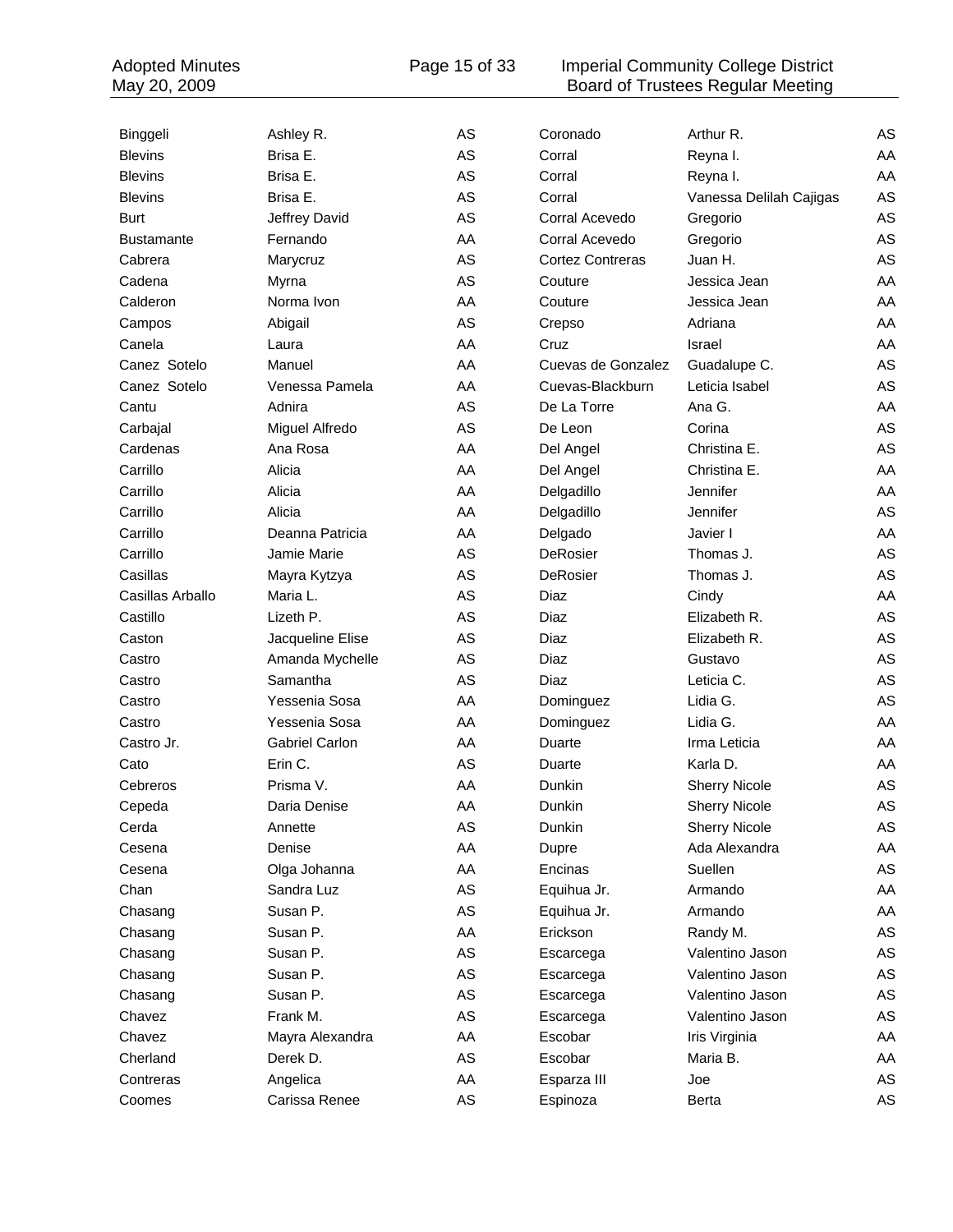#### Adopted Minutes **Page 16 of 33** Imperial Community College District May 20, 2009 **Board of Trustees Regular Meeting**

| Espinoza                  | Claudia P.        | AA | Garcia de Leon         | Karen                  | AA |
|---------------------------|-------------------|----|------------------------|------------------------|----|
| Espinoza                  | Kimberly          | AA | Garibay                | Melissa                | AA |
| Espinoza                  | Maribel           | AA | Garibay                | Moises Ivan            | AA |
| Espinoza                  | Nakita Danielle   | AA | Garnica                | Angela Emmanuelle      | AA |
| Espinoza                  | Velvet Joanna     | AA | Garza                  | Leslie Diane           | AA |
| Esqueda                   | Jael Areli        | AA | Gerardo                | Thania                 | AA |
| Ester                     | Patricia          | AA | Gerardo Jr.            | <b>Hector Enrique</b>  | AS |
| Estrada                   | Sandy             | AA | Gibson                 | Amy Jayne              | AS |
| Ewing                     | Sherry            | AS | Gibson                 | Amy Jayne              | AA |
| Felix                     | Miguel A.         | AA | Gibson                 | Corina Ann             | AA |
| Ferguson                  | Angela Emmanuelle | AA | Godinez                | Jazmine                | AA |
| Ferguson                  | Sara Teresa       | AA | Godinez                | Jazmine                | AA |
| Fernandez                 | Frank J.          | AS | Godoy                  | Abigail                | AA |
| Fernandez                 | Frank J.          | AA | Gomez                  | Dionny                 | AS |
| Fernandez                 | Jessica Nicole    | AA | Gomez                  | Dionny                 | AS |
| Fernandez                 | Miguel Angel      | AS | Gomez-Vigil            | Ronda Yvette           | AA |
| <b>Fernandez Landeros</b> | Angelina          | AA | Gonzalez               | Cesar                  | AA |
| Ferraes Jr.               | Juan Antonio      | AS | Gonzalez               | Emmanuel               | AS |
| Figueroa                  | Gabriela Patricia | AS | Gonzalez               | Gloria                 | AA |
| Figueroa                  | Gabriela Patricia | AS | Gonzalez               | Gloria                 | AA |
| Figueroa Ortiz            | Enriqueta         | AA | Gonzalez               | Marlen                 | AA |
| <b>Flores</b>             | Cristal Yadira    | AA | Gonzalez               | Priscilla Marie        | AS |
| <b>Flores</b>             | Hilda Herrera     | AS | Gonzalez Jr.           | Rogelio                | AA |
| <b>Flores</b>             | Tiffany           | AA | Gonzalez Jr.           | Rogelio                | AA |
| Freeman                   | Jesica Dawn       | AS | <b>Gonzalez Torres</b> | Ivan Omar              | AA |
| Freeman                   | Jesica Dawn       | AA | Gradillas              | Ernesto                | AA |
| Freeman                   | Jesica Dawn       | AA | Gradillas              | Raul Antonio           | AA |
| Frias                     | Leslie            | AS | Granados               | Daniel                 | AA |
| Gabaray                   | Martha P.         | AS | Green                  | Laura Michelle         | AS |
| Gaddis                    | David T.          | AA | Gregory                | Christopher Lee        | AS |
| Gallegos                  | Daniel G.         | AA | Grundman               | Kristin Leigh          | AA |
| Gallegos                  | Daniel G.         | AA | Gupton                 | Stephanie Lynn         | AS |
| Gallegos                  | Daniel G.         | AA | Gutierrez              | Christian Fernando     | AA |
| Gallegos                  | Daniel G.         | AA | Gutierrez              | Christian Fernando     | AS |
| Gallegos                  | Juan Carlos       | AA | Gutierrez              | Cristobal David        | AA |
| Gallo                     | Angelica          | AA | Gutierrez              | Isela                  | AA |
| Gallo                     | Maritza           | AA | Guzman                 | Elvira Cindy           | AA |
| Galvan                    | Aide              | AA | Haller                 | <b>Brielle Kathryn</b> | AA |
| Gamez                     | Maria Elena       | AS | Haller                 | <b>Brielle Kathryn</b> | AA |
| Garcia                    | Cecilia Chanet    | AA | Harmel                 | Lauren Marie           | AS |
| Garcia                    | Cecilia Chanet    | AA | Hernandez              | Carmelita M.           | AA |
| Garcia                    | Denise Isabel     | AS | Hernandez              | Cristina               | AS |
| Garcia                    | Elsa              | AA | Hernandez              | DyaneJanette           | AA |
| Garcia                    | Esmeralda         | AA | Hernandez              | Estella C.             | AA |
| Garcia                    | Joseph Daniel     | AA | Hernandez              | Fanny Melizza          | AA |
| Garcia                    | Mya Betzake       | AS | Hernandez              | Jair Dejesus           | AS |
| Garcia                    | Victoria Nicole   | AA | Hernandez              | Jessica Faye           | AS |
|                           |                   |    |                        |                        |    |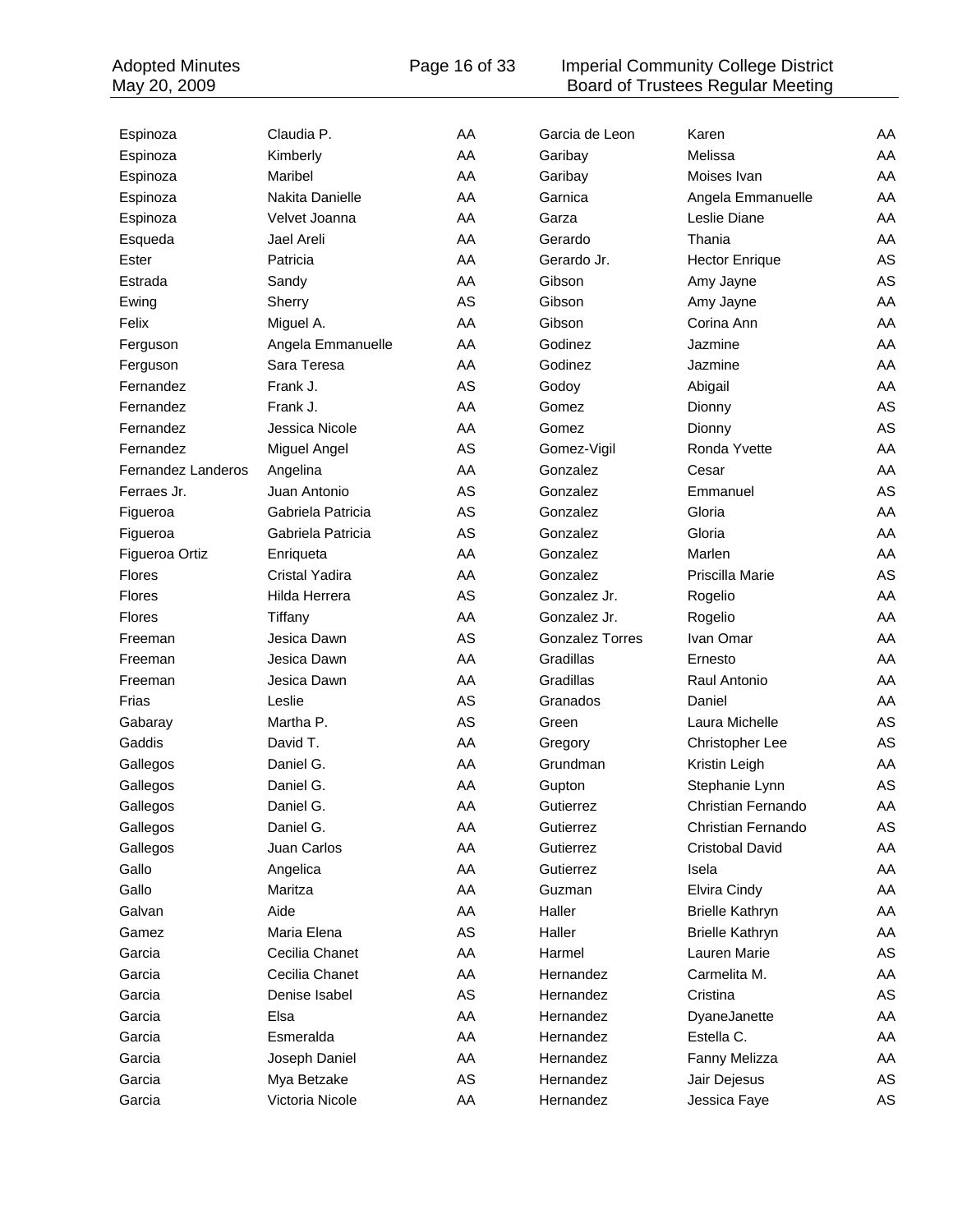Adopted Minutes **Page 17 of 33** Imperial Community College District May 20, 2009 **Board of Trustees Regular Meeting** 

| Hernandez         | Martha A.              | AS            | Ley             | Rosa I.            | AA            |
|-------------------|------------------------|---------------|-----------------|--------------------|---------------|
| Hernandez         | Zicri                  | AA            | Ley             | Rosa Isela         | AA            |
| Hernandez         | Zicri                  | AS            | Limon           | Fernando A.        | AS            |
| Hernandez Montoya | Maria                  | AA            | Lizarraga       | Patricia A.        | AA            |
| Herrera           | Lydia Aurora           | AA            | Lopez           | Elizabeth          | AS            |
| Hewett            | Danielle Renee         | AA            | Lopez           | Imelda             | AA            |
| Hindman           | Tyler T.               | AS            | Lopez           | Imelda             | AA            |
| Hinshaw           | Silva Elisa            | AS            | Lopez           | Jose Miguel        | AA            |
| <b>Hirales</b>    | Melissa Jacqueline     | AS            | Lopez           | Jose Miguel        | AA            |
| Hodge             | Jason L.               | AA            | Lopez           | Luis Antonio       | AS            |
|                   | Theresa Lee            | AS            | Lopez           | Maria Magdalena    | AS            |
| Hudson            |                        |               | Lopez           | Sonia              | AA            |
| Ibarra            | Claudia Erika          | AS            | Lopez-Penalber  | Cristina Alejandra | AA            |
| Ibarra            | Claudia Erika          | AA            | Lozano          | Claudia Ivette     | AS            |
| Ibarra            | Maria Roxanna          | AS            | Lucio           | Ophelia Susanne    | AS            |
| Ingersoll         | Alissa                 | AA            | Luna            | Alexandra Adriana  | AA            |
| Item              | <b>Gabriel Timothy</b> | AA            | Machuca         | Emerita            | AS            |
| Jackson           | Lilly Ana              | AA            | Macias Jr.      | Ruben              | AA            |
| James             | Ebony B.               | AA            | Maciel          | Norma Graciela     | AA            |
| Jefferson         | David Seville          | AA            | Maciel-Tijero   | Francisco          | AS            |
| Johnson           | Leslie Marie           | AS            | Madrid          | Rosa M.            | AA            |
| Johnston          | Tarashaun Jeannette    | AS            | Madrid          | Rosa M.            | AA            |
| Jones             | Ofelia Janet           | AA            | Madrigal        | Cenovia            | AS            |
| Jones             | Ofelia Janet           | AA            | Malaney         | Kathryn Elizabeth  | AA            |
| Jones             | Patricia A.            | AA            | Mandujano       | Yadira             | AS            |
| Jurado            | Venessa Marie          | AA            | Maness          | Heather            | AA            |
| Jurado            | Venessa Marie          | AA            | Marin           | Jacqueline Arleen  | AA            |
| Kaye              | Jared A                | AS            | Marin           | Tamara             | AS            |
| Kunzler           | <b>Teresa Michelle</b> | AS            | Mariscal        | Thannya A.         | AA            |
| Lacuesta          | Erika N.               | AS            | Marquez         | Norma M.           | AS            |
| Landeros          | Juan Pablo             | AA            | Marquez         | Tammy Ann          | AS            |
| Landeros          | Juan Pablo             | AS            | Martin          | Ivan C.            | AS            |
| Lansing           | Andrea Carmen          | AS            | Martinez        | Anita Noemi        | AS            |
| Lara              | Yasmin C.              | AS            | Martinez        | Daniel             | AS            |
| Lara              | Yasmin C.              | AA            | Martinez        | Irma               | AS            |
| Lawson            | Rachel                 | AA            | Martinez        | Jorge              | AS            |
| Lay               | Gloria Ruiz            | AS            | Martinez        | Misael             | AA            |
| Lazos             | Carla Araceli          | AA            | Martinez        | Natalie            | AA            |
| Leal              | Ariana Theresa         | AS            | Martinez        | Ninfa K.           | AA            |
| Leal              | Melanie                | AA            | Martinez        | Robert M.          | AS            |
| Lee               | Christopher Lee        | AS            | Martinez        | Stephanie Marie    | $\mathsf{AS}$ |
| Lee               | Judy                   | AS            | Martinez        | Virginia A         | AA            |
| Lee               | Judy                   | AA            | Martinez II     | Jose Raul          | AA            |
| Leimgruber        | Alexis Nicole          | AA            | Maxwell         | <b>Gerald Dee</b>  | AS            |
| Leimgruber        | Alexis Nicole          | $\mathsf{AS}$ | <b>McDowell</b> | Dustin R.          | AS            |
| Leimgruber        | Alexis Nicole          | $\mathsf{AS}$ | Medina          | Andrea Denise      | AA            |
| Leimgruber        | Alexis Nicole          | AA            | Medina          | Andrea Denise      | AA            |
| Leon              | Barbara L.             | AS            | Medina          | Karla L.           | AS            |
| Leon              | Barbara L.             | AS            | Mendenhall      | Chantilee Danyel   | AA            |
|                   |                        |               | Mendez          | Pedro A.           | AA            |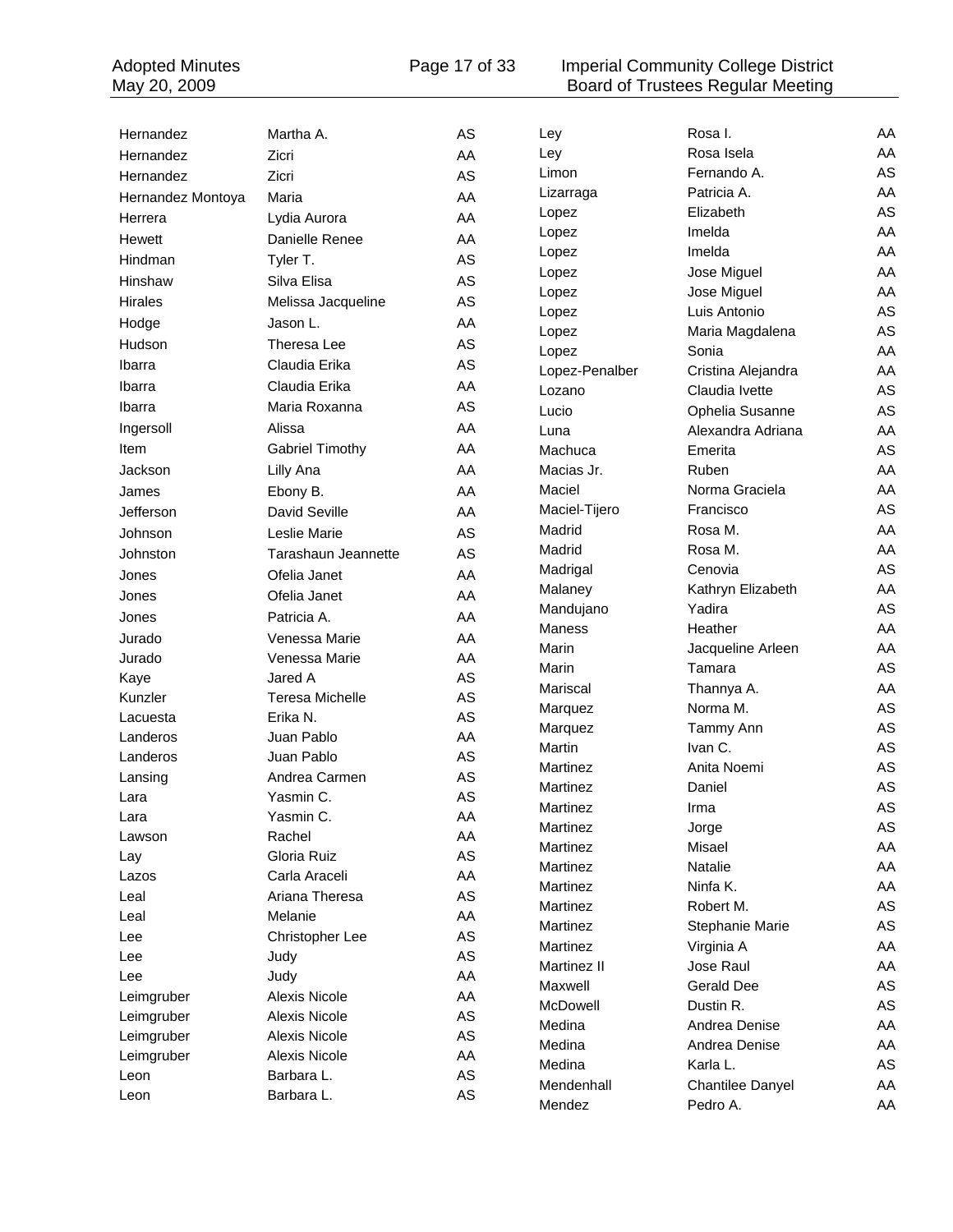#### Adopted Minutes **Page 18 of 33** Imperial Community College District May 20, 2009 **Board of Trustees Regular Meeting**

| Mendez            | Pedro A.             | AS | Palomares        | Guadalupe R.         | AS |
|-------------------|----------------------|----|------------------|----------------------|----|
| Mendez Jr.        | Francisco Javier     | AS | Palomera         | Andrea               | AS |
| Mendez Jr.        | Francisco Javier     | AA | Palomino         | Dalia                | AA |
| Mendoza           | Grace Linda          | AS | Pantoja          | Maria J.             | AA |
| Mendoza           | Jose M.              | AA | Paredes          | G. Belen             | AS |
| Mendoza           | Monica Fernanda      | AS | Parker           | Amanda Rene          | AA |
| Mercado           | Estevan              | AA | Patton           | Victoria Marc        | AA |
| Mercado           | Josue G.             | AS | Pendley          | Johnathan David      | AS |
| Merino            | Sadie Aurelia        | AA | Peraza           | Melissa Garda        | AS |
| Meza              | Miguel Angel         | AA | Peraza           | Melissa Garda        | AS |
| Meza              | Miguel Angel         | AA | Perdomo          | Frances Isabel       | AS |
| Miller            | Ashley Michele       | AA | Perdomo Sr.      | Mario A.             | AS |
| Minor             | Jonathan             | AA | Perez            | Alma Gabriela        | AA |
| <b>Miramontes</b> | Daniel               | AS | Perez            | Consuelo M.          | AA |
| <b>Miramontes</b> | Lorena               | AA | Perez            | Consuelo M.          | AA |
| Miramontes        | Lorena               | AS | Perez            | Consuelo M.          | AA |
| Miranda           | Luisa A.             | AS | Perez            | Jacqueline           | AA |
| Mitchell          | Tara Layton          | AS | Perez            | Karina Bianca        | AS |
| Monroy            | Natasha Anne         | AA | Perez            | Melissa              | AA |
| Montero           | Sylvia Julieta       | AA | Pitonez          | Angela Nicole        | AS |
| Montoya Quintana  | Javier               | AS | Plascencia       | Daniel Roman         | AA |
| Mora              | Damian C.            | AA | Plascencia       | Luz Elena            | AA |
| Morales           | Anton Geraldo        | AS | Plascencia       | Ramiro Ulysses       | AA |
| <b>Morales</b>    | Yvonne               | AA | Porras           | Jose Miguel          | AS |
| Morales Beltran   | Leonardo             | AS | Price            | Amy Lee              | AA |
| Moreno            | <b>Briana Irene</b>  | AA | Przytula         | Robert Alexander     | AA |
| Moreno            | Robert M.            | AS | Quintero         | Jessica              | AS |
| Moreno III        | Alfonso              | AA | Quirarte         | Celida Dennis        | AA |
| Munger            | Geoffrey Philip      | AA | Ramirez          | Abril D.             | AS |
| Nevarez III       | Miguel Angel         | AA | Ramirez          | Alejandro O.         | AA |
| <b>Nickus</b>     | Andrew Joseph        | AS | Ramirez          | Bertha Alicia        | AA |
| Nolasco           | Jeannette            | AS | Ramirez          | Claudia A.           | AA |
| Noriega           | Mike Joel            | AS | Ramirez          | Fabian A.            | AA |
| Nuñez             | Jesus Alejandro      | AS | Ramirez          | Fabian A.            | AA |
| Obeso             | <b>Bryan Anthony</b> | AS | Ramirez          | Juan Carlos          | AS |
| Ochoa             | Patricia Nicole      | AS | Ramirez          | Karen                | AA |
| Ojeda             | Melina R.            | AA | Ramirez          | Karen                | AA |
| Ojeda             | Melina R.            | AA | Ramirez          | Lourdes              | AA |
| Olivarria         | <b>Bianca</b>        | AA | Ramirez          | Monique              | AS |
| Olmeda            | Wendy                | AA | Ramirez          | Nohemi               | AS |
| Olmeda            | Wendy                | AA | Ramirez          | Richard P.           | AS |
| Olmedo            | Sandra E.            | AA | Ramirez          | Vianey               | AA |
| Ortega            | Edgar O.             | AA | Ramirez Jr.      | Juan Carlos          | AS |
| Ortega            | Edgar O.             | AS | Ramirez-Quintero | Carlos               | AA |
| Osuna             | Maria D.             | AS | Ramos            | Alejandrina          | AS |
| Ozuna             | Gerardo              | AS | Rangel           | Alexis Sharif        | AS |
| Pacheco           | Elva                 | AS | Rangel           | <b>Alexis Sharif</b> | AA |
| Padilla           | Krystle Jean         | AA | Raphael          | <b>Briana Denee</b>  | AS |
| Padilla           | Michelle D.          | AA | Rascon           | Marlena V.           | AA |
| Palomares         | Guadalupe R.         | AS | Razo             | Juanita              | AS |
|                   |                      |    |                  |                      |    |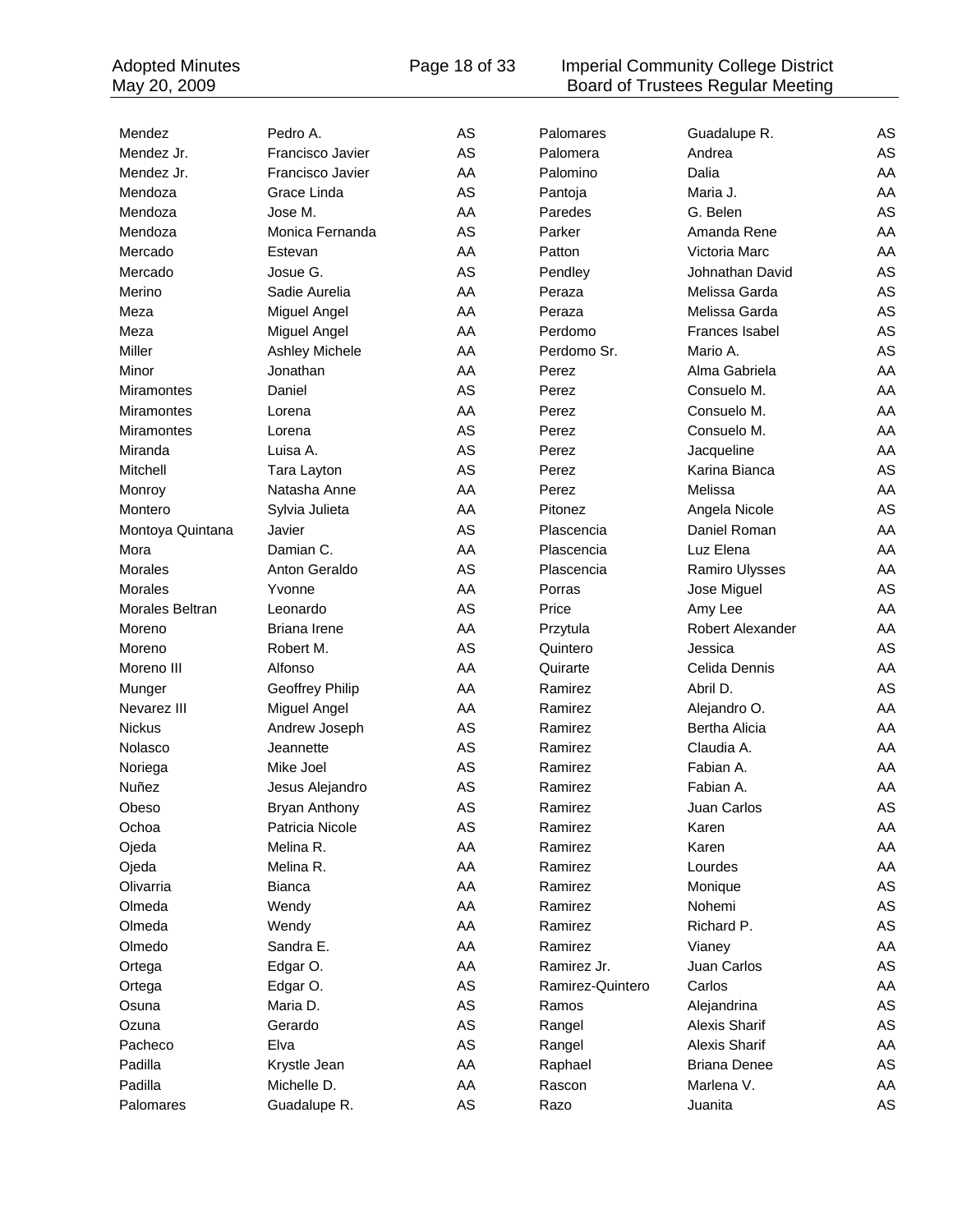#### Adopted Minutes **Page 19 of 33** Imperial Community College District May 20, 2009 **Board of Trustees Regular Meeting**

| Redondo           | Marysol                | AA            | Sandoval         | Adriana                | AA |
|-------------------|------------------------|---------------|------------------|------------------------|----|
| Reed              | Tyvonne Majanet        | AS            | Sandoval         | <b>Bianca</b>          | AA |
| Reyes             | America                | AA            | Sandoval         | Diana M.               | AA |
| Reyes             | Rosalina Garcia        | AA            | Sandoval         | Leslie                 | AA |
| Rhodes-Stewart    | Cynthia R.             | AS            | Santibanez       | <b>Ilse</b>            | AS |
| Rios              | Lorena                 | AS            | Santos           | <b>Brittney Nicole</b> | AS |
| Rivera            | Cassandra              | AA            | Sapari           | Arlette                | AS |
| Rivera            | Erika Daniela          | AA            | Sapari           | Maria                  | AA |
| Robbins           | Jessica Dawn           | AS            | Schettler        | Denise Camacho         | AS |
| Robinson          | Alexis Yvonne          | AA            | Sheffield        | Max Robert             | AS |
| Robinson          | Alexis Yvonne          | AS            | Sheffield        | Max Robert             | AS |
| Rodarte           | Mayra                  | AS            | Sifuentes        | Neira A.               | AS |
| Rodriguez         | Alejandra Esmeralda    | AS            | Silva            | Alan Edgar             | AS |
| Rodriguez         | Amanda Jo              | AA            | Silva            | Noreyda J.             | AA |
| Rodriguez         | David V.               | AS            | Simms            | <b>Tara Michelle</b>   | AA |
| Rodriguez         | Judith                 | AA            | Skermont         | Beth Ann               | AA |
| Rodriguez         | Karen                  | AA            | Smith            | Jennifer Janel         | AS |
| Rodriguez         | Marco F.               | AA            | Snyder           | Morgan Mackay          | AS |
| Rodriguez         | Sandra L.              | AA            | Snyder           | Morgan Mackay          | AS |
| Rodriguez         | Victor Daniel          | AA            | Snyder           | Morgan Mackay          | AA |
| Rodriguez-Spock   | Eleanor                | AA            | Sobampo Montoya  | Juan                   | AA |
| Rodriquez         | David Valdez           | AS            | Solis            | Steven Anthony         | AS |
| Rodriquez         | Jeremy J.              | AA            | Solis            | Steven Anthony         | AS |
| Rodriquez         | Sandra L.              | AA            | Solorio          | Andres Reymundo        | AA |
| Rogers            | John Quinn             | AS            | Solorio          | Frida Roberta          | AA |
| Rojas             | Renee Lynn             | AA            | Sosa             | Zaarah                 | AA |
| Rojas III         | Guillermo A.           | AA            | Sotelo           | Melisa                 | AS |
| Romero            | Angie M.               | AS            | Soto             | Alejandra              | AA |
| Romero            | Elise                  | AS            |                  | Cassandria Amber       |    |
| Romo              | Ana Karen              | AA            | Stearman         | Imogene Marie          | AS |
| Ross              | <b>Katherine Renae</b> | AA            | Sutton           | Jake                   | AA |
| Ruano             | Gerardo                | AA            | Talbott          | Sarah Paige            | AS |
| Rubalcava         | Jessika Marie          | AS            | Tamayo           | Irmaelena Rendon       | AA |
| Rubalcava         | Jessika Marie          | AA            | Tapia            | Karla Elisa            | AA |
| Rubio.            | Norma A.               | AA            | Tellez           | <b>Bianca Annette</b>  | AA |
| Ruelas Velazquez  | Efrain                 | AA            | Thomas           | Kile Singh             | AS |
| Ruiz              | Alfonso                | AA            | Thomas           | Kile Singh             | AS |
| Ruiz              | Maricela Lizzette      | AS            | Thomas           | Kile Singh             | AS |
| Rushing           | Jason Lee              | AA            | Thomas           | Melody Michelle        | AA |
| Sabala Jr.        | Henry Richard          | AS            | Thomas           | <b>Melody Michelle</b> | AA |
| Sagredo           | Luis Alberto           | AA            |                  |                        |    |
| Salas             | Jaime F.               | AS            | Thompson         | <b>Matthew Earl</b>    | AS |
| Saldana           | Alberto R.             | AS            | Tirado Jr.       | Enrique V.             | AS |
| Saldivar          | Sara                   | AA            | Topete           | Fresia Sofia           | AA |
| Salgado           | Venessa                | AS            | Torres           | Harvey H.              | AS |
| Sanchez           | Carmen A.              | AA            | Torres           | Jesus                  | AS |
| Sanchez           | Justin                 | AS            | Torres           | Patricia               | AA |
| Sanchez           | Leslie M.              | AA            | Torres-Hernandez | Dulce                  | AA |
| Sanchez Gutierrez | Cesar Antonio          | AA            | Tovar            | Denise                 | AA |
|                   |                        | $\mathsf{AS}$ | Tovar            | Maricela               | AA |
| Sanchez Jr.       | Roberto Reyna          |               |                  |                        |    |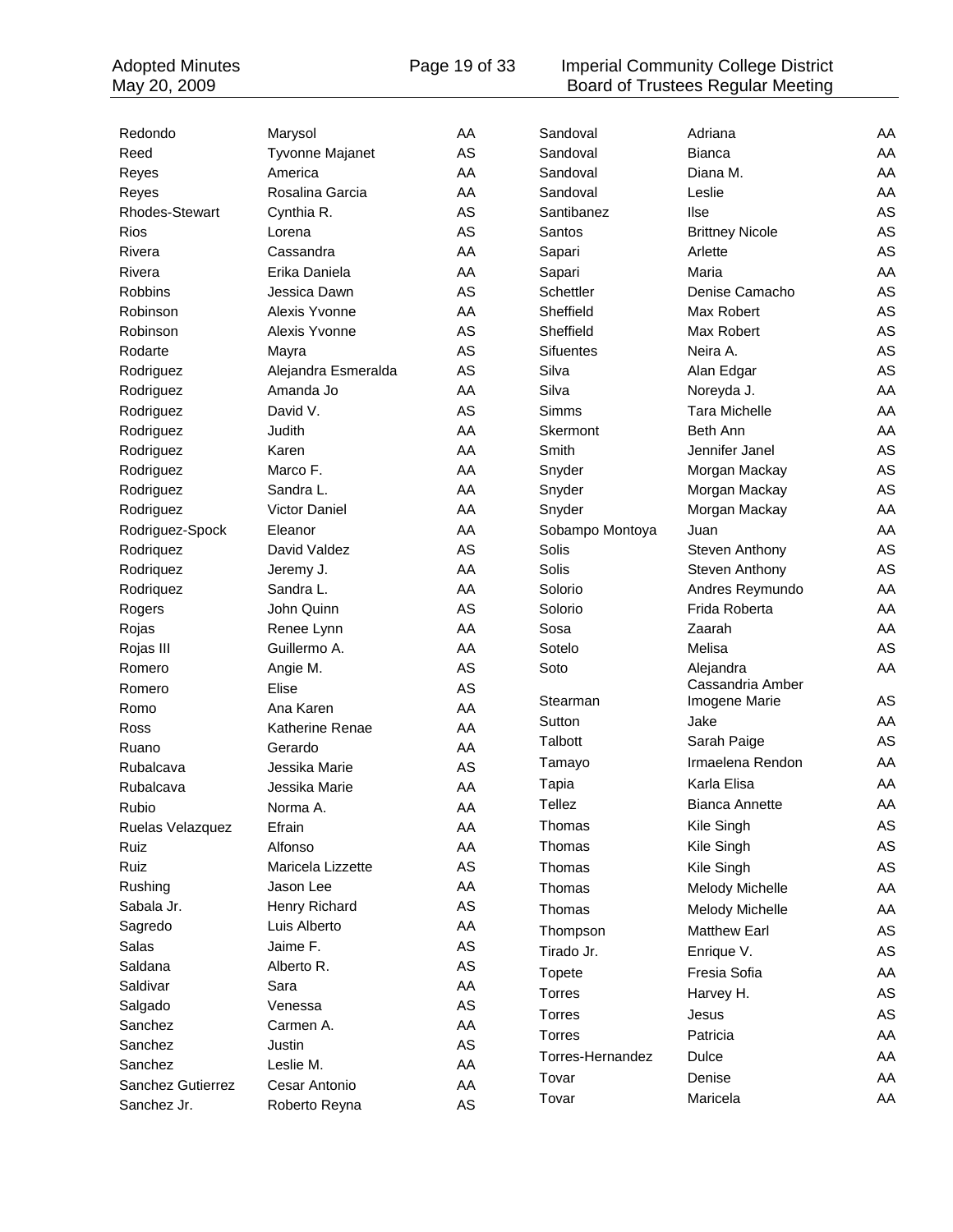Adopted Minutes Page 20 of 33 Imperial Community College District May 20, 2009 **Board of Trustees Regular Meeting** 

| Tovar      | Maricela               | AA | Veloz            | Isabelle             | AA |
|------------|------------------------|----|------------------|----------------------|----|
| Toves      | Jennifer K.            | AS | Veloz            | Isabelle             | AA |
| Trejo      | Alicia Quinonez        | AS | Verdugo          | Diana                | AS |
| Uriarte    | Jonathan               | AA | Vernon           | Mitchell D.          | AA |
| Uribe      | Francisco J.           | AA | Villagrana       | Anthony              | AS |
| Valadez    | Danielle A.            | AA | Villalobos       | Cristela             | AA |
| Valdez     | Argel Enrique          | AA | Villanueva       | <b>Britney</b>       | AA |
| Valdez     | Arynne Nicole          | AS | Villanueva       | Lucia                | AS |
| Valdez     | Christopher Joseph     | AA | Villegas         | Alejandra            | AS |
| Valdez     | Christopher Joseph     | AA | Villegas         | Mayra E.             | AA |
| Valdez     | Christopher Joseph     | AS | Vincent          | Kimberly K.          | AS |
| Valenzuela | <b>Emiliano Edward</b> | AA | Vizcarra         | Melissa J.           | AS |
| Valenzuela | <b>lvette</b>          | AA | Watson-Garcia    | Mercedes             | AA |
| Valenzuela | Jesus Alberto          | AA | Watson-Hernandez | Sonia                | AS |
| Valenzuela | Jesus Alberto          | AA | Webster          | Lynn Marie           | AS |
| Van Winkle | Rachel Sarah           | AA | Wheeler          | Mary                 | AA |
| Vargas     | David                  | AA | Wilson           | Elizabeth M.         | AA |
| Vargas     | Liliana                | AS | Wolthausen       | Amber C.             | AS |
| Vargas     | Liliana                | AS | <b>Woo</b>       | Laura Estela         | AS |
| Vargas     | Lupita L.              | AA | Wood             | <b>Richard Lewis</b> | AS |
| Vargas     | Maria De Jesus         | AS | Yun              | Jekyung Ko           | AS |
| Vargas     | Maria De Jesus         | AS | Zamarripa        | Enrique A.           | AA |
| Vasquez    | Angelica Maria         | AS | Zamora           | Eduardo              | AS |
| Vasquez    | Angelica Maria         | AS | Zamora           | Eduardo              | AS |
| Vela       | Mario                  | AA | Zaragoza         | Gloria Elena         | AA |
| Vela       | Silvia                 | AS | Zepeda           | Ernesto              | AA |
| Veliz      | Evelyn                 | AA | Zepeda           | Ernesto              | AA |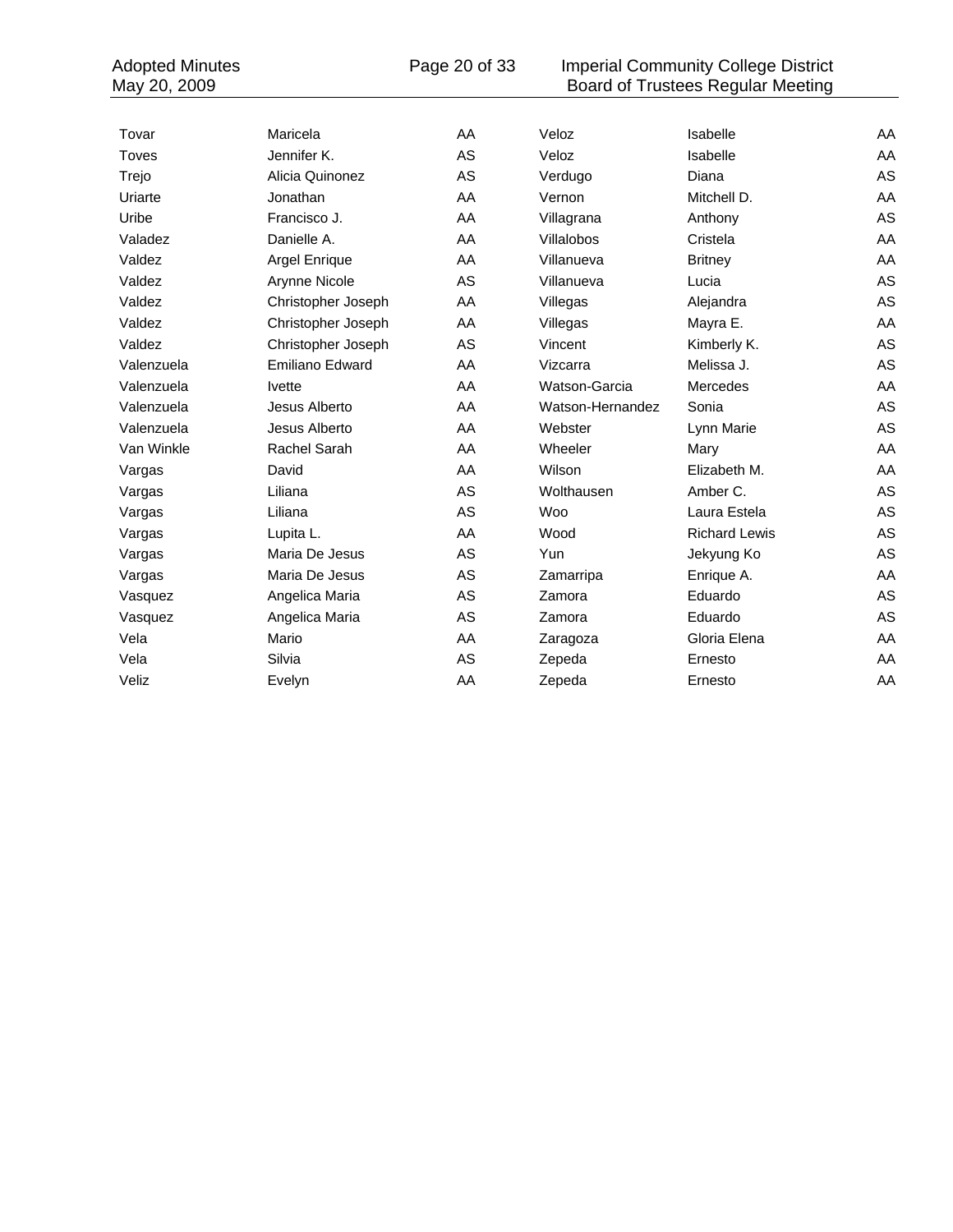#### **CLOSED SESSION M/S/C Ramirez/Cardenas to go into CLOSED SESSION at 7:44 p.m.**

- 1. NEGOTIATIONS UNDER THE EDUCATIONAL EMPLOYMENT RELATIONS ACT Conference with District Negotiators: John Lau and Travis Gregory Employee Organization: CSEA Chapter 472 RE: Negotiations
- 2. NEGOTIATIONS UNDER THE EDUCATIONAL EMPLOYMENT RELATIONS ACT Conference with District Negotiators: John Lau and Travis Gregory Employee Organization: IVC Chapter of CCA/CTA/NEA RE: Negotiations Update and Direction
- 3. PUBLIC EMPLOYEE PERFORMANCE EVALUATION Title: Superintendent/President
- 4. PUBLIC EMPLOYEE DISCIPLINE/DISMISSAL/RELEASE

#### **OPEN SESSION M/S/C Cardenas/Wong to go into OPEN SESSION at 8:46 p.m.**

- 1. Information was given and information was provided to staff.
- 2. Information was provided, no action taken.
- 3. Information was provided and direction given.
- 4. Information was given and direction was provided to staff.

#### **CONSENT AGENDA – HUMAN RESOURCES**

**Trustee Galindo pulled Resolution No. 14380. Board President Acuña pulled Resolution No. 14382.** 

#### **M/S/C Cardenas/Hart**

**Resolution No. 14361: Classified Retirement** 

BE IT RESOLVED that the Board accepts, with sincere regret, the retirement of Leticia G. Petty, Staff Secretary II effective July 1, 2009.

BE IT RESOLVED that sincere appreciation be expressed for her 23 years of devoted service to Imperial Valley College.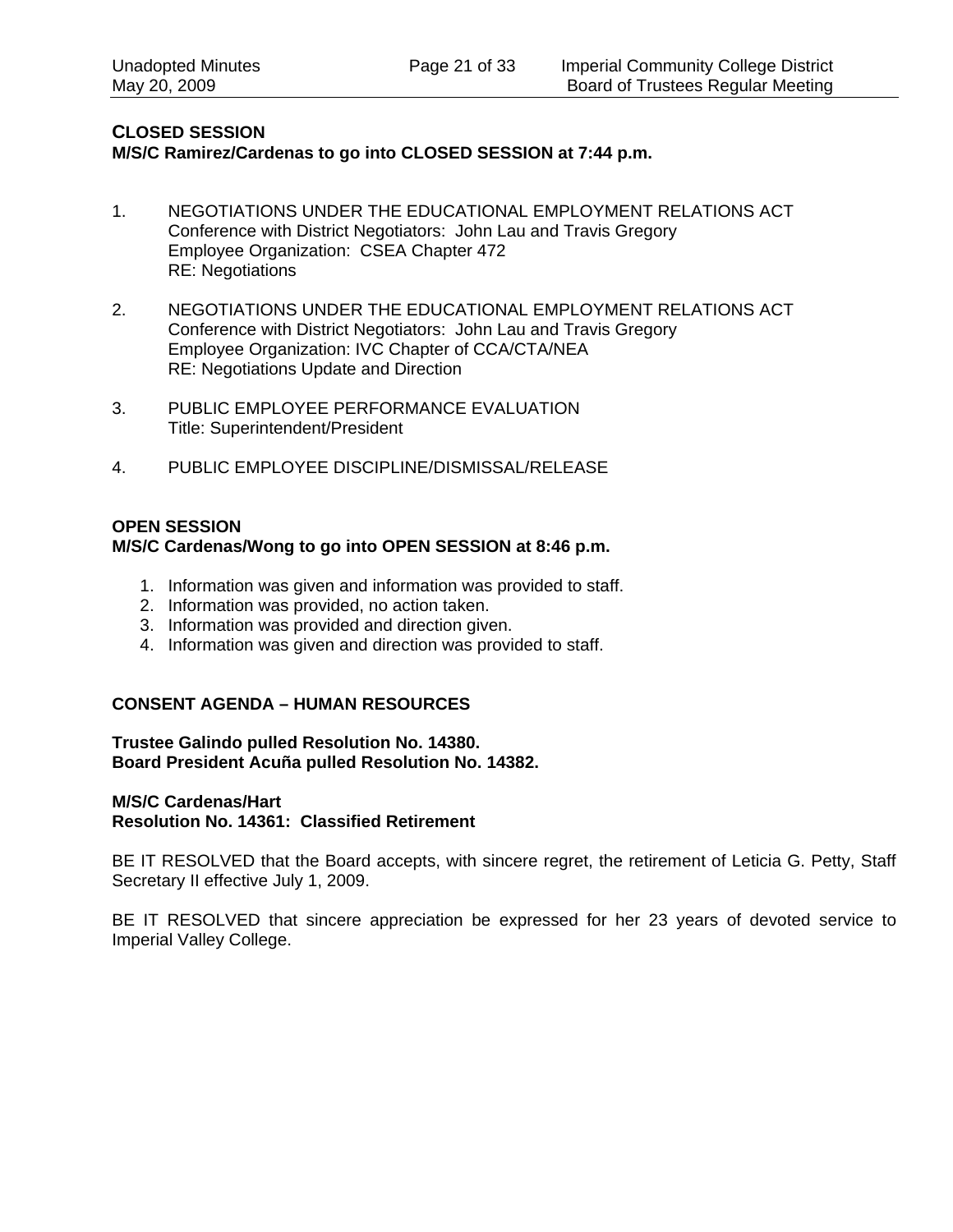#### **M/S/C Cardenas/Hart Resolution No. 14362: Confidential Retirement**

BE IT RESOLVED that the Board accepts, with sincere regret, the retirement of Zula Hartfield, Human Resources effective October 1, 2009.

BE IT RESOLVED that sincere appreciation be expressed for her 29 years of devoted service to Imperial Valley College.

#### **M/S/C Cardenas/Hart Resolution No. 14363: Classified Retirement**

BE IT RESOLVED that the Board accepts, with sincere regret, the retirement of Yolanda V. Sandoval, Office Assistant III effective August 1, 2009.

BE IT RESOLVED that sincere appreciation be expressed for her 32 years of devoted service to Imperial Valley College.

#### **M/S/C Cardenas/Hart Resolution No. 14364: Classified Retirement**

BE IT RESOLVED that the Board accepts, with sincere regret, the retirement of Esperanza O. Navarro, Library Technician III-Serials effective August 1, 2009.

BE IT RESOLVED that sincere appreciation be expressed for her 24  $\frac{1}{2}$  years of devoted service to Imperial Valley College.

#### **M/S/C Cardenas/Hart Resolution No. 14365: Classified Retirement**

BE IT RESOLVED that the Board accepts, with sincere regret, the retirement of Rosalind Summers, Accounting Technician/Cashier effective October 1, 2009.

BE IT RESOLVED that sincere appreciation be expressed for her 19 years of devoted service to Imperial Valley College.

#### **M/S/C Cardenas/Hart Resolution No. 14366: Classified Retirement**

BE IT RESOLVED that the Board accepts, with sincere regret, the retirement of Maria Del Carmen Curiel, Financial Aid Officer effective October 1, 2009.

BE IT RESOLVED that sincere appreciation be expressed for her 33 years of devoted service to Imperial Valley College.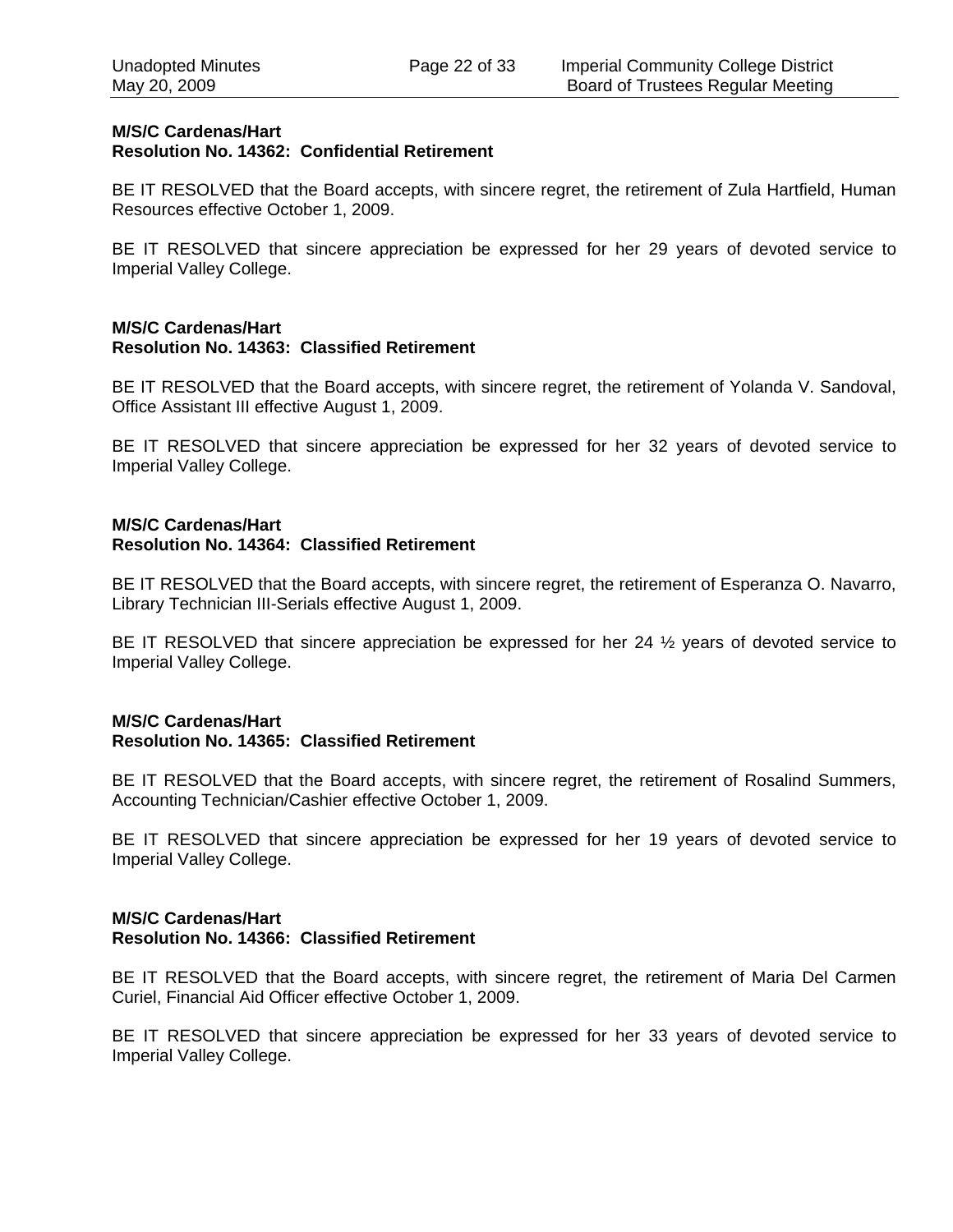#### **M/S/C Cardenas/Hart Resolution No. 14367: Classified Retirement**

BE IT RESOLVED that the Board accepts, with sincere regret, the retirement of Raul Davila, Custodian effective October 1, 2009.

BE IT RESOLVED that sincere appreciation be expressed for his 17  $\frac{1}{2}$  years of devoted service to Imperial Valley College.

#### **M/S/C Cardenas/Hart Resolution No. 14368: Classified Retirement**

BE IT RESOLVED that the Board accepts, with sincere regret, the retirement of Mickey Crosby, Grounds Maintenance Supervisor effective October 1, 2009.

BE IT RESOLVED that sincere appreciation be expressed for his 31 years of devoted service to Imperial Valley College.

#### **M/S/C Cardenas/Hart Resolution No. 14369: Confidential Retirement**

BE IT RESOLVED that the Board accepts, with sincere regret, the retirement of Mary Bell, Payroll/Benefits Coordinator effective October 1, 2009.

BE IT RESOLVED that sincere appreciation be expressed for her 40 years of devoted service to Imperial Valley College.

#### **M/S/C Cardenas/Hart Resolution No. 14370: Classified Retirement**

BE IT RESOLVED that the Board accepts, with sincere regret, the retirement of Susan Rodriguez, Accounting Technician effective October 1, 2009.

BE IT RESOLVED that sincere appreciation be expressed for her 34 years of devoted service to Imperial Valley College.

#### **M/S/C Cardenas/Hart Resolution No. 14371: Classified Retirement**

BE IT RESOLVED that the Board accepts, with sincere regret, the retirement of Joe Cornejo, Water Systems Treatment Specialist effective September 1, 2009.

BE IT RESOLVED that sincere appreciation be expressed for his 17 years of devoted service to Imperial Valley College.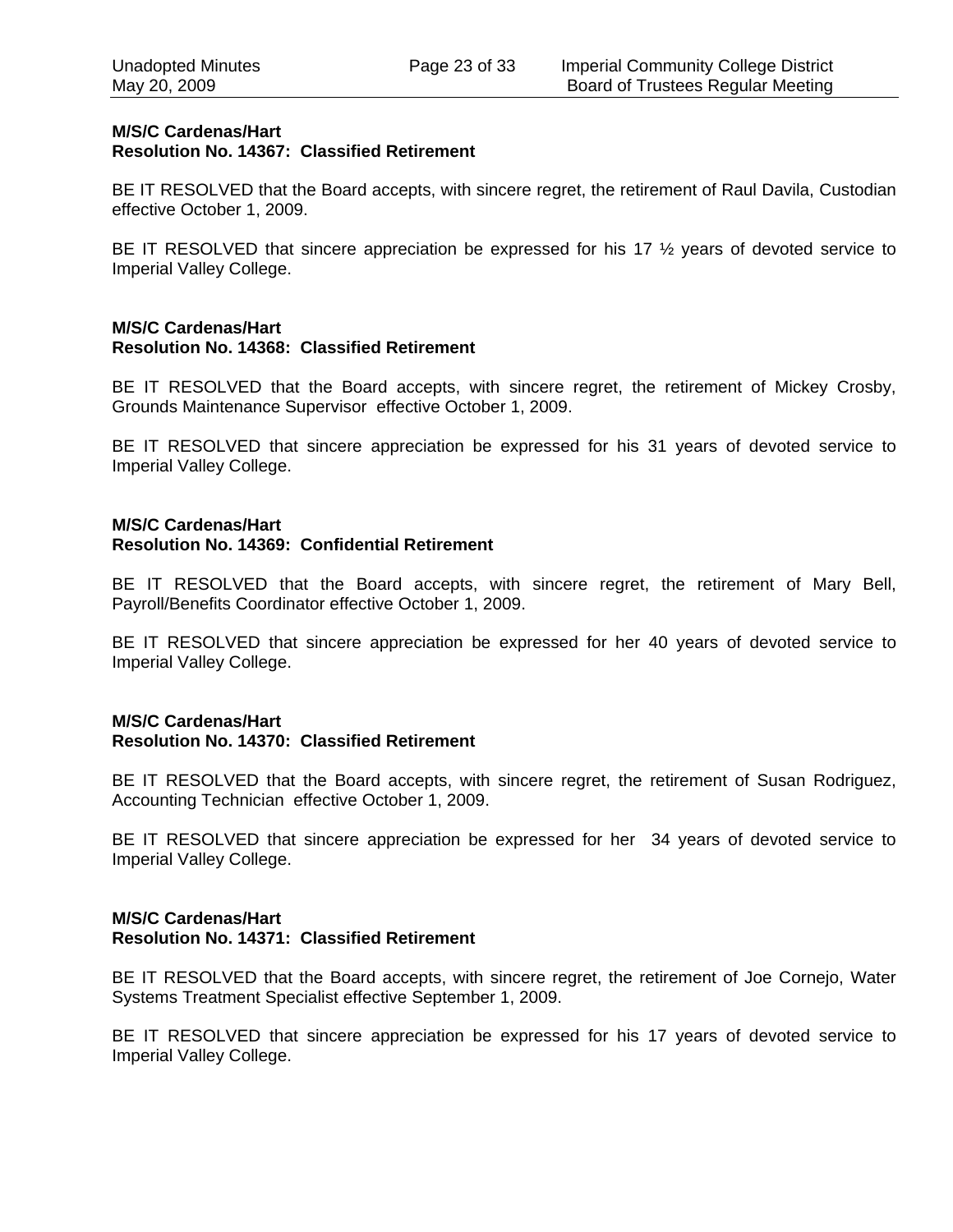#### **M/S/C Cardenas/Hart Resolution No. 14372: Faculty Resignation**

BE IT RESOLVED that the Board accepts, with sincere regret, the resignation of John Bernard McClain, Instructor of English as a Second Language, effective June 14, 2009.

#### **M/S/C Cardenas/Hart Resolution No. 14373: Full-Time Faculty Summer Employment**

BE IT RESOLVED that the following instructors be employed for the 2009 Summer Session at a salary computed in accordance with the Resolution No. 1907. Employment is contingent upon sufficient enrollment.

Agee, John Sociology Baukholt, Robert **English** Bemis, Roberta **English** Biley, Patti **English** Blek, Craig **Economics** Byrd, Krista **Psychology** Castrapel, Rick Mathematics David, Samuel Biology Davis, Hope Music Davis, Lincoln **English** Decker, Van Music Dorantes, Kathleen English Edwards, Aaron Philosophy Finnell, Gaylla **Political Science** Fisher, James Chemistry Fristrup, Carey **Physical Education** Gage-Mosher, Ronald Psychology Gilbertson, Thomas **Art** Gretz, Suzanne History Guzman, Cesar **American Citizenship** Hansink, Todd Business/Economics Harris, Diane **English** Hegarty, Carol **Art** Hernandez, Oscar Mathematics Heumann, Michael **English** Horton, Sidne **Physical Education** Jepson, Rosalba Biology Kelly, Nannette **Art** Lay, Nancy **English** 

NAME NAME ASSIGNMENT Aye, Tyson **Nealth Education/Physical Education** Craven, Julie English as a Second Language Deyo, Jeffrey **Health Education/Physical Education** Drury, David **Education** Health Education/Physical Education Garza, Alejandro English as a Second Language Holt, Steve **Emergency Medical Technician**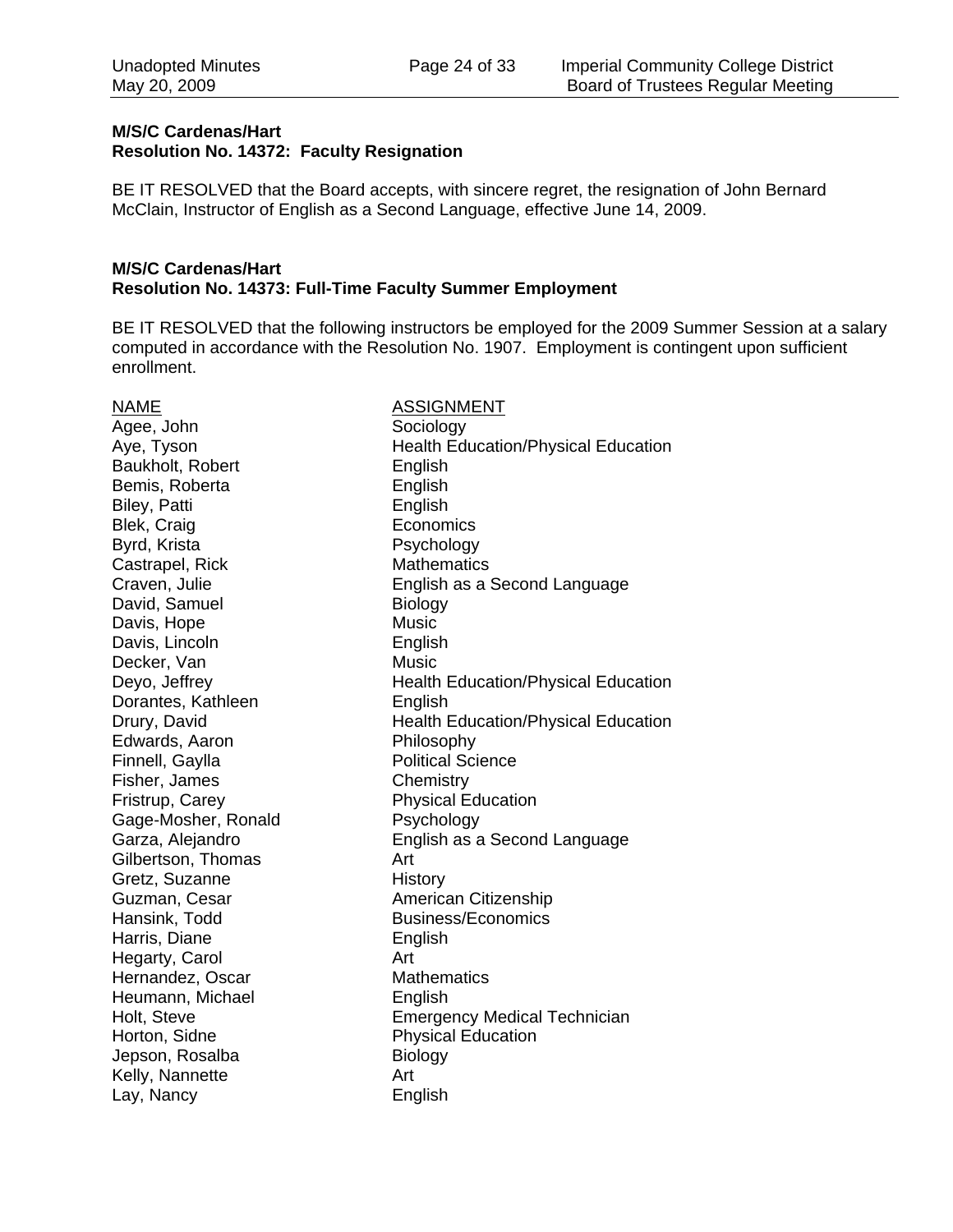Leon, Allyn **Mathematics** Lofgren, Mary **P**sychology Lopez, Jose **Automotive Technology** McNeece, P. Brian English Marcuson, Bruce **Administration of Justice** Marty, Kevin Geology Mecate, James **Physical Education** Meek, Alfred Nursing Morales, Marco Welding Mosier, Laura **Speech** Moss, Susan Biology Page, Bruce Speech Patterson, James **English** Pauley, Patrick **Agriculture** Agriculture Pollock, Diedre Nursing Pradis, Ricardo **Automotive Technology** Ruiz, Angelica Business Ruiz, Jose Spanish Sanchez-Dominguez, Romano Spanish Shaner, Christina **English** Shokoufi, Mardjan Mathematics Solomon, Lisa History Staton, Mary **Psychology** Stroud, Vivian Nursing Tucker, Jill **Tucker**, Jill **Physical Education** Wainwright, Mary Jo History White, Kevin **Political** Science Zhao, Lianna Biology Zielinski, David **English** 

Martini, Donald English as a Second Language Miranda, Frank **Air Conditioning and Refrigeration** Pastrana, Leticia English as a Second Language Pfister, Toni **Health Education/Physical Education** Rice, Sydney English as a Second Language Scheuerell, Edward English as a Second Language Thoresen, Josefina English as a Second Language Velasquez, Jose **Building Construction Technologies** 

#### **M/S/C Cardenas/Hart Resolution No. 14374: Adjunct Instructor Summer Employment**

BE IT RESOLVED that the Board approves the recommendation of the Superintendent/President to employ the following personnel during the Summer 2009 Session, at the hourly rate provided for in Resolution No. 13829. Employment is contingent upon verification of records, credentials, finger printing clearance and sufficient enrollment, or whether the class is essential to a full-time instructor's load:

Agundez, Rebecca Nursing

Name **Name** Possible Assignment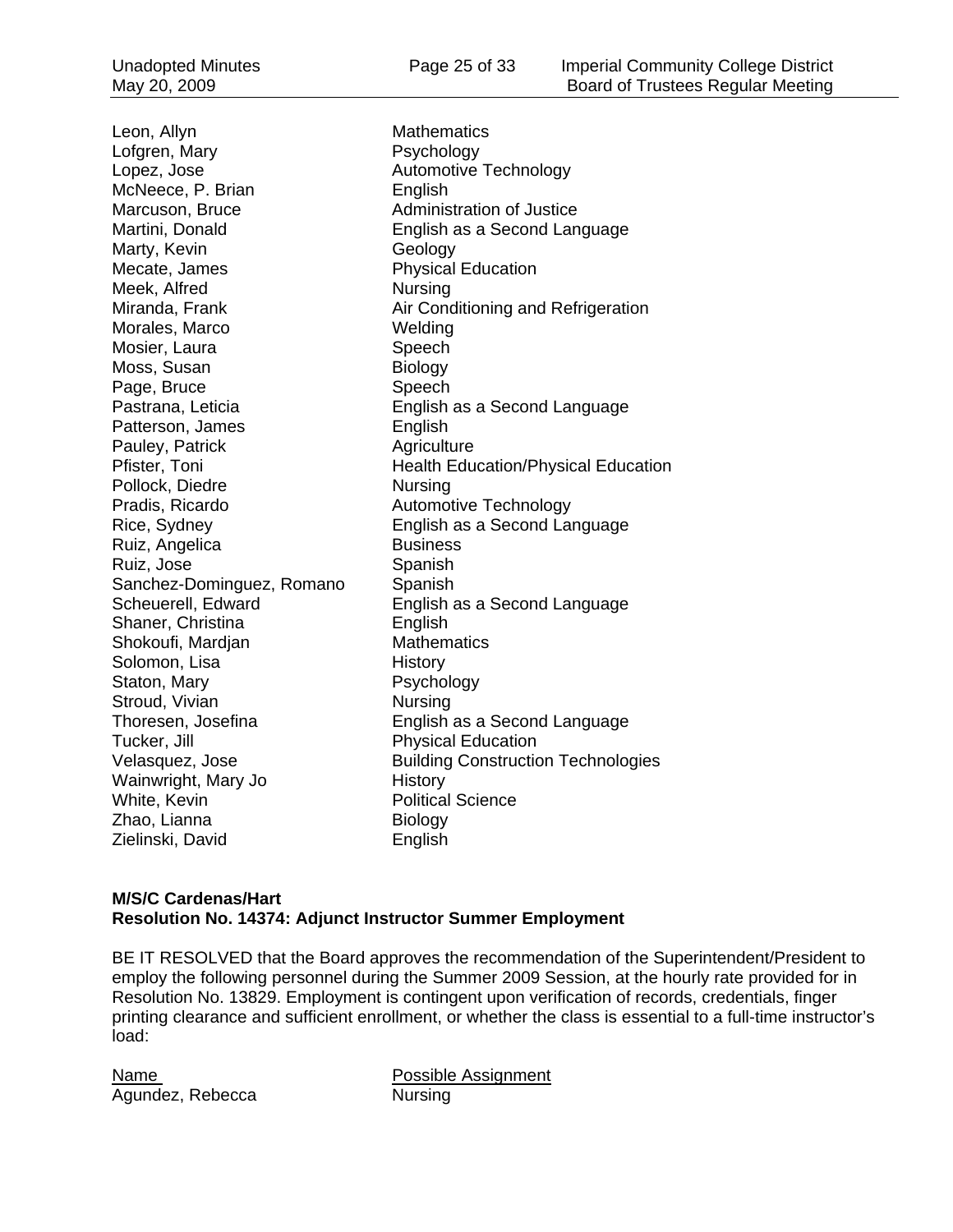Alvardo, Sotero **Mathematics** Benton, Michael **Physical Education** Berker, Enola **Allied Health** Burris, David **Philosophy** Canez, Carlos Mathematics Castillo, Kelly **Mathematics** Cozzani, Alejandro Mathematics Duarte, Carlos **Mathematics** Fisher, Raenelle History Garay, Jeronimo Mathematics Garcia, Federico Personal Development Green, Rebecca Child Development Grivanos, Maria **Spanish** Spanish Herbert, Robert Geography<br>
Hernandez, Jesus<br>
Hernandez, Jesus<br>
Geography Hernandez, Jesus Jimenez, Javier Electrical Trades Jimenez, Ricardo Computer Science Juarez, Arturo Electrical Wiring Knapp, Leslie **Administration of Justice** Lerno, Jill **Example 2018** Physical Education Lewenstein, Jay **English** Marquez, Simon Allied Health Mendez, Armando Geography Moran, Santos Mathematics Palacio, John Physical Education Perez, Jose **Auto Technology** Richwine, Harold **Physical Education** Robinson, Andrew Physical Education Rosas, David Mathematics Singh, Joanne English Soto, Veronica Personal Development Sullivan, Terrie Allied Health Swearingen, Michael **History** Thomas, Unneetha Biology Tirado, Xochitl **English** Varela, Ruben Mathematics Walther, Kimberly **Mathematics** 

Castro, Sandra English as a Second Language Goldsberry, Rick Emergency Medical Technologies Lopez, Jacqueline English as a Second Language/History Padilla, Jesus English as a Second Language Ramirez-Dominguez, Rosalinda English as a Second Language Tittle, Elizabeth English as a Second Language Vasquez, Melisa Computer Information Systems Viloria, Vicki Computer Information Systems Vizcaino, Anna Computer Information Systems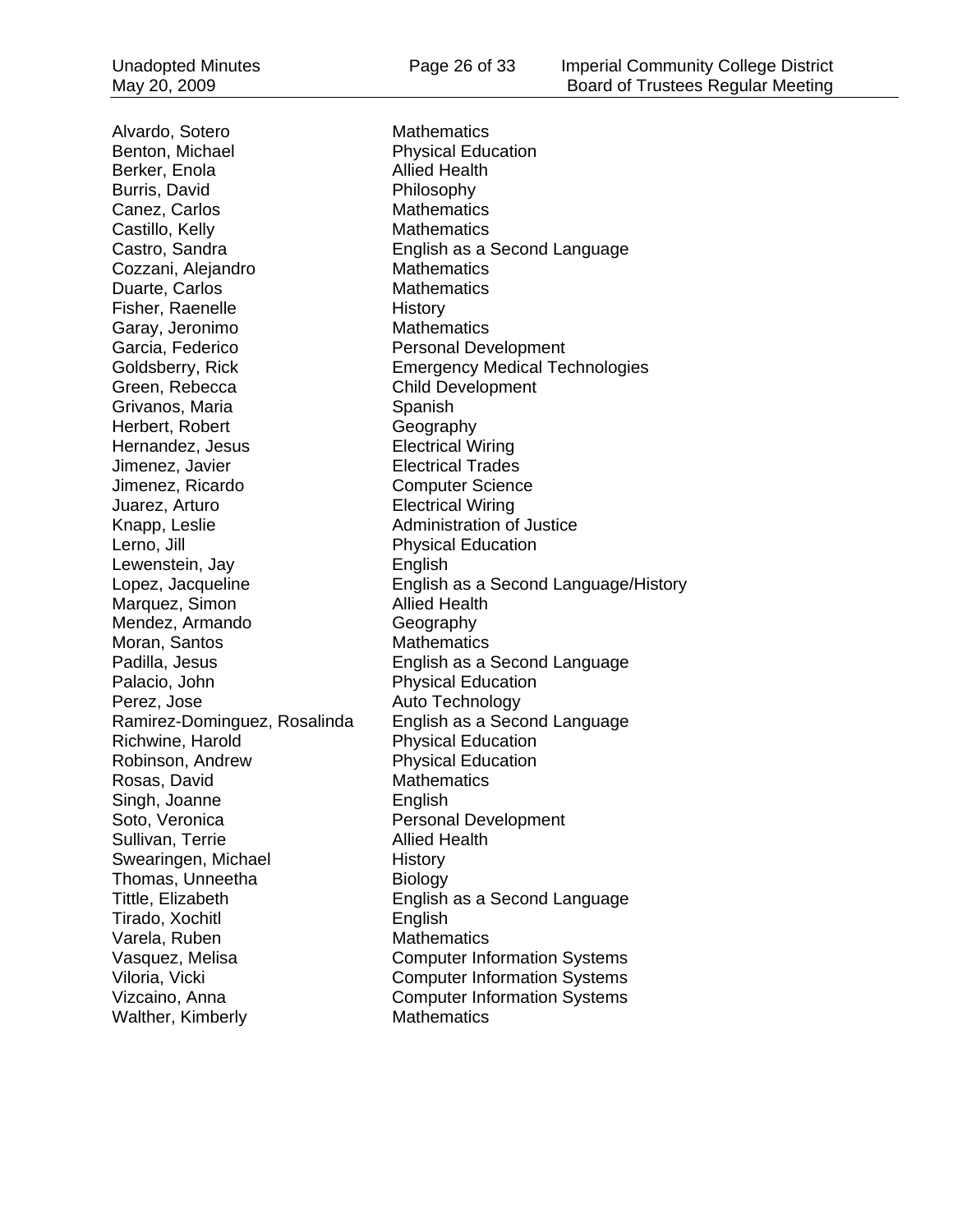#### **M/S/C Cardenas/Hart Resolution No. 14375: Full-Time Temporary Faculty Employment**

BE IT RESOLVED that the Board approves the following full-time, temporary, academic personnel be employed for the Spring 2009 Semester, effective May 11, 2009, pending medical and background clearance:

NAME CLASSIFICATION/STEP ASSIGNMENT Mendoza, Liisa **Appropriate Classification** American Sign and Step Contingent Upon Language Instructor Verification of Records

#### **M/S/C Cardenas/Hart Resolution No. 14376: Adjunct Instructor Employment**

BE IT RESOLVED that the Board approves the recommendation of the Superintendent/President to employ the following personnel effective May 8, 2009, at the hourly rate provided for in Resolution No. 13829. Employment is contingent upon verifications of records, credentials, finger print clearance and sufficient enrollment, or whether the class is essential to a full-time instructor's load:

NAME NAME ASSIGNMENT Cortez, Karina **American Sign Language Instructor** 

#### **M/S/C Cardenas/Hart Resolution No. 14377: Classified Confidential Position Re-Designation**

BE IT RESOLVED that the Board approves the recommendation of the Superintendent/President to redesignate the following unfilled Confidential position to a Classified bargaining unit position.

| <b>POSITION</b>              | DEPT.           | <b>FUNDING</b>  | RANGE    | <b>EFFECTIVE</b> |
|------------------------------|-----------------|-----------------|----------|------------------|
| Instructional Assistant/     | Academic        |                 | Range 18 |                  |
| <b>Curriculum Specialist</b> | <b>Services</b> | <b>District</b> | 12 month | May 21, 2009     |

#### **M/S/C Cardenas/Hart Resolution No. 14378: Classified Employee Reclassification**

BE IT FURTHER RESOLVED that the Board approved the recommendation of the Superintendent/President to reclassify the following personnel effective July 1, 2009.

NAME **NAME** PRESENT CLASSIFICATION NEW CLASSIFICATION Ruiz, Staff Secretary I/P.O.S.T. Staff Secretary I/P.O.S.T. Rhonda **Part-time/10 month** Part-time/10 month Full-time/12 month Range 10 Range 10 District funded District funded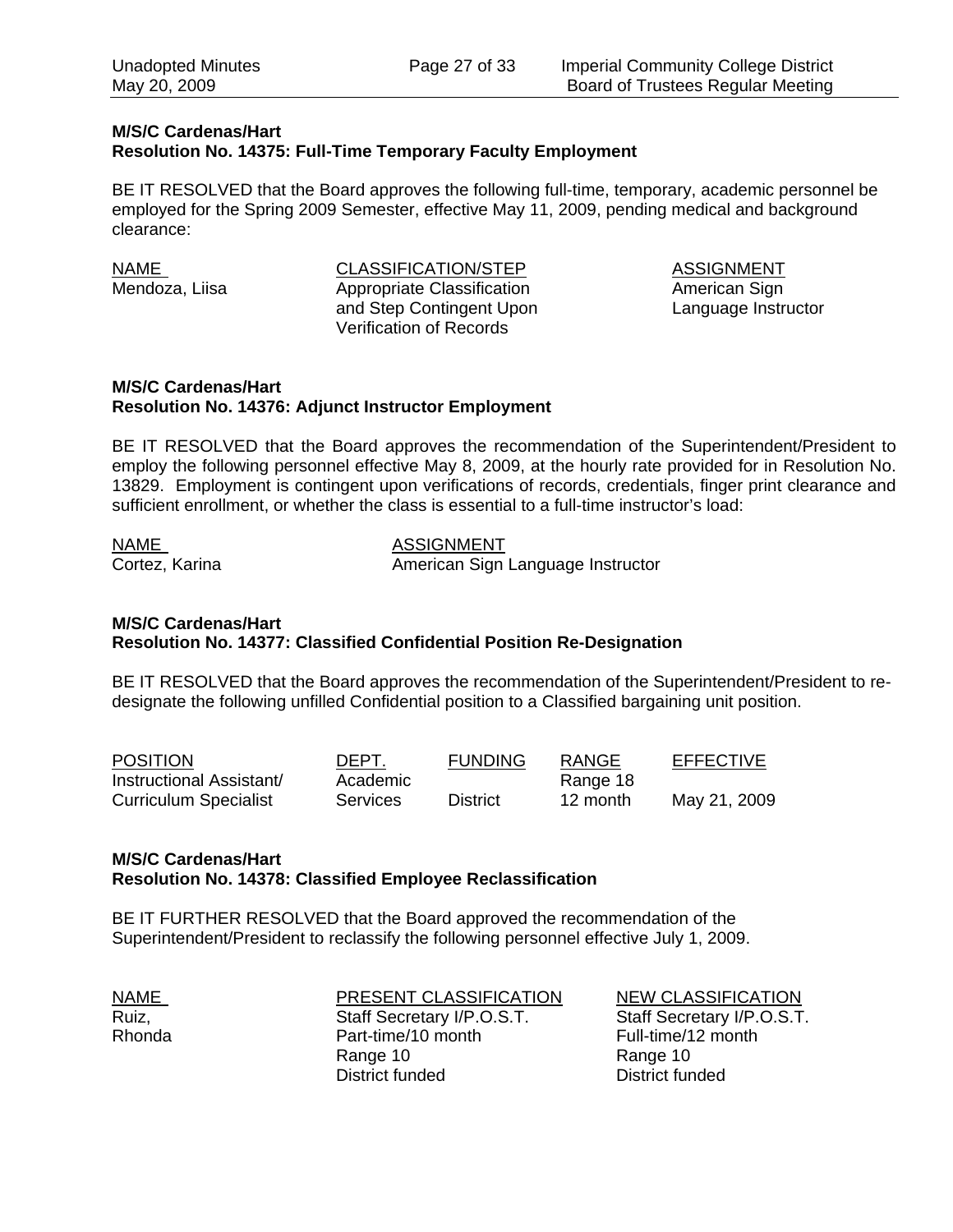| Valenzuela,<br>Jesus | Audiovisual Media Technician<br>Full-time/ 12 month<br>Range 15<br>District funded | Microcomputer Media Technician<br>Full-time/ 12 month<br>Range 21<br>District funded |
|----------------------|------------------------------------------------------------------------------------|--------------------------------------------------------------------------------------|
| Olea,<br>Martha      | <b>Technology Support Technician</b><br>Range 21<br>Federal 75%/ District 25%      | Microcomputer Technician<br>Range 23<br>Federal 75%/ District 25%                    |

#### **M/S/C Cardenas/Hart Resolution No. 14379: Classified Short-Term Employment**

BE IT RESOLVED that the Board approves the recommendation of the Superintendent/President to employ the following personnel.

| <b>NAME</b> | <b>POSITION</b>   | DEPT.      | <b>FUNDING</b> | RANGE | EFFECTIVE    |
|-------------|-------------------|------------|----------------|-------|--------------|
| Villagomez, | Assessment        | Assessment |                |       | 04/02/2009 - |
| Melinda     | Center Technician | Center     | State          | 14-1  | 06/30/2009   |

#### **M/S/C Ramirez/Wong to discuss resolution.**

**M/S/C Ramirez/Wong amended the motion to POSTPONE this item to the next meeting. Resolution No. 14380: Board Policy Revision of BP 3720 – Computer and Network Use Policy** 

#### **Discussion**

Trustee Galindo commented on several grammar and sentence terms used throughout the policy. She stated some were confusing and she was unsure as to the context of others and felt that some of the excessive terms seemed arbitrary.

Associate Dean for Human Resources Gregory stated this is a standard guide and helps employees give them a realistic idea of how the District's network should be used.

Board President Acuña asked what the policy accomplishes.

Associate Dean for Human Resources Gregory stated that in some cases of pirating, and doing non District work, this policy would give a better guideline and helps define the personal use of a District owned computer.

President Gould would recommend that this be tabled to the next meeting and get the clarifications out.

#### **Resolution**

WHEREAS, The College recognizes the need to effectively use computer technology to further enhance the educational goals of the District.

WHEREAS, the purpose of this policy is to ensure that all computer and network resources are used in a responsible, effective, ethical, and lawful manner. Users are expected to learn and follow established standards of conduct and responsible behavior in their use of computer resources.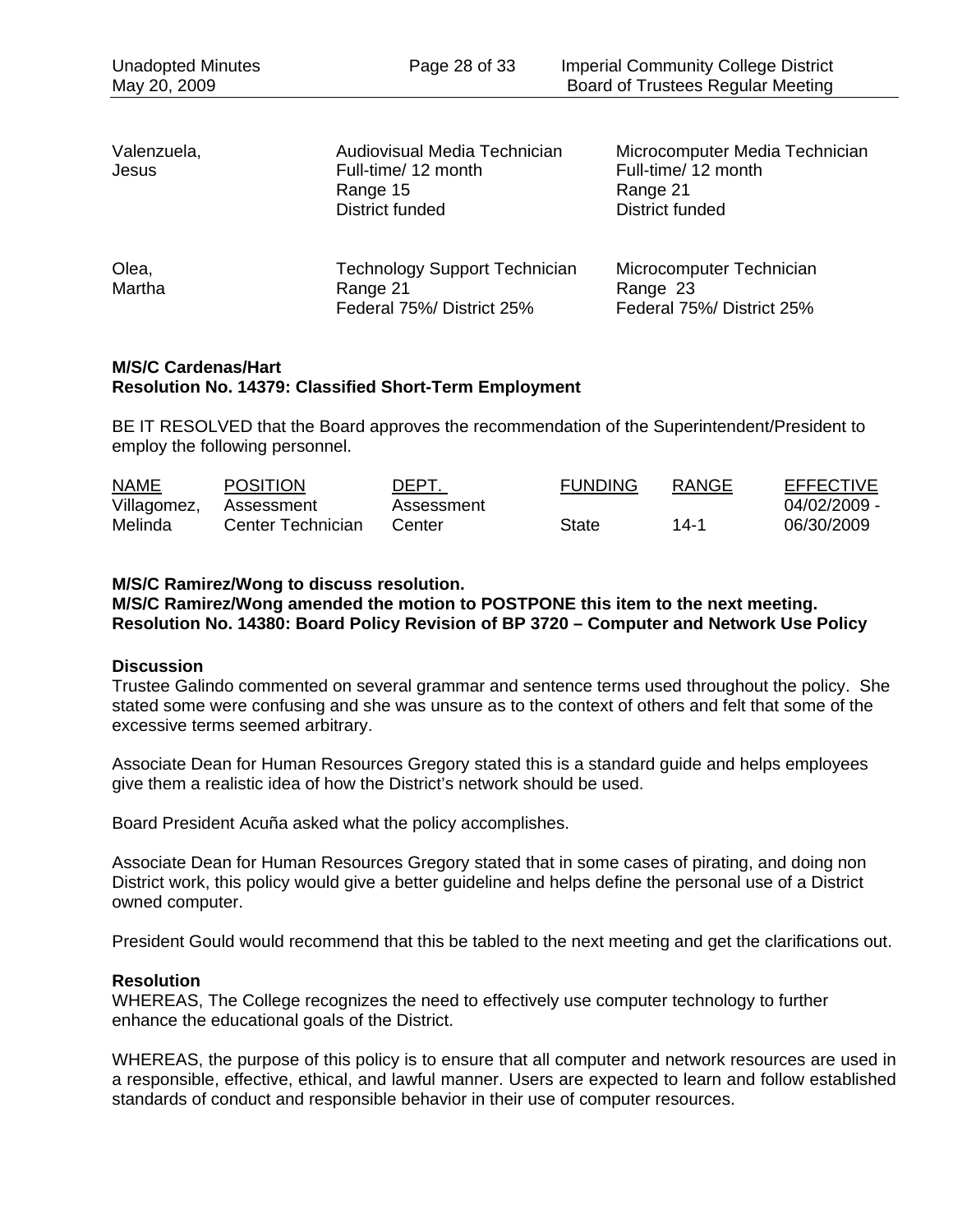WHEREAS, use of the District's computers and access to the network is a privilege; a user who is found to have violated any of the procedures outlined on this policy may lose his/her access and may be subject to disciplinary action.

NOW, THEREFORE, BE IT RESOLVED that the Board approves the recommendation of the Technology Committee (2-19-09) and College Council (5-11-09), with the consent of the Superintendent/President to amend the *District Board Policy 3720 Computer and Network Use* effective June 1, 2009 as follows:

#### **BP 3720 Computer and Network Use**

Reference:

17 U.S.C. Section 101 et seq.; Penal Code Section 502, Cal. Const., Art. 1 Section 1; Government Code Section 3543.1(b) ; Federal Rules of Civil Procedure, Rules 16, 26, 33, 34, 37, 45

The District Computer and Network systems are the sole property of Imperial Valley College (the district). They may not be used by any person without the proper authorization of the District. The Computer and Network systems are for District instructional and work related purposes only.

This procedure applies to all District students, faculty and staff and to others granted use of District information resources. This procedure refers to all District information resources whether individually controlled or shared, stand-alone or networked. It applies to all computer and computer communication facilities owned, leased, operated, or contracted by the District. This includes personal computers, workstations, mainframes, minicomputers, and associated peripherals, software and information resources, regardless of whether used for administration, research, teaching or other purposes.

**Conditions of Use.** Individual units within the District may define additional conditions of use for information resources under their control. These statements must be consistent with this overall procedure but may provide additional detail, guidelines and/or restrictions.

**Legal Process.** This procedure exists within the framework of the District Board Policy and state and federal laws. A user of District information resources who is found to have violated any of these policies will be subject to disciplinary action as provided in relevant employment agreements.

**Copyrights and Licenses.** Computer users must respect copyrights and licenses to software and other on-line information.

Copying - Software protected by copyright may not be copied except as expressly permitted by the owner of the copyright or otherwise permitted by copyright law. Protected software may not be copied into, from, or by any District facility or system, except pursuant to a valid license or as otherwise permitted by copyright law.

Number of Simultaneous Users - The number and distribution of copies must be handled in such a way that the number of simultaneous users in a department does not exceed the number of original copies purchased by that department, unless otherwise stipulated in the purchase contract.

Copyrights - In addition to software, all other copyrighted information (text, images, icons, programs, etc.) retrieved from computer or network resources must be used in conformance with applicable copyright and other law. Copied material must be properly attributed. Plagiarism of computer information is prohibited in the same way that plagiarism of any other protected work is prohibited.

**Integrity of Information Resources.** Computer users must respect the integrity of computer-based information resources.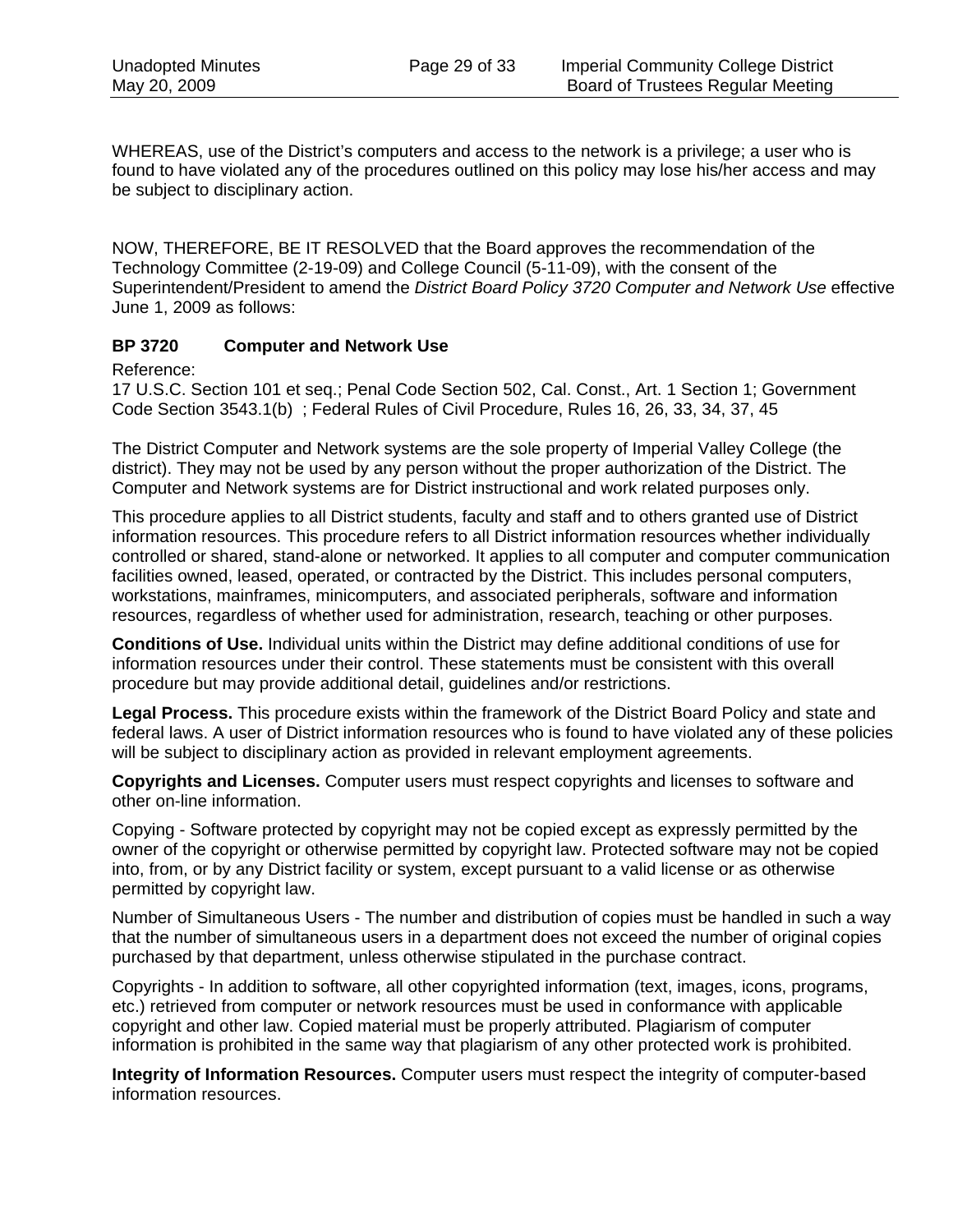Modification or Removal of Equipment - Computer users must not attempt to modify or remove computer equipment, software, or peripherals that are owned by others without proper authorization.

**Unauthorized Use** - Computer users must not interfere with others access and use of the District computers. This includes but is not limited to: the sending of chain letters or excessive messages, either locally or off-campus; printing excess copies of documents, files, data, or programs, beyond those needed to perform the work of the District, running grossly inefficient programs when efficient alternatives have been provided by the District; unauthorized modification of system facilities, operating systems, or disk partitions; attempting to crash or tie up a District computer or network; and damaging or vandalizing District computing facilities, equipment, software or computer files.

**Unauthorized Programs** - Computer users must not intentionally develop or use programs which disrupt other computer users or which access private or restricted portions of the system, or which damage the software or hardware components of the system. Computer users should take appropriate, reasonable measures to ensure that they do not use programs or utilities that interfere with other computer users or that modify normally protected or restricted portions of the system or user accounts. The intentional, malicious use of any unauthorized or destructive program will result in disciplinary action as provided in relevant employment agreements, and may further lead to civil or criminal legal proceedings.

**Unauthorized Access.** Computer users must not seek to gain unauthorized access to information resources and must not assist any other persons to gain unauthorized access.

**Abuse of Computing Privileges** - Users of District information resources must not access computers, computer software, computer data or information, or networks without proper authorization, or intentionally enable others to do so. For example, abuse of the networks to which the District belongs or the computers at other sites connected to those networks will be treated as an abuse of District computing privileges. Users who abuse these privileges and/or these procedures may lose their access and be subject to disciplinary action.

**Reporting Problems** - Any defects discovered in system accounting or system security must be reported promptly to the appropriate system administrator so that steps can be taken to investigate and solve the problem.

**Password Protection** - A computer user who has been authorized to use a password-protected account may be subject to both civil and criminal liability if the user discloses the password or otherwise makes the account available to others whom the computer user knew or reasonably should have known intend to use this information for fraudulent, malicious or illegal purposes.

**Usage.** Computer users must respect the rights of other computer users. Attempts to circumvent these mechanisms in order to gain unauthorized access to the system or to another person's information are a violation of District procedure and may violate applicable law.

**Unlawful Messages** - Users may not use electronic communication facilities to send defamatory, fraudulent, harassing, obscene, threatening, or other messages that violate applicable federal, state or other law or District policy, or which constitute the unauthorized release of confidential information.

**Information Belonging to Others** - Users must not intentionally seek or provide information on, obtain copies of, or modify data files, programs, or passwords belonging to other users, without the permission of those other users.

**Rights of Individuals** - Users must not release any individual's (student, faculty, and staff) personal information except in the circumstances allowed under law or contract.

**User identification** - Users shall not send communications or messages anonymously or without accurately identifying the originating account or station.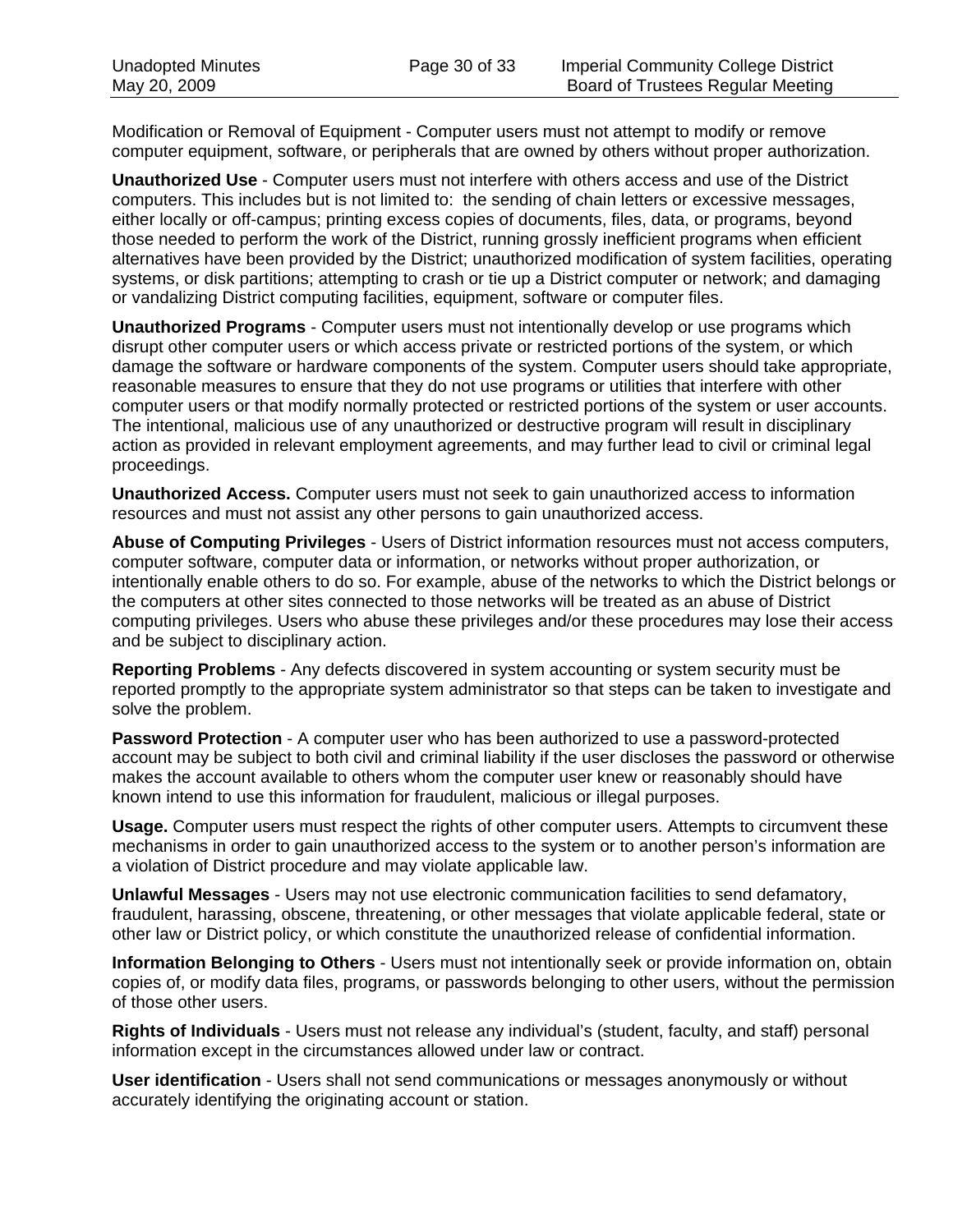**Political, Personal and Commercial Use** - The District is a non-profit, tax-exempt organization and, as such, is subject to specific federal, state and local laws regarding sources of income, political activities, use of property and similar matters.

**Political Use** - District information resources must not be used for partisan political activities where prohibited by federal, state or other applicable laws.

**Personal Use** - District information resources should not be used for personal activities that interfere in any way with the use of District information resources for official district business.

**Commercial Use** – Electronic communication facilities many not be used to transmit commercial advertisements, solicitations, or promotions; with the exception that commercial activities that are for the exclusive and sole benefit of the District, officially sanctioned student groups or clubs, or the Imperial Valley College Foundation are allowed. Further, District employees may use the District intranet to transmit to other District employees materials of a commercial nature as long as those employees have expressed a direct interest in said materials and as long as transmission of said materials does not interfere in any way with the use of District information resources for official District business. Users also are reminded that the ".cc" and ".edu" domains on the Internet have rules restricting or prohibiting commercial use, and users may not conduct activities not appropriate within those domains.

**Nondiscrimination.** All users have the right to be free from any conduct connected with the use of the Imperial Valley College network and computer resources which discriminates against any person on the basis of national origin, religion, age, sex (gender), race, color, medical condition, ancestry, sexual orientation, marital status, gender preference, physical or mental disability, or because he or she is perceived to have one or more of the foregoing characteristics, or based on association with a person or group with one or more of these actual or perceived characteristics. No user shall use the District network and computer resources to transmit any message, create any communication of any kind, or store information which violates any District procedure regarding discrimination or harassment, or which is legally defined as defamatory or obscene, or which constitutes the unauthorized release of confidential information.

#### **Disclosure**

No Expectation of Privacy - The District reserves the right to monitor all use of the District network and computer to assure compliance with these policies. Users should be aware that they have no expectation of privacy in the use of the District network and computer resources. The District will exercise this right only for legitimate District purposes, including but not limited to ensuring compliance with this procedure and the integrity and security of the system.

Possibility of Disclosure - Users must be aware of the possibility of unintended disclosure of communications.

Retrieval - It is possible for information entered on or transmitted via computer and communications systems to be retrieved, even if a user has deleted such information.

Public Records - The California Public Records Act (Government Code Sections 6250 *et seq.*) includes computer transmissions in the definition of "public record" and nonexempt communications made on the District network and computer must be disclosed if requested by a member of the public.

Litigation - Computer transmissions and electronically stored information may be discoverable in litigation.

#### **Overtime**

Prior approval required. The Fair Labor Standards Act (FLSA) requires that each employee be paid appropriately for eligible overtime hours worked. These provisions do not apply to employees who are exempt from overtime compensation.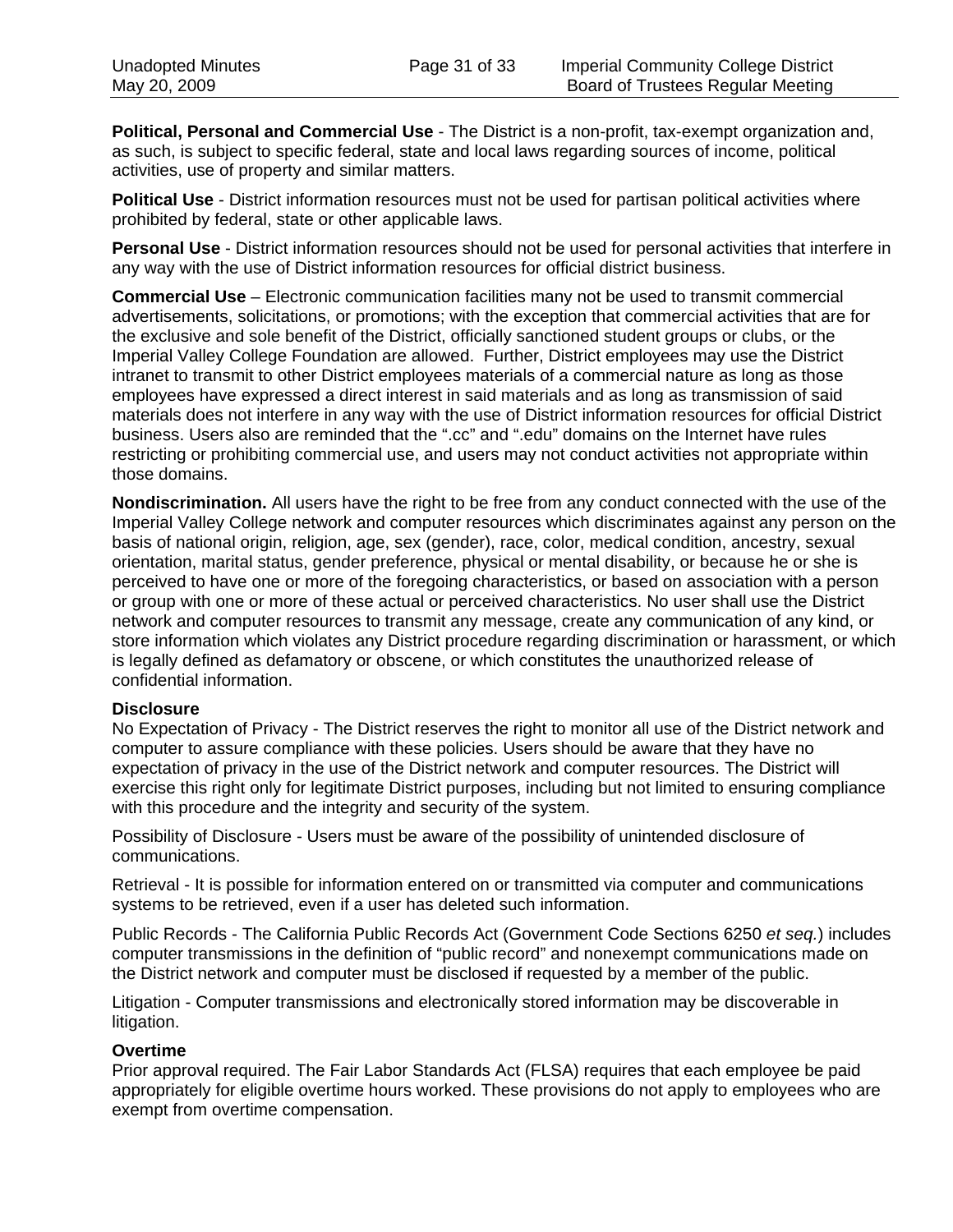- 1. No time spent in any activity on the District's Electronic Communications Resources for the benefit of the District may be done outside of the employee's scheduled work hours without advance approval from their supervisor. In an emergency, employees may perform the work but must notify the supervisor as soon as possible and by the end of that same day. If the supervisor denies a request to work overtime then the employee must obey that directive.
- 2. All time spent outside of the employee's scheduled hours must be reported on the District's time reporting form so that they are paid appropriately. Employees may not choose to work and not request compensation. All legitimate overtime must be compensated.

#### **Dissemination and User Acknowledgment**

All users shall be provided copies of these procedures and be directed to familiarize themselves with them. A signed copy of the acknowledgement and agreement will be placed in all employee personnel files.

#### **M/S/C Cardenas/Hart**

#### **Resolution No. 14381: Amendment to Resolution No. 14325 Grant Another Designated Period for Two Years Additional Service Credit**

WHEREAS, Imperial Community College District, under a contract administrated by Imperial County Schools, participates in the Public Employees' Retirement System, and

WHEREAS, Imperial Community College District desires to provide a designated period for Two Years Additional Service Credit, Section 20904, based on the contract amendment included in said contract which provided for Section 20904, Two Years Additional Service Credit, for eligible miscellaneous members;

NOW, THEREFORE, BE IT RESOLVED, that Imperial Community College District does seek to add a designated period, and does hereby authorize this Resolution, indicating a desire to add a designated period from **May 12 19, 2009** through **October 1, 2009** for miscellaneous members eligible to retire in the Imperial Community College District.

#### **M/S/C Cardenas/Medina**

**Resolution No. 14382: Memorandum of Understanding with CSEA, Chapter 472 Regarding Summer Schedule 2009** 

#### **Discussion**

President Gould stated that there would be a savings of about \$200,000 in the summer by closing the campus on Fridays.

Trustee Galindo asked if this MOU included the daycare. Associate Dean of Human Resources Gregory stated that the daycare, due to contractual obligations, would remain open and would be the only building open.

#### **Resolution**

BE IT RESOLVED that the Board approves entering into the following Memorandum of Understanding (MOU):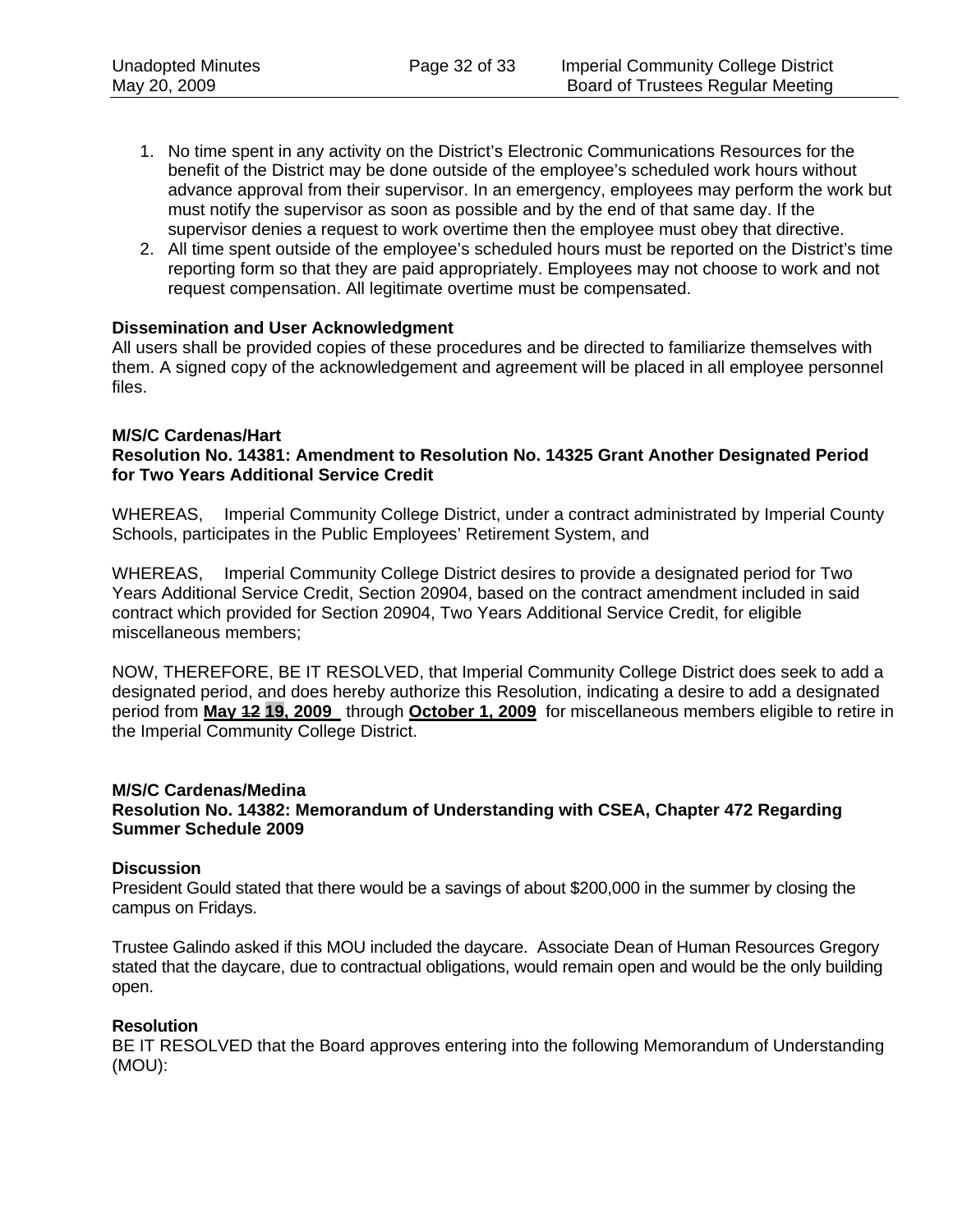As a part of a district-wide effort to conserve resources and to provide unit members with a flexible workweek and lengthened weekends, Administration will consider CSEA unit members requests for summer schedule modifications between June 22, 2009 and August 14, 2009 under the following conditions:

- a. The campus facilities (including extended campus locations) will be closed on Fridays. Vice Presidents will monitor and determine hours of operation deemed necessary to effectively serve the public and/or students during the summer work weeks.
- b. Unit members who request to work more than eight hours per day(that is, not use any leave time) must make a written request to the area administrator for consideration *before* the requested modification may commence(sample form attached). If approved, the administrator will forward the document to the human resources office. Unit members shall have one opportunity during the summer to request a single change to the selected schedule.
- c. Unit members who do not have enough time on the books and don't want to work 10 hour days, or those who do not want to use their leave, will be compensated only for hours actually worked (a.k.a. docked for hours less than their normal contract).
- d. Schedules are not to exceed 10 hours per workday. Unit members voluntarily agree to waive daily overtime compensation amounts for schedules that they work in excess of 8 hours during this period. For example, a regular, full-time employee who requests and is approved to work Monday through Thursday will work four 10 hour days for a total of 40 hours of straight pay. Additionally, there will be no differential pay for classified employees whose normal workday is extended past 5:00 p.m. due to the increase in workday hours.
- e. For any workweek containing a holiday (i.e. June 29, 2009 –July 3, 2009) classified employees will work four eight-hour days, with a one-hour lunch break.

This MOU serves as an agreement between the District and CSEA to implement the above-referenced summer term scheduling option for 2009 only. All other previously negotiated terms and condition remain in full force and effect.

#### **ADJOURNMENT M/S/C Hart/Wong to ADJOURN the meeting at 9:00 p.m.**

The next regular meeting of the Imperial Community College District Board of Trustees is scheduled for the **THIRD WEDNESDAY, JUNE 17, 2009, AT 6:00 P.M.** in the Administration Building Board Room.

Adopted this \_\_\_\_\_ day of \_\_\_\_\_\_\_\_\_\_\_\_\_\_\_, 2009.

\_\_\_\_\_\_\_\_\_\_\_\_\_\_\_\_\_\_\_\_\_\_\_\_\_\_\_\_\_\_\_\_\_\_\_\_\_\_\_\_\_

\_\_\_\_\_\_\_\_\_\_\_\_\_\_\_\_\_\_\_\_\_\_\_\_\_\_\_\_\_\_\_\_\_\_\_\_\_\_\_\_\_

ICCD Board President

ICCD Board Secretary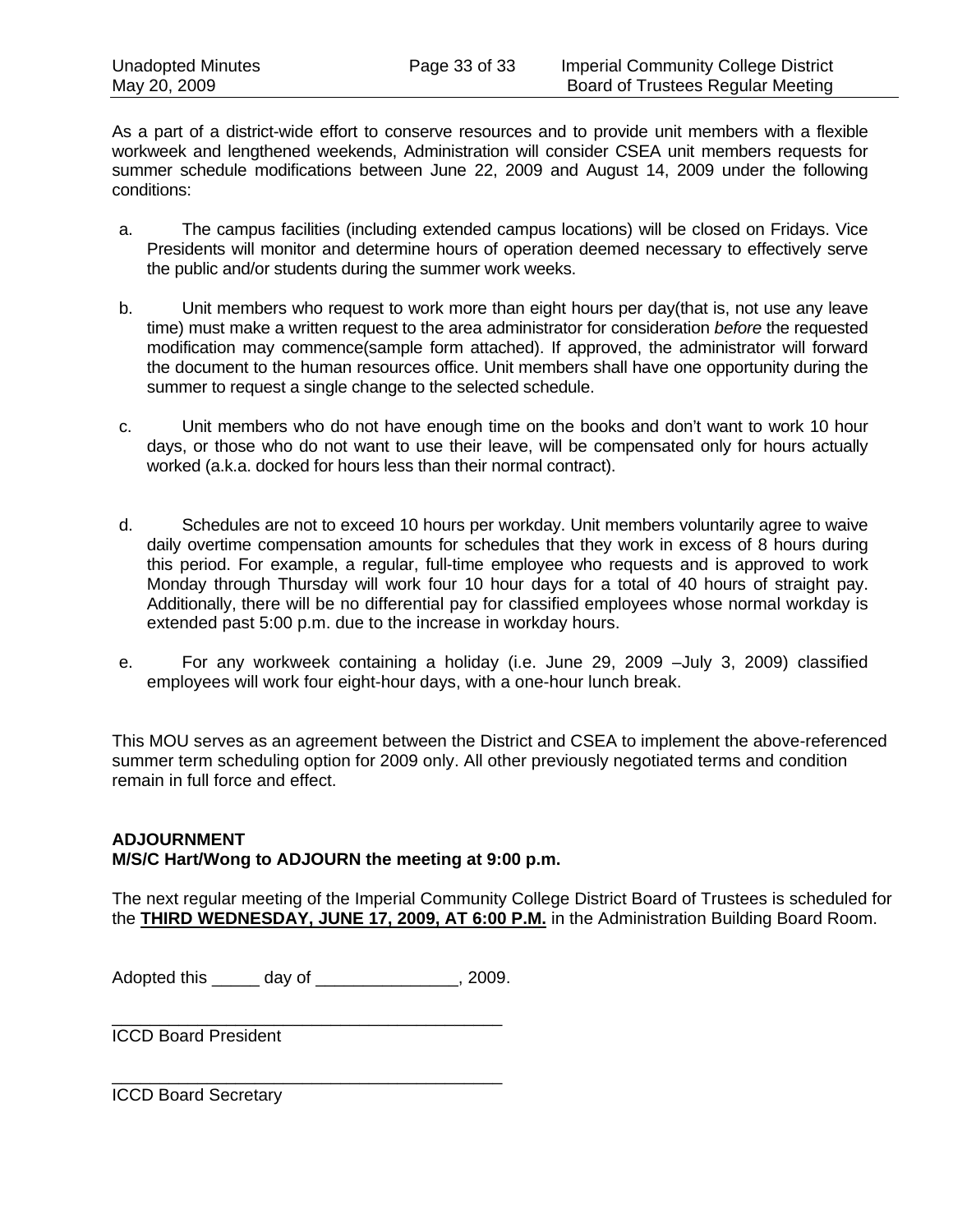**SACRAMENTO OFFICE STATE CAPITOL** Room 4162 Sacramento, CA 95814 (916) 319-2080 FAX (916) 319-2180



**DISTRICT OFFICE Imperial County** 1450 S. Imperial Ave. El Centro, CA 92243 (760) 336-8912 FAX (760) 336-8914

## **California State Assembly**

**Assemblyman** V. MANUEL PÉREZ

**Eightieth Assembly District** 

April 14, 2009

Dr. Ed Gould, Superintendent/President **Imperial Valley College** 380 East Aten Road, PO Box 158 Imperial, CA 92251

邕 PRESIDENT'S OFFICI  $\frac{1}{25}$ 

Dear Dr. Gould:

Please accept this letter of appreciation for participating in the Stimulus Recovery Roundtable discussion held at Imperial Valley College. This important discussion allowed my staff and I to gain first hand knowledge about the current economic and workforce challenges facing our communities in the immediate region.

I have utilized the venue as Chairman for the Assembly Stimulus, Economic Recovery, and Jobs Task Force, in order to assist our communities and local businesses to gain greater access to the federal stimulus process. As you know, I have convened five local economic development roundtables where I have shared current and valuable information on the status of the federal stimulus funds and have encouraged stakeholders to work collectively in order to maximize the use of our federal funds.

Moreover on March 26, I delivered my vote in order to ensure rapid deployment of \$14.3 billion in federal funding to meet the needs of California communities. These critical votes were needed in order to pass three critical measures that open the way for the allocation of federal funding for transportation, sewer and water projects, and health care. For example, Imperial County will receive \$6.7 million for local transportation projects; additional legislation is as follows:

 $\cdot$  AB 20 3X: Appropriates \$2.6 billion in federal stimulus funds for road and highway projects.

· SB 27 3X: Provides California with \$443 million in federal stimulus funds for clean drinking water and wastewater treatment projects.  $\cdot$  SB 24 3X: Provides the state with an additional \$10.1 million for Medi-Cal.

Finally, I am truly honored to serve you in the California State Legislature and will continue to work diligently to represent your needs. Once again, thank for your hospitality and participation in the roundtable discussion and I will follow up with you in the immediate future.

Sincerely,

V. Marcel long

V. Manuel Perez, Assembly Member 80th District

VMP:gc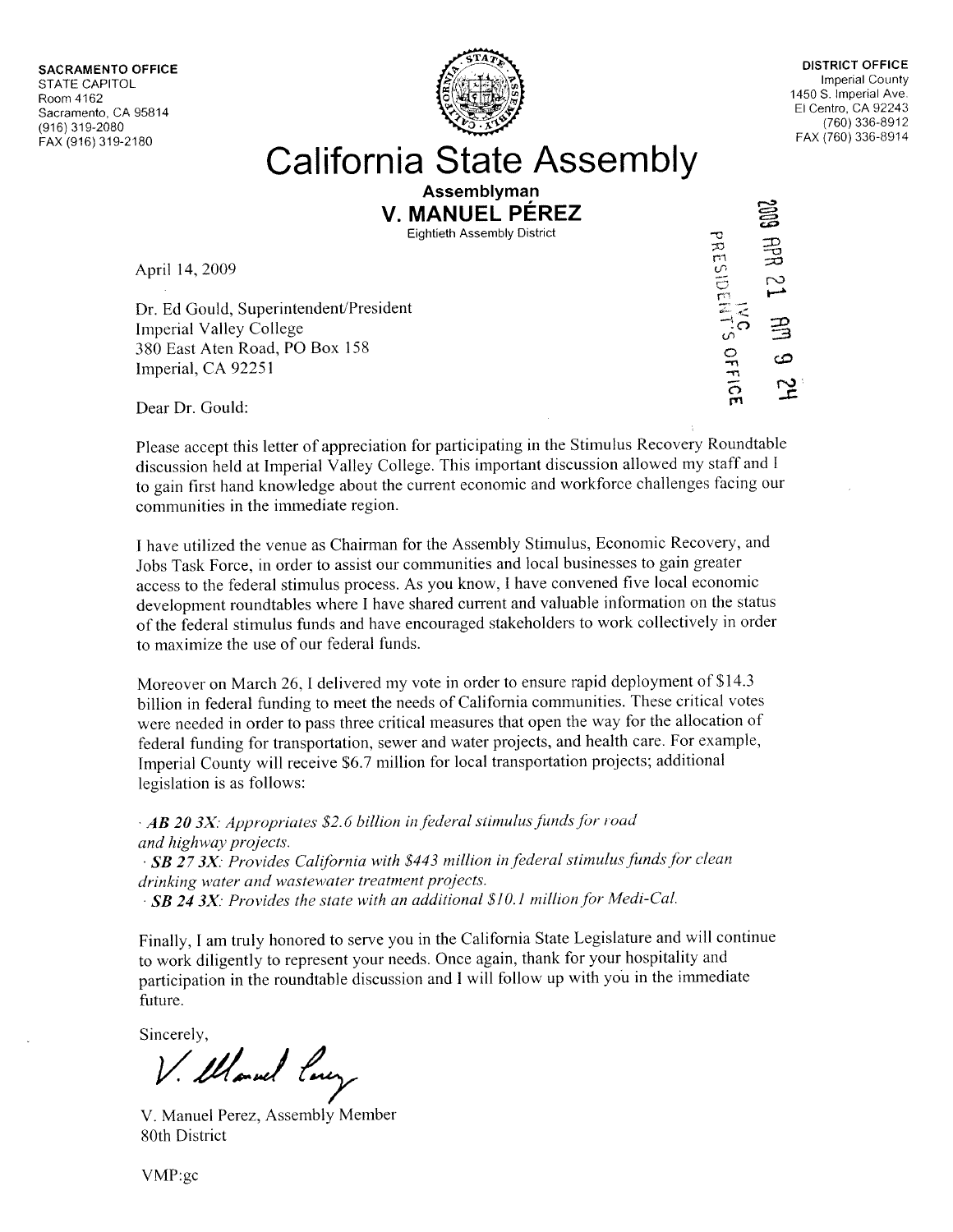

**WORKERS' COMPENSATION** 

2009 APR 20 AM 9 03 PRESIDENT'S OFFICE

April 2009

Dr. Ed. Gould **Imperial Community College District** P.O. Box 158 380 East Aten Rd. Imperial, CA 92251

Dear Ed:

On behalf of the Self-Insured Schools of California Workers' Compensation JPA and its Board of Directors, I would like to take this opportunity to commend you and your staff for being among the top 20 districts in SISC for lowest rate modification factors this year. Your modification factor is 0.69 and the average mod factor in SISC is .96. This means your premium rate for this year is significantly below the SISC average.

The modification factor is calculated based on the claims experience of your district. A low modification factor usually indicates a district is run in a manner that promotes employee safety and satisfaction.

Please convey to your board of trustees and to your staff our appreciation for the fine performance and the understanding that keeping insurance costs down means more funds can go directly toward educational purposes.

**meerelv** Russell E. Bigler, Ed.D.

**Chief Executive Officer** 

REB:clp

P.O. Box 1847◆ Bakersfield, CA 93303-1847◆ http://www.kern.org/sisc/ 1300 17th Street - CITY CENTRE◆ Bakersfield, CA◆ (661) 636-4710◆ FAX (661) 636-4721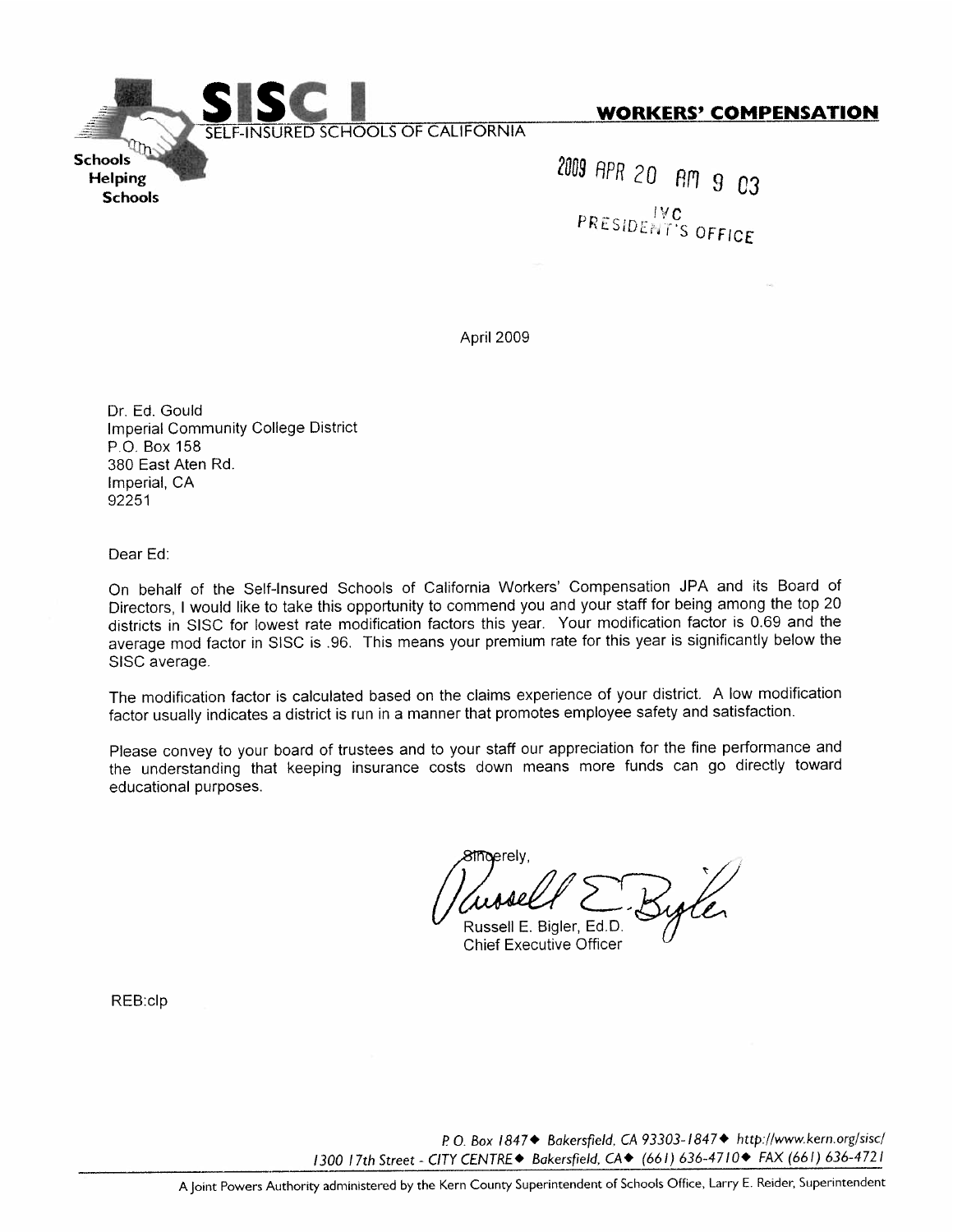April 29, 2009

**Board of Trustees Imperial Valley College** P.O. Box 158/380 East Aten Rd. Imperial, CA 92251

Dear Members of the Board:

I am submitting this letter of intent to retire with the acceptance of the Golden Handshake and the Supplemental Employee Retirement Plan (SERP).

The decision to retire from my position as Staff Secretary II for the Behavioral/Social Science Division has been difficult, but due to my health and medical condition it is best that I retire, please accept this notice as my letter of intent to retire effective July 1, 2009 with my last day of service being June 30, 2009.

Thank you for the opportunity to have worked at Imperial Valley College these past 23 years.

Sincerely,

Return 2. Pet

Leticia G. Petty **Staff Secretary II Behavioral/Social Science Division** 

Ed Gould, Superintendent/President cc: Suzanne Gretz, Division Chair Behavioral Science Travis Gregory, Associate Dean of Human Resources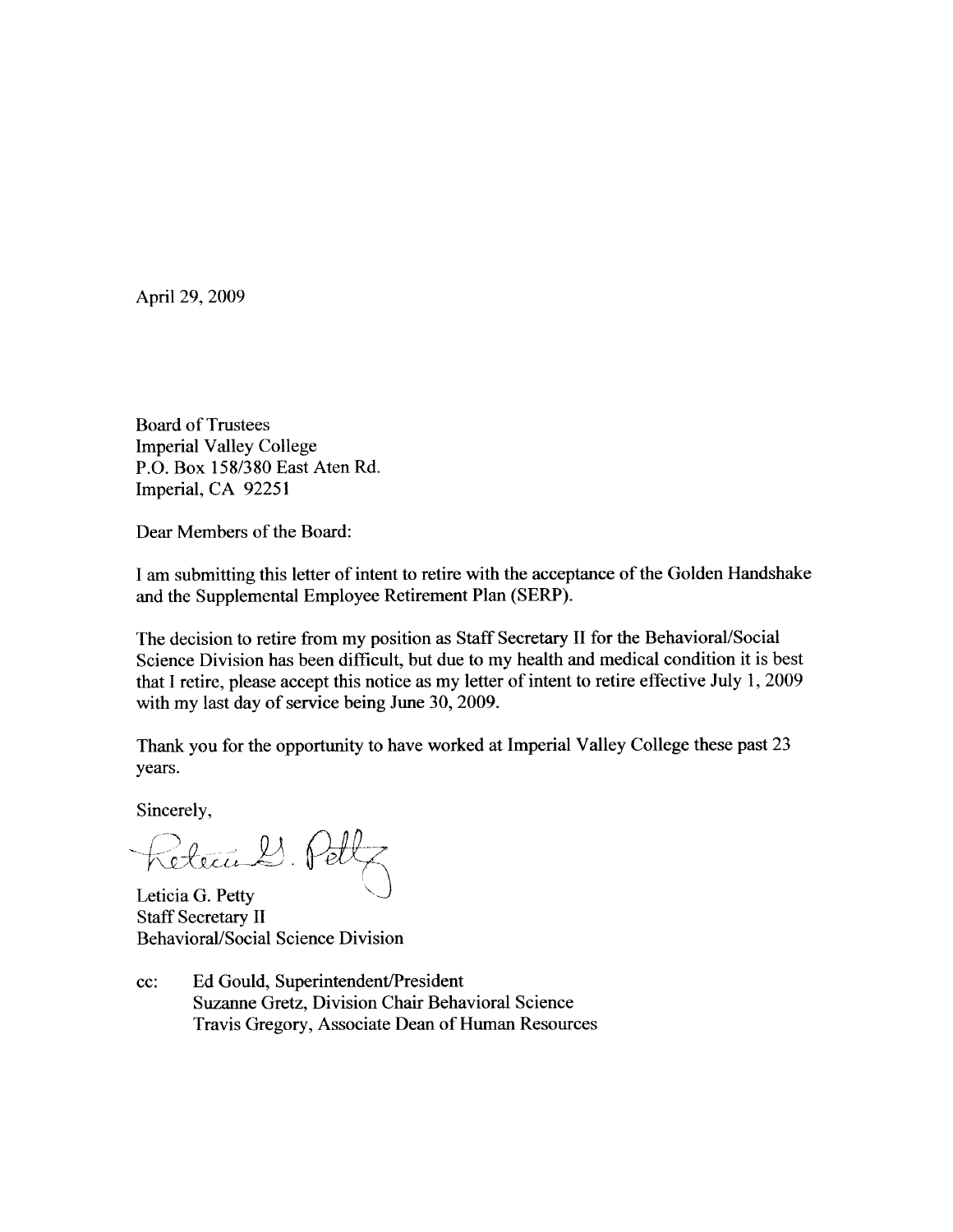

# IMPERIAL VALLEY COLLEGE

P.O. Box 158, Imperial, California 92251 (760) 352-8320 · FAX (760) 355-2663

April 30, 2009

**Board of Trustees Imperial Community College District** 

It is with mixed emotions that I submit to you my intent to retire, my last day of work will be September 30, 2009 and my retirement date will be effective October 1, 2009. I have been taking steps to make this transition for some time and contemplating on the final date. I find this is the right time in my life to make that move. On July 7, 2009, I will complete 29 years of service with the District. I am thankful to the District for giving me the opportunity to participate in the two years additional service credit under the Golden Handshake and also the additional retirement incentive under the Supplemental Employee Retirement Plan (SERP).

I am proud to make history at Imperial Valley College by being one of two of the first African-American females to retire from this District. As Human Resources Analyst I have enjoyed one of the most versatile positions on campus. I have seen the joy on employee's faces when they were notified that they were selected for the position they applied for and I have seen sadness and joy on the faces of employees who decided to resign for advancement or retire.

The Human Resources department which I love dearly has grown significantly over the past 23 years that I have worked in the department. When I began in Human Resources in 1986 there were two Human Resources Specialist and a Director. Today the Human Resources Office has grown to five staff employees and the Associate Dean of Human Resources. After having the opportunity to hold four different positions on campus from the Financial Aid Department, Academic Services, Athletics and then Human Resources, working under five Presidents', two Interim Presidents' and ten supervisors, seven of which were in Human Resources it's time for an extended vacation.

All joking aside, it has truly been my pleasure and a privilege to work with so many that have Imperial Valley College's best interest at heart. I thank all for their support and friendship. My best wishes to IVC and its future growth.

Respectfully submitted,

artheld  $\angle$ Zula Hartfield

**Human Resources Analyst** 

 $C<sub>C</sub>$ Dr. Ed Gould, Superintendent/President Travis Gregory, Associate Dean of Human Resources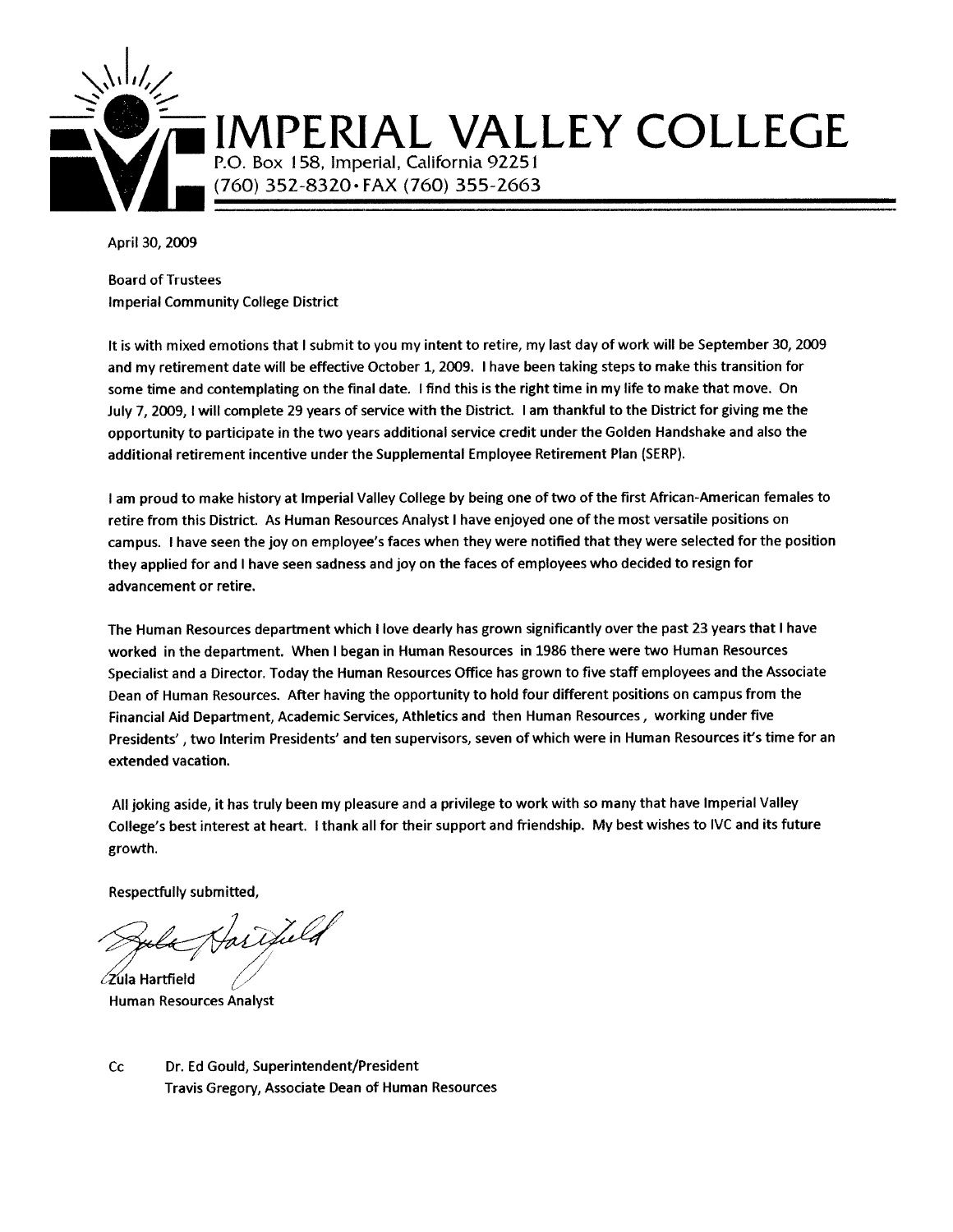

May 4, 2009

**Board of Trustees Imperial Valley College** P.O. Box 158 Imperial, Ca 92251

Dear Members of the Board:

I am submitting my letter of intent to retire on August 01, 2009 with acceptance of the Golden Handshake and the Supplemental Employee Retirement Plan (SERP). My last day of service at the college will be July 31, 2009.

I have served 32 years at Imperial Valley College and went through a lot of changes, but it was a rewarding learning experience. Thank you to Imperial Valley College for giving me this opportunity since March 21, 1977. I never thought to see this day and I still can not believe it!

I would like to thank John Abarca & Jaime Servin for making me feel welcome the day I moved here to Reprographics Center and for appreciating my work, that meant a lot to me I haven't felt this way for a long, long time.

It was a pleasure working with wonderful co-workers such as John Abarca, Jaime Servin and recently Mike Nicholas. THANK YOU!

Respectfully yours,  $S$  and  $\sigma$  al polanda V.

Yolanda V. Sandoval **Office Assistant III** Reprographic Center

cc: Dr. Ed Gould, Superintendant/President Dr. Taylor Ruhl, Assoc. Dean/Learning Services Ms. Kathy Berry, VP Academic Services Mr Travis Gregory, Assoc. Dean HR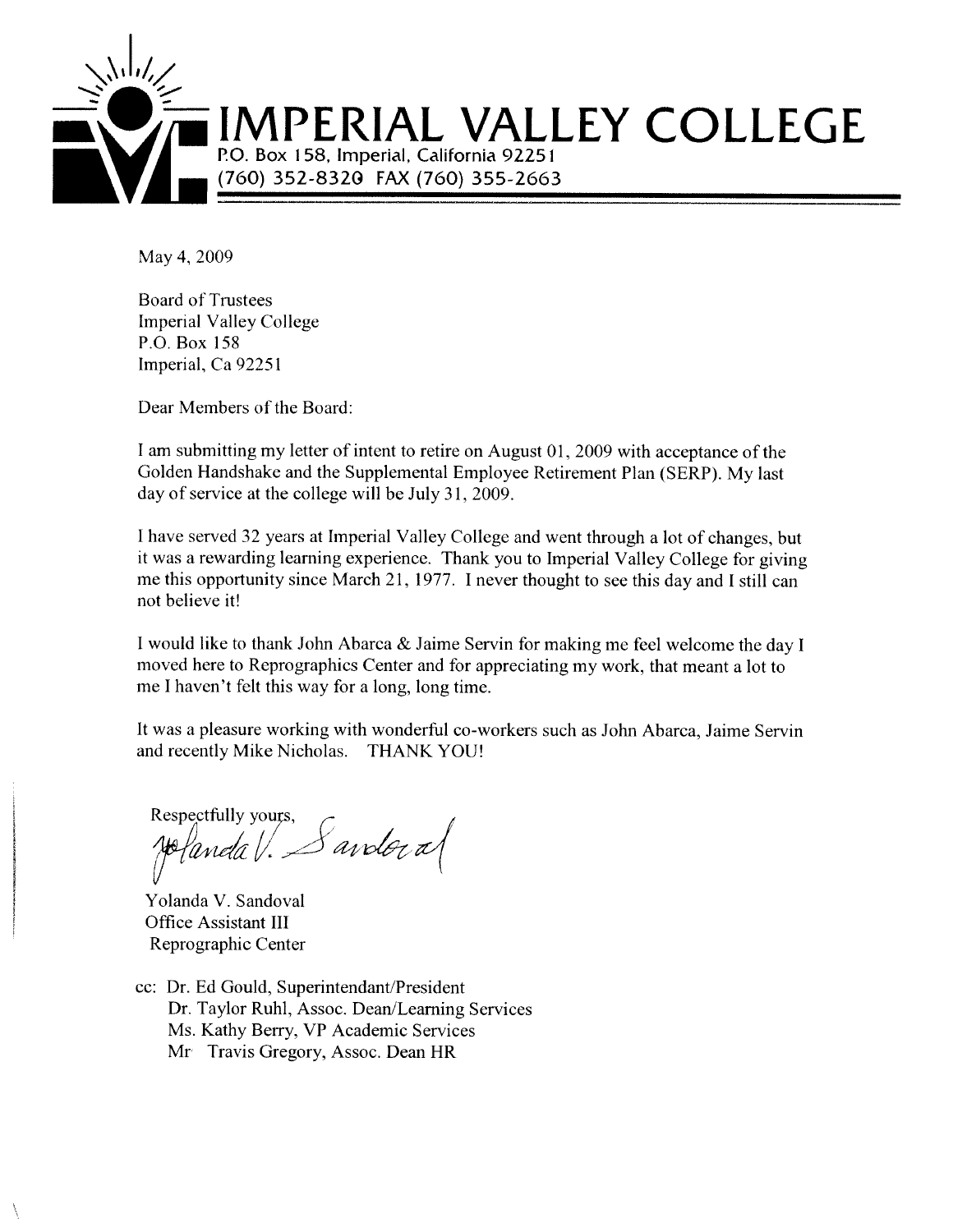

May 4, 2009

**Board of Trustees Imperial Valley College** P.O. Box 158 Imperial, CA 92251

Dear Imperial Valley College Board of Trustees:

I am writing to confirm my retirement from my position as Library Technician III-Serials with Imperial Valley College, effective August 1, 2009, with the acceptance of the Golden Handshake and the Supplemental Employee Retirement Plan (SERP). My last day of service at the college will be July 31, 2009.

While I look forward to enjoying my retirement, I will miss the Imperial Valley College students and my colleagues, especially those whom I have shared many great memories and were always very supportive. I am looking forward to pursue a new chapter in my life.

May I take this opportunity to thank Imperial Valley College for having given me the opportunity I have had these past 24 years.

Cordially,

Espiraza O. Havarre

Esperanza O. Navarro Library Technician III-Serials

cc: Dr. Ed Gould, Superintendant/President Dr. Taylor Ruhl, Assoc. Dean/Learning Services Ms. Kathy Berry, VP Academic Services Mr. Travis Gregory, Assoc. Dean HR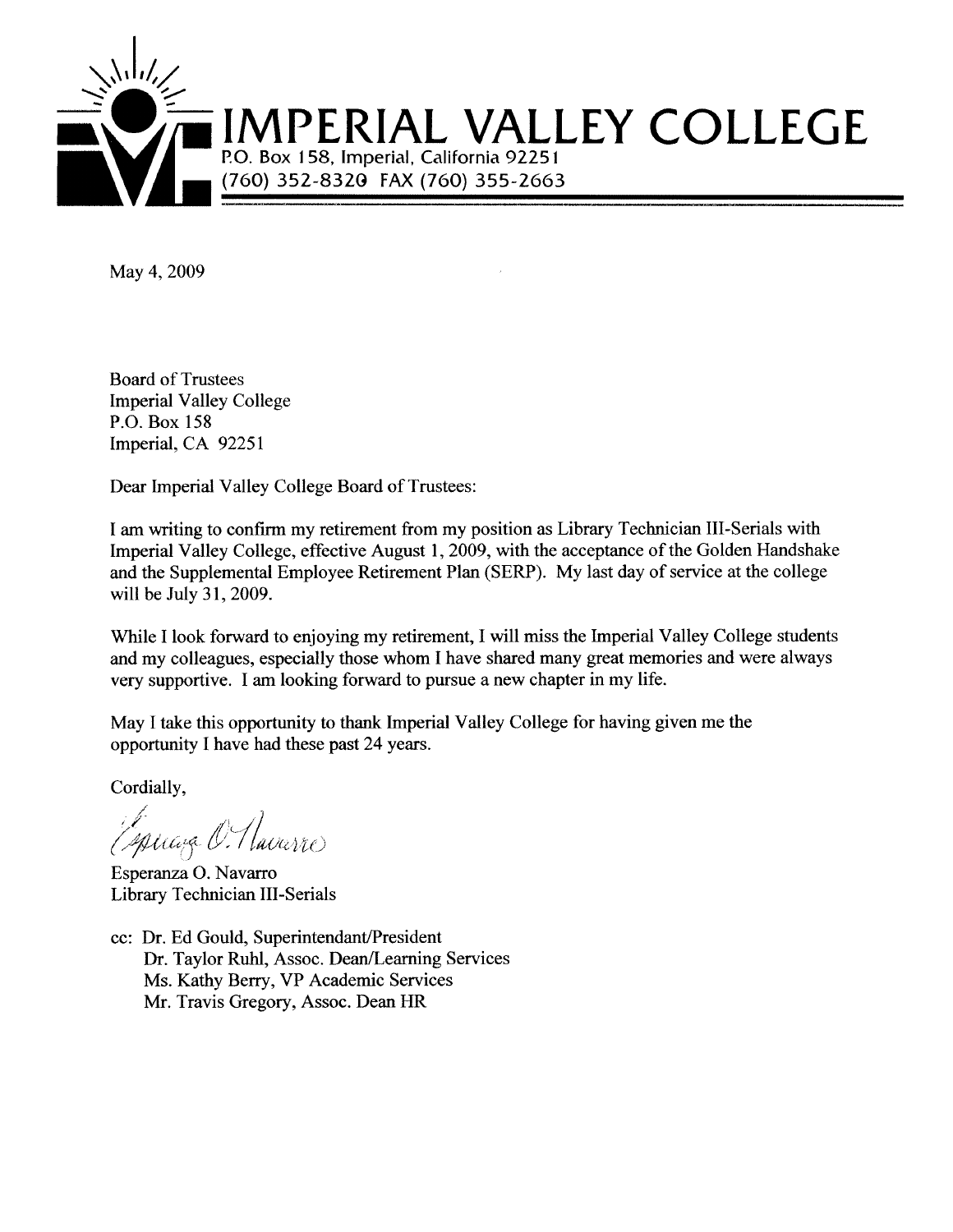May 04, 2009

**Board of Trustees Imperial Valley College** P.O. Box 158 Imperial, CA 92251

Dear Board of Trustees:

I am submitting my letter of resignation after providing over twenty years of service to Imperial Valley College. In those years, I have gained a tremendous amount of experience. I appreciate the opportunity of providing services to the many students, administrators, faculty and staff that I have served over the years.

I will now move on to the next chapter in my life with pleasant memories of working at IVC and the many friendships that I have developed. My last day of employment will be September 30, 2009.

Thank you for providing me with the Golden Handshake, as well as the Supplemental Employee Retirement Plan (SERP), which will enhance the benefits of my retirement.

IVC will always be a part of my life. Thank you for giving me the opportunity to spend the past twenty-five plus years here, as an employee.

Sincerely,

Gosslind Summers

Rosalind Summers Accounting Technician/Cashier **Business Services** 

Cc: John Lau Carlos Fletes **Travis Gregory**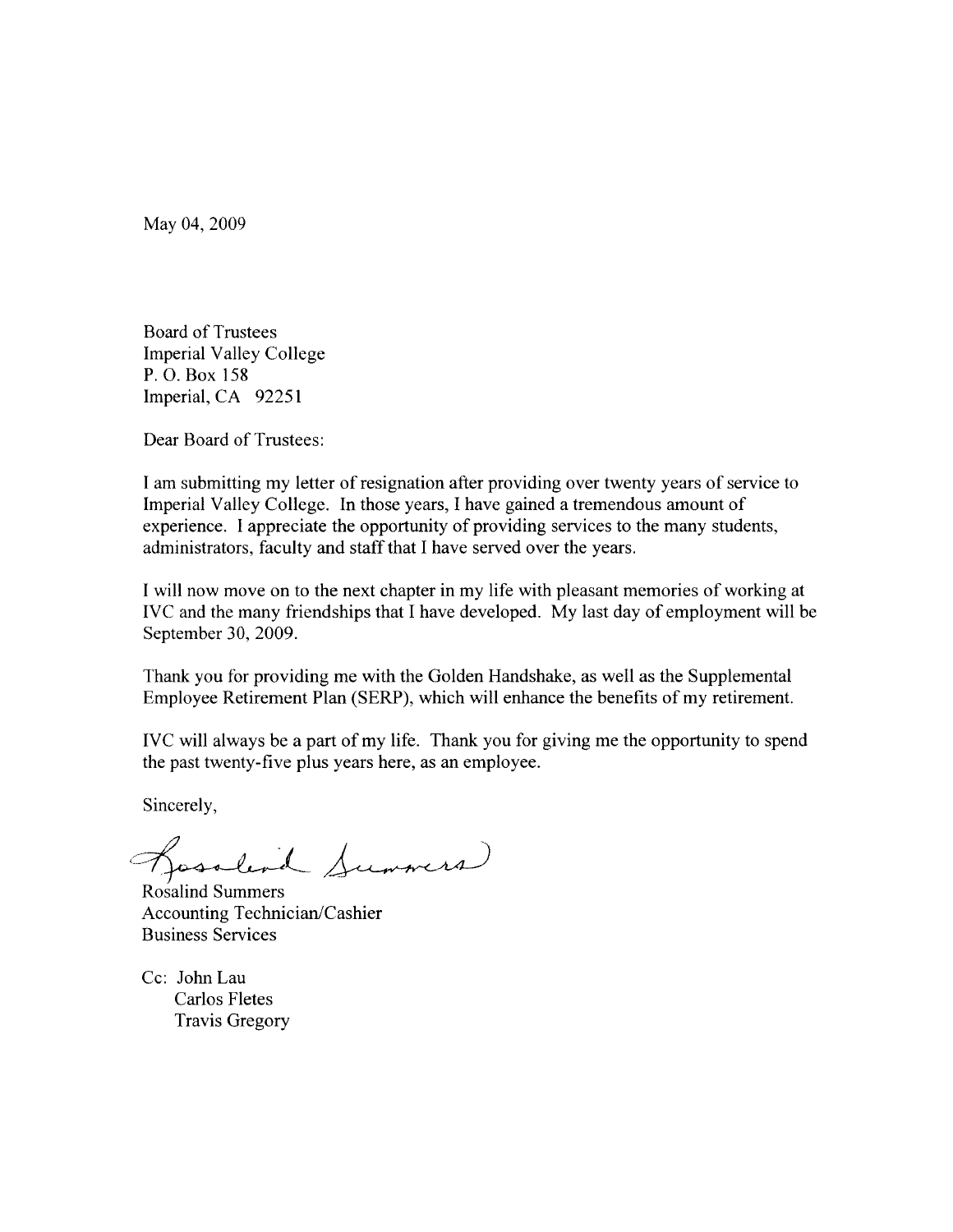May 5, 2009

**Imperial Valley College** Attn: Board of Trustees 380 E. Aten Road Imperial, CA 92251

Dear Members of the Board:

It is with mixed emotions and much thought that I respectfully tender my letter of retirement. My last day of service will be September 30, 2009 and my official retirement date will be October 1, 2009. I am requesting the Golden Handshake and the Supplemental Employee Retirement Plan (SERP).

I have enjoyed my 33 years of tenure here and will cherish the memories of working with both students and staff. I want to thank Michael Barker, IVC Museum, Alfonso Wilson, Financial Aid and Hector Lopez, Counseling for believing in me. Their support, guidance and encouragement gave me the opportunity to grow as a professional.

As I close this chapter in my life, I look forward to beginning a new chapter. My endeavor is to spend time with my children and grandchildren. It is with sincere gratitude that I extend a "Thank You" for the opportunity to work at Imperial Valley College.

Respectfully yours,

Maria del Carmen Curif

Maria Del Carmen Curiel, **Financial Aid Officer** 

cc: Board of Trustees Dr. Ed Gould, Superintendent/President Dr. Victor Jaime, VP for Student Services Jan Magno, Dean of Financial Aid & State Programs Travis Gregory, Associate Dean of Human Resources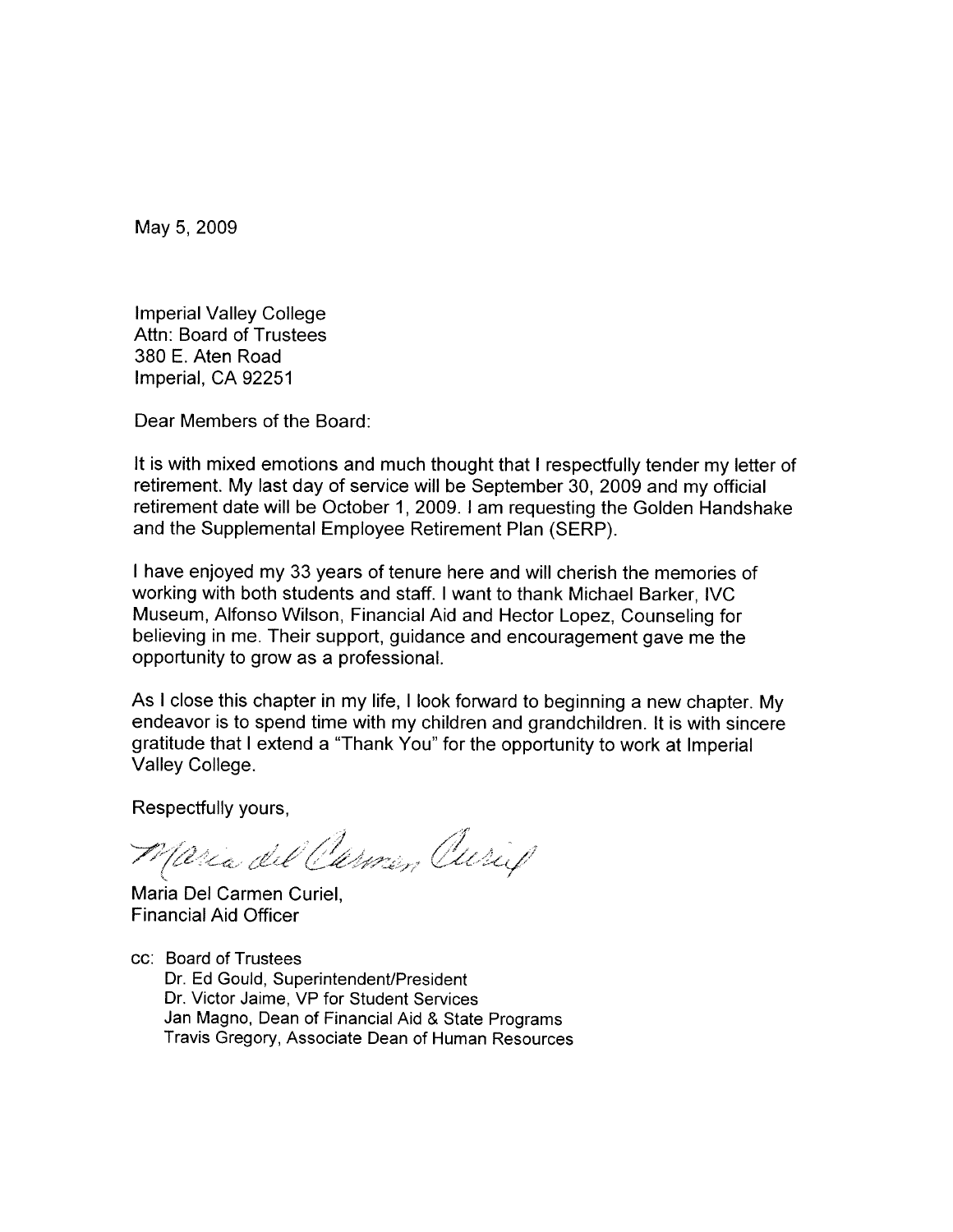May 5, 2009

**Board of Trustees Imperial Valley College** P.O.Box I58 Imperial, Ca.9225I

**Dear Board of Trustees:** 

With mixed emotions, I am announcing my retirement from Imperial Valley College, as of October I, 2009.

It has been a wonderful journey working here. And a very important part of my life. Throughout all this seventeen years working here, I have been blessed by all my co-workers and supervisors. All the happy and sad times we shared will be forever treasured in my heart.

There are no words to express my gratitude for allowing me the privilege of working for such a Wonderful College.

Thanks again and God bless.

Sincerely,

Raw Davely

Gp

Cc: Rick Webster, Director of Maintenance/Operations Zula Hartfield, Human Resources Mary Bell, Payroll/Benefit Coordinator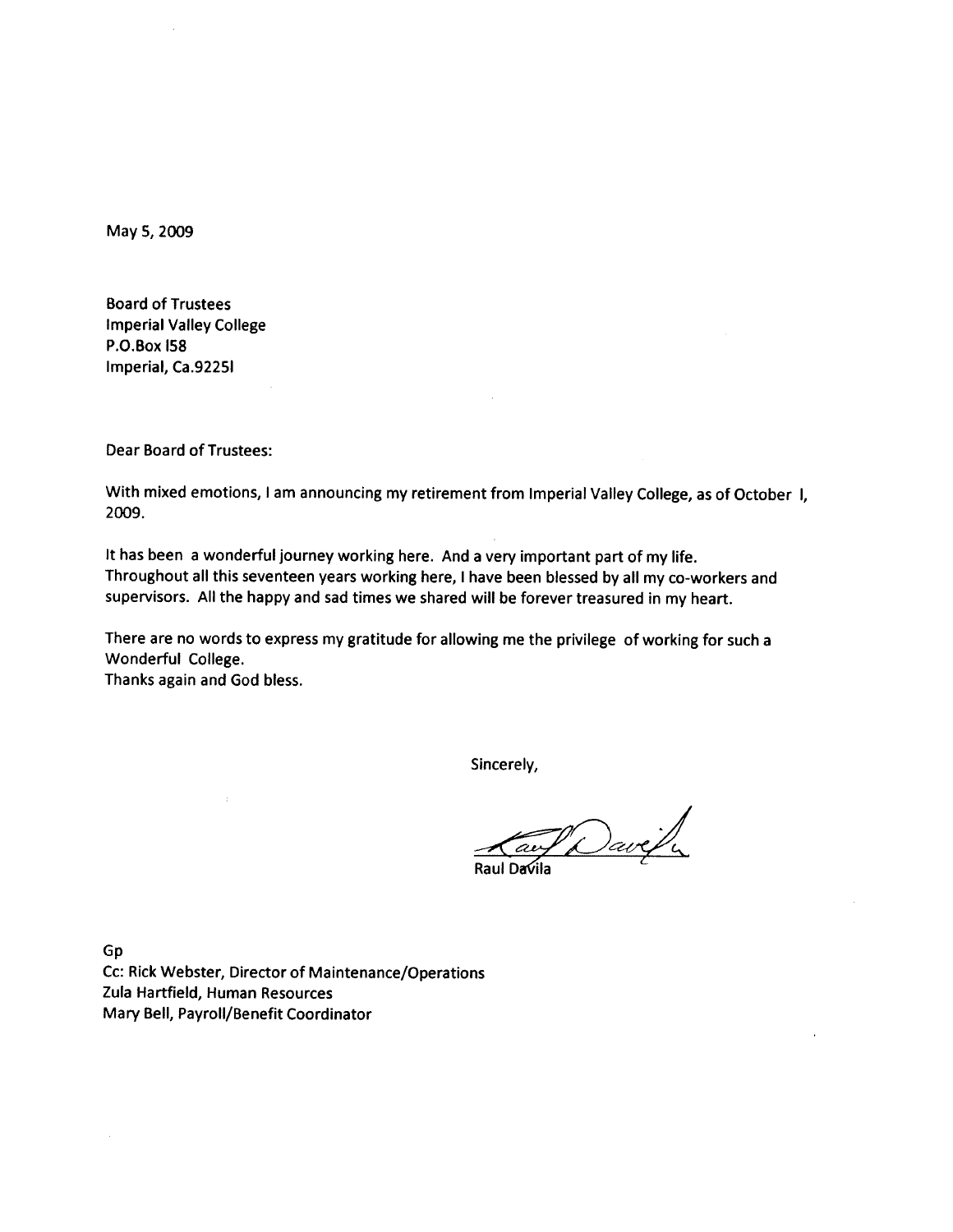#### **IMPERIAL COMMUNITY COLLEGE DISTRICT**

#### **MEMORANDUM OF UNDERSTANDING**

- $TO:$ John Arbarca, CSEA President
- FROM: Travis Gregory, Associate Dean of Human Resources John Lau, VP for Business Services
- DATE: May 5, 2009

SUBJECT: Summer schedule

Based on your feedback from last year and in attempt to continue costsavings efforts, the district wishes to again extend considerations for summer work schedule alternatives

As a part of a district-wide effort to conserve resources and to provide unit members with a flexible workweek and lengthened weekends. Administration will consider CSEA unit members requests for summer schedule modifications between June 22, 2009 and August 14, 2009 under the following conditions:

- $a<sub>z</sub>$ The campus facilities (including extended campus locations) will be closed on Fridays. Vice Presidents will monitor and determine hours of operation deemed necessary to effectively serve the public and/or students during the summer work weeks.
- $\mathbf b$ . Unit members who request to work more than eight hours per day(that is, not use any leave time) must make a written request to the area administrator for consideration before the requested modification may commence(sample form attached). If approved, the administrator will forward the document to the human resources office. Unit members shall have one opportunity during the summer to request a single change to the selected schedule.
- $\mathbf{C}$ . Unit members who do not have enough time on the books and don't want to work 10 hour days, or those who do not want to use their leave, will be compensated only for hours actually worked (a.k.a. docked for hours less than their normal contract).
- $\mathbf{d}$ . Schedules are not to exceed 10 hours per workday. Unit members voluntarily agree to waive daily overtime compensation amounts for schedules that they work in excess of 8 hours during this period. For example, a regular, full-time employee who requests and is approved to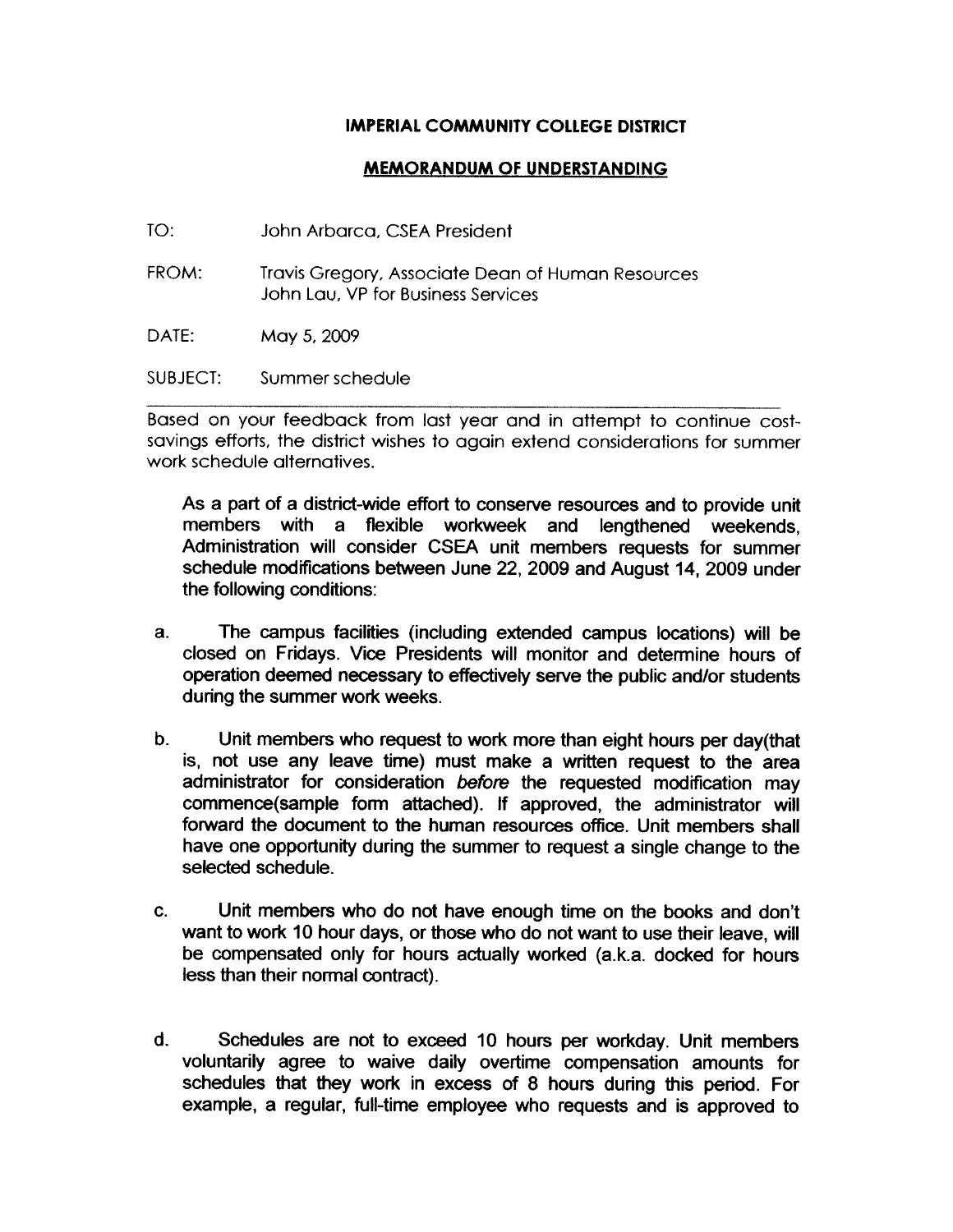work Monday through Thursday will work four 10 hour days for a total of 40 hours of straight pay. Additionally, there will be no differential pay for classified employees whose normal workday is extended past 5:00 p.m. due to the increase in workday hours.

For any workweek containing a holiday (i.e. June 29, 2009 - July 3,  $e<sub>1</sub>$ 2009) classified employees will work four eight-hour days, with a onehour lunch break.

This MOU serves as an agreement between the District and CSEA to implement the above-referenced summer term scheduling option for 2009 only. All other previously negotiated terms and condition remain in full force and effect.

Agreed upon this //"day of May, 2009

m Abarca,

President, CSEA

Dr. Ed Gøuld President, Imperial Valley College

Superintendent /Presidents office Copy to: John Abarca, CSEA **Vice Presidents** Payroll **Human Resources**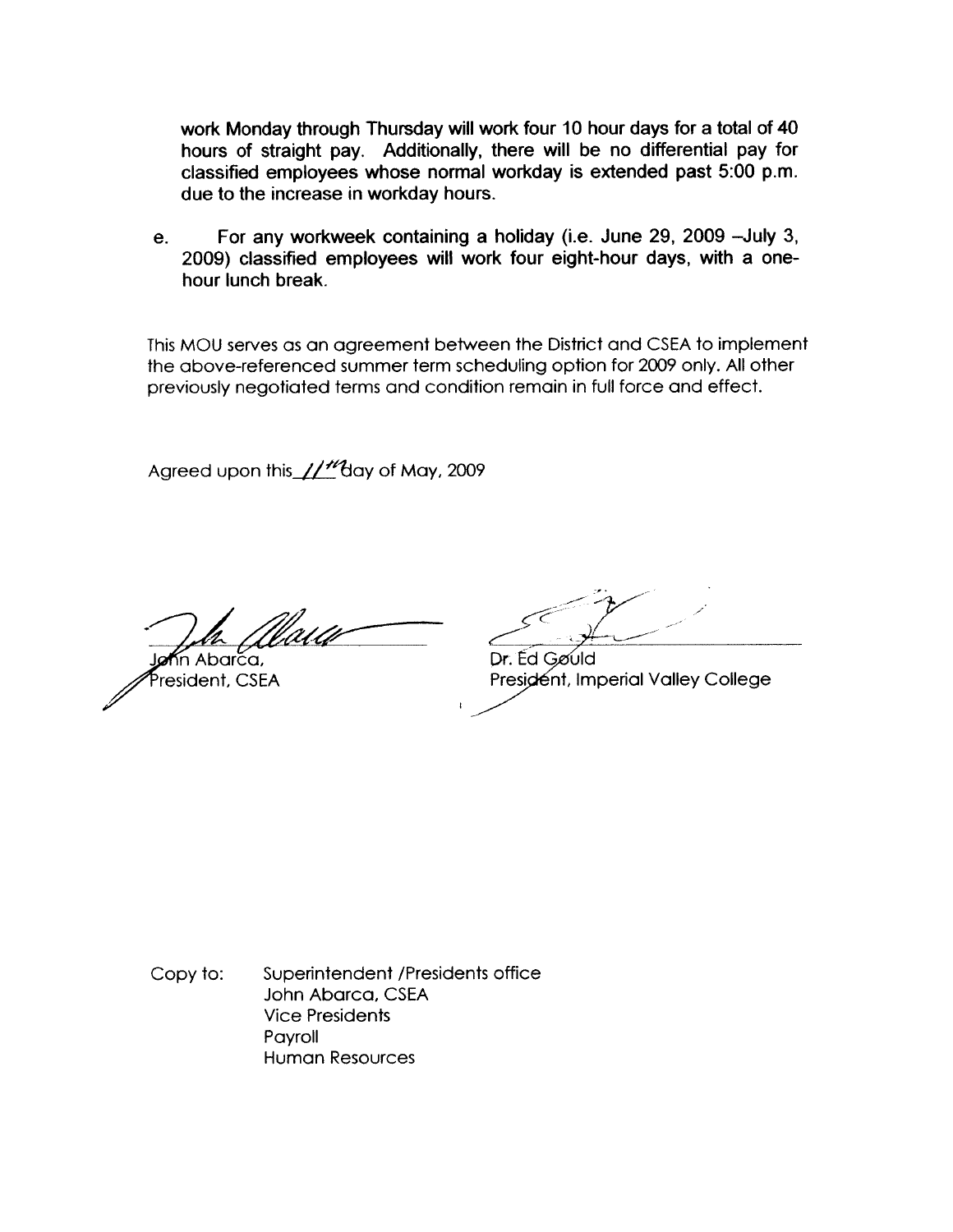## MICKEY CROSBY

653 West Heil Ave. El Centro, Ca. 92243 (760)353-0588 Cell (760)455-0244 mickey.crosby@imperial.edu-Grounds Maintenance Supervisor

May 07, 2009

**Imperial Valley College** 380 East Aten Road Imperial, Ca 92251  $(760)352 - 8320$ 

Subject: Retirement.( SERP) (Golden Handshake)

To: Dr. Ed Gould Superintendent/President, Board of Trustees

I would like to inform you that my last working day will be September 30, 2009. I will be retiring on October 1, 2009. After 31 years and 5 months of service.

Thank you for the opportunities for professional and personal development that you have provided me over the years. I have enjoyed working for Imperial Valley College and appreciate the support provided me during my years of service.

oziedzienienienienien tienak niedrotona paktor az izantom konikzinkovozinkowizowania anz 2004. z 2

While I look forward to enjoying my retirement, I will miss working for I.V.C.. If I can be of any assistance during this transition, please let me know.

Sincerly

Wicker Crosby

Mickey Crosby / Grounds Maintanice Supervisor

CC: John Lau CC: Travis Gregory CC: Rick Webster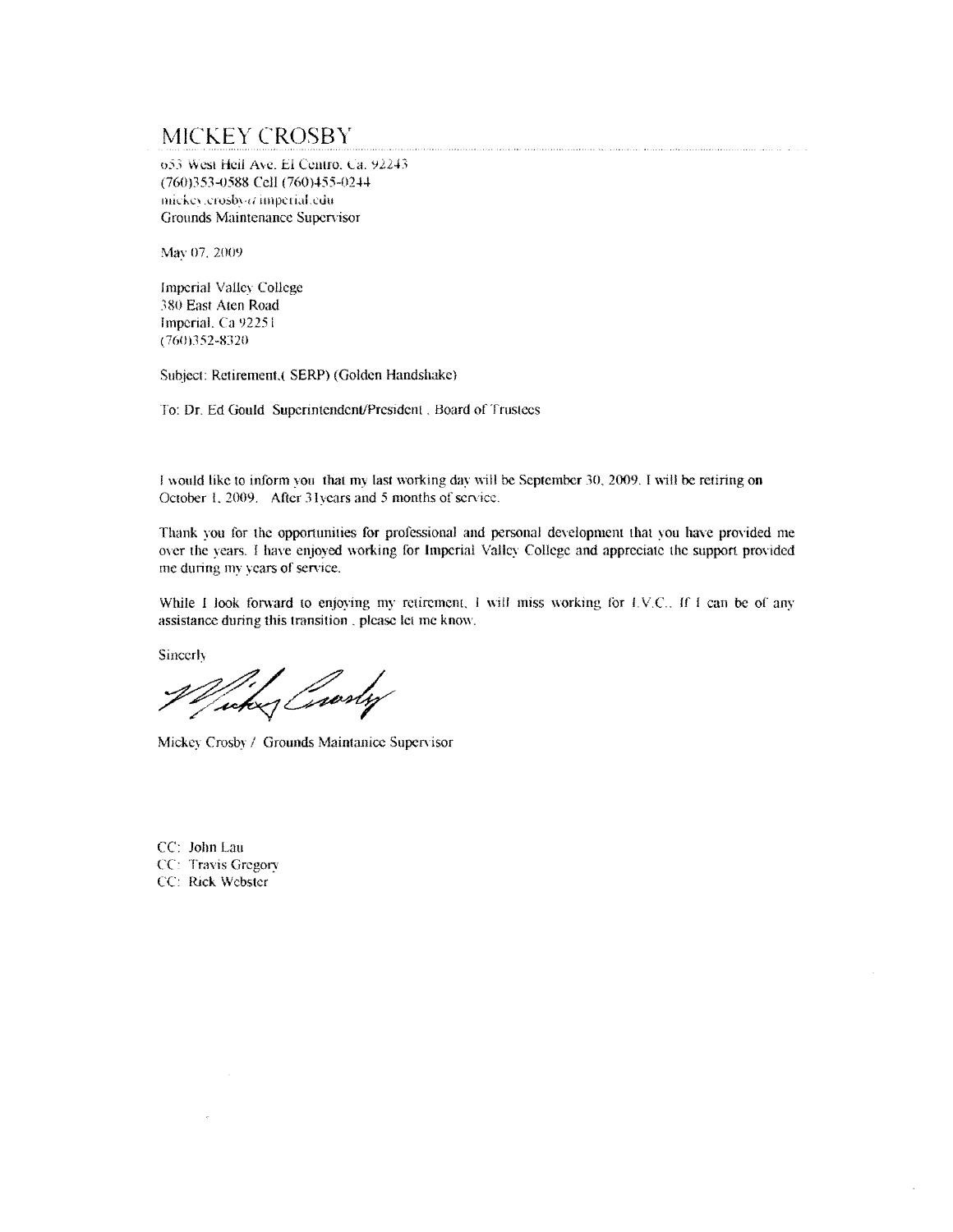

10 May 2009

Dr. Ed Gould, Superintendent/President Mr. Carlos Acuna, President of the Board of Trustees And other esteemed Board Members

RE: Letter of Retirement as provided in Board Resolution #13168

Though certain I will miss what has become my second family in our IVC learning community, it is my intention to retire from Imperial Valley College at the close of the Spring 2009 Semester.

In the ever-present gleam of the student's eve, whether from 33 years ago or from today's class session, I see the reflection that reveals why I chose teaching as my life's work: quite simply, the joy of sharing in the meaningful academic improvement of our learners as they progress toward their university and career goals, thereby bettering their lives and the lives of their families, and strengthening our community while serving society. In the past 33 years at the front and at the back of the classroom, there has never been a day that I did not want to go to work, never a day without urgency assigned to it, never a day without the fresh promise of what can be.

It has been my high privilege and profound honor to have served with my able friends in administration, my gifted colleagues, and especially the outstanding classified staff that works relentlessly to support our teaching and our students' learning—thank you, thank you, one and all.

With deepest gratitude and fondest regards,

red It Tischer

Fred H. Fischer, Ed.D. Professor, English

 $CC:$ Prof. David Zielinski, English Chair Ms. Kathy Berry, Vice President of Academic Services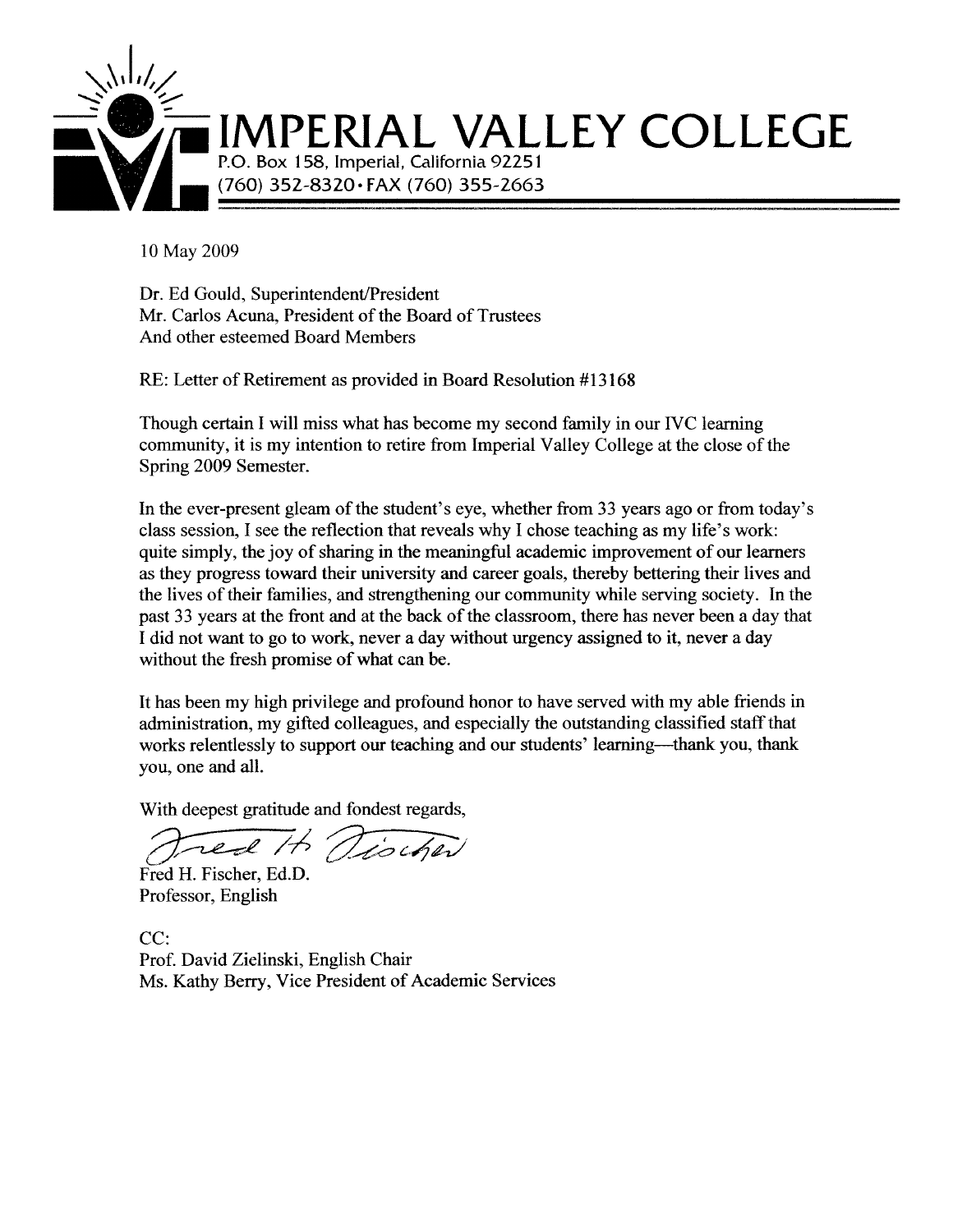Mary Bell P O Box 1036 El Centro Ca 92244

May 11, 2009

**Board of Trustees** Imperial Valley College

This letter is to notify you that I will be retiring from my position as Payroll/Benefits Coordinator effective October 1, 2009. My last day of service at the college will be September 30, 2009.

I greatly appreciate the opportunity I had to have worked at the college for over 39 years. If needed I will be available to help in the transition.

Mary Bell<br>Mary Bell

Pay/Benefits Coordinator

 $cc$ : **Carlos Fletes** Ed Gould **Travis Gregory** John Lau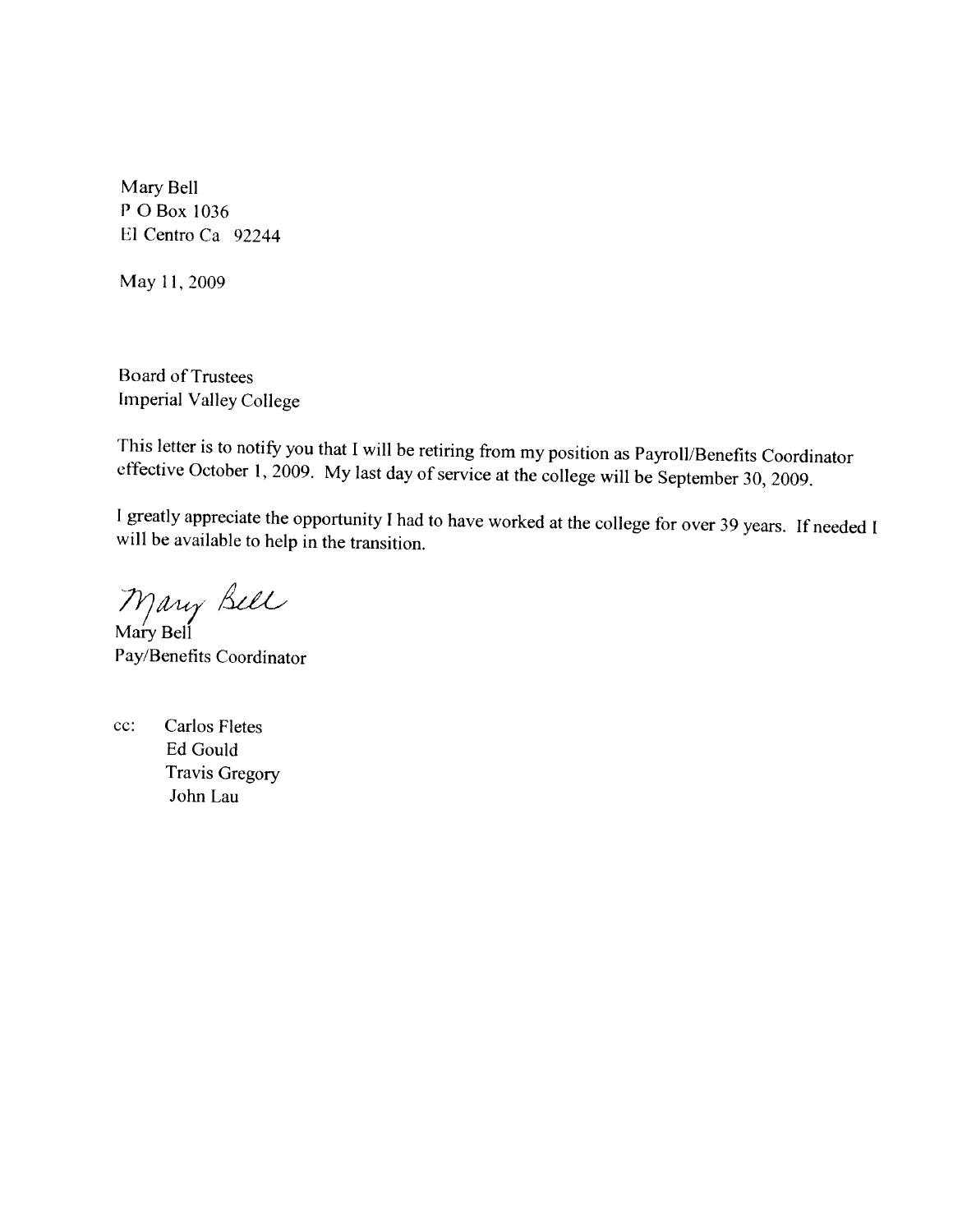May 12, 2009

**Board of Trustees Imperial Valley College** Imperial CA 92251

I am writing to notify you that I will be retiring from my position as Accounting Technician at Imperial Valley College with the acceptance of the Golden Handshake and the Supplemental Employee Retirement Plan (SERP). My last day of service will be September 30<sup>th</sup> 2009 and my retirement date will be October 1, 2009.

Thank you for the opportunity I have had in these 34 years at Imperial Valley College.

Sincerely,

Simmon,

Susan Rodriguez **Accounting Technician** 

**Carlos Fletes**  $cc$ : John Lau **Travis Gregory** Ed Gould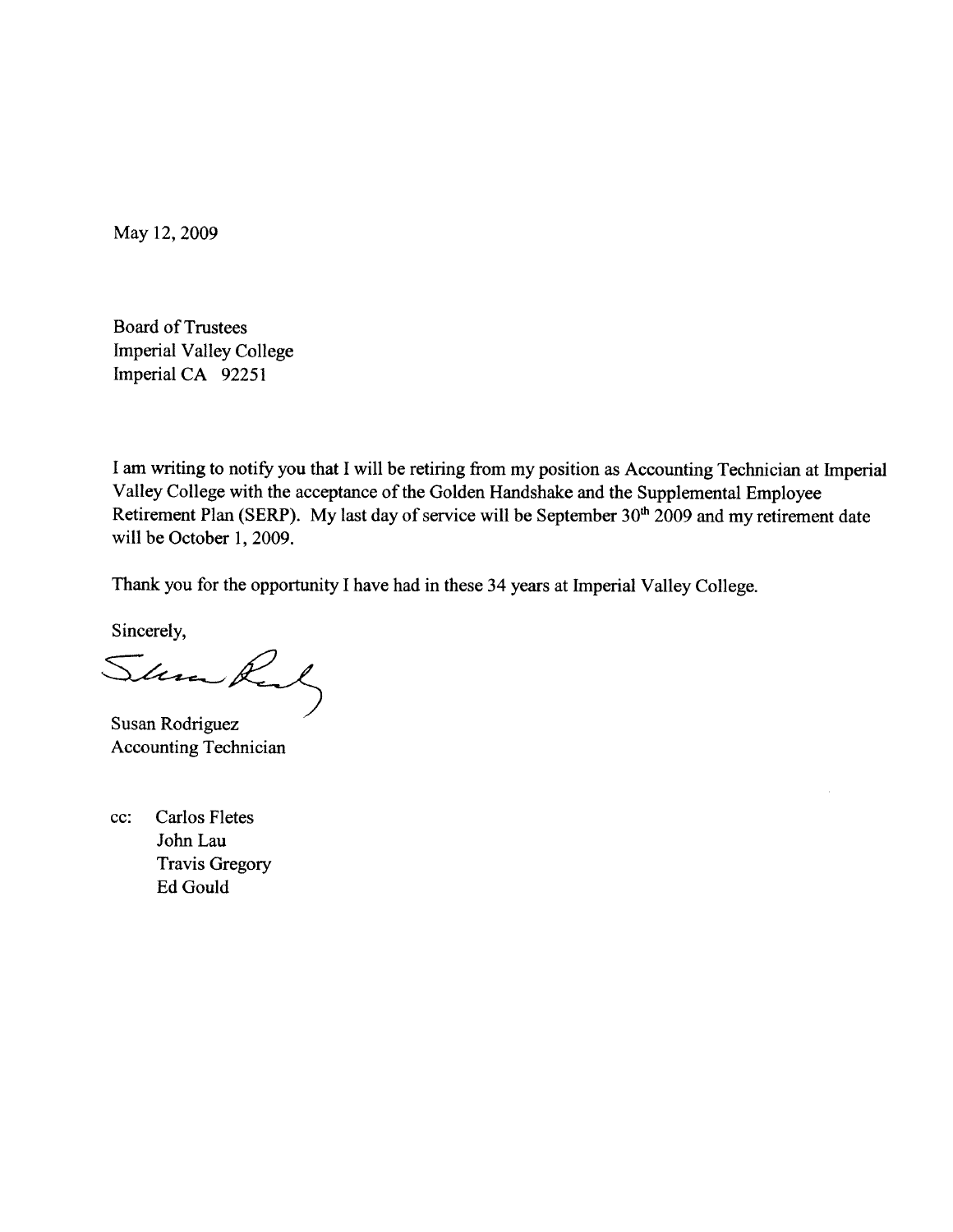May 12, 2009

**Board of Trustees Imperial Valley College** 380 E. Aten Road **PO Box 158** Imperial, CA 92251

Dear Members of the Board:

It is with mixed emotions that I submit this letter of intent to retire from my position as Water Treatment Systems Specialist. I am submitting this letter with acceptance of the Golden Handshake and the Supplemental Employee Retirement Plan (SERP).

My retirement will be effective September 1, 2009, with my last day of service being on August 31, 2009.

Thank you so much for the opportunity of working for Imperial Valley College for the last 17 years.

Sincerely,

Joe Corneio